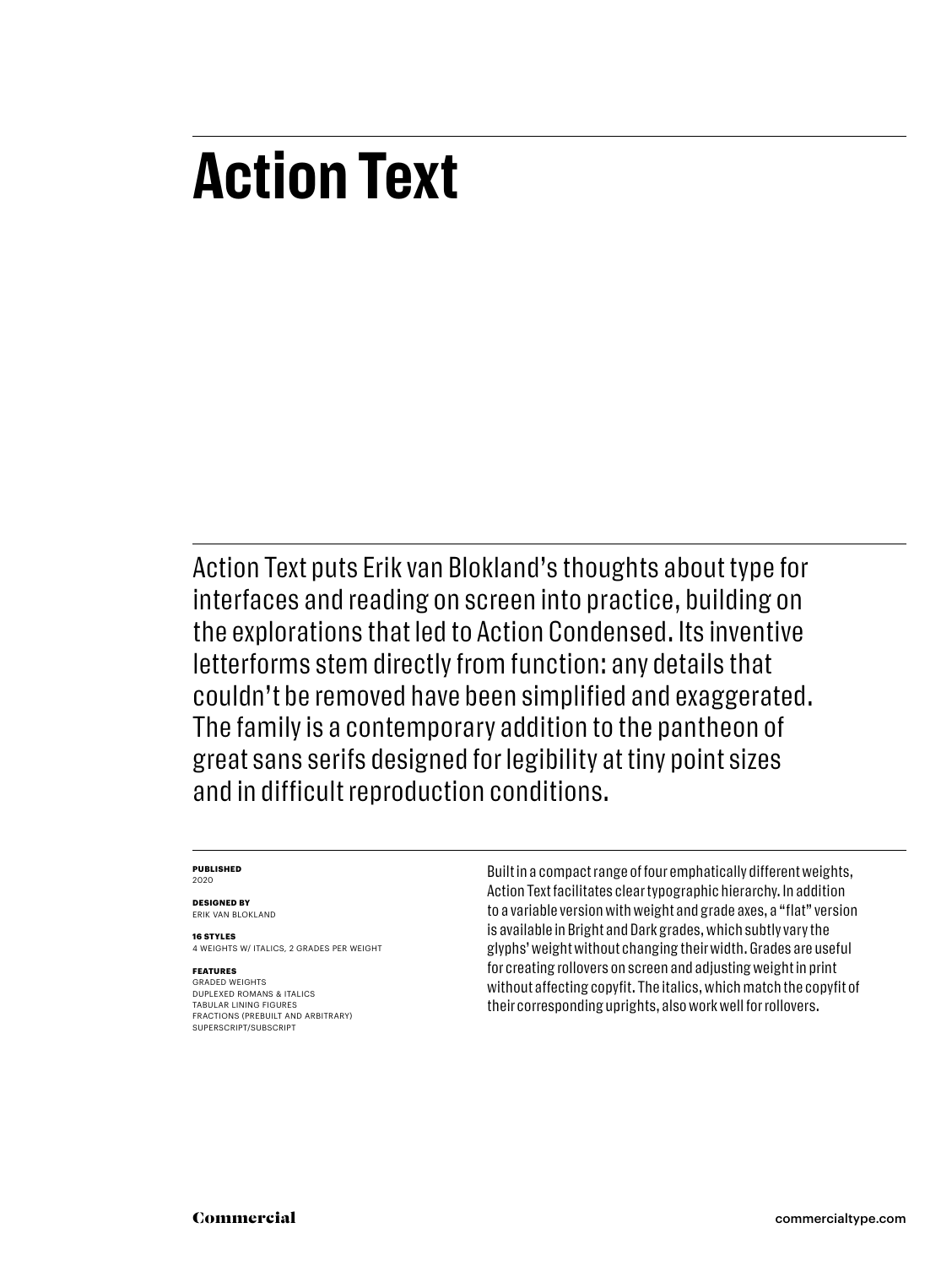Action Text Bright Regular *Action Text Bright Regular Italic* Action Text Bright Medium *Action Text Bright Medium Italic* **Action Text Bright Bold** *Action Text Bright Bold Italic* **Action Text Bright Extrabold** *Action Text Bright Extrabold Italic*

Action Text Dark Regular *Action Text Dark Regular Italic* Action Text Dark Medium *Action Text Dark Medium Italic* **Action Text Dark Bold** *Action Text Dark Bold Italic* **Action Text Dark Extrabold** *Action Text Dark Extrabold Italic*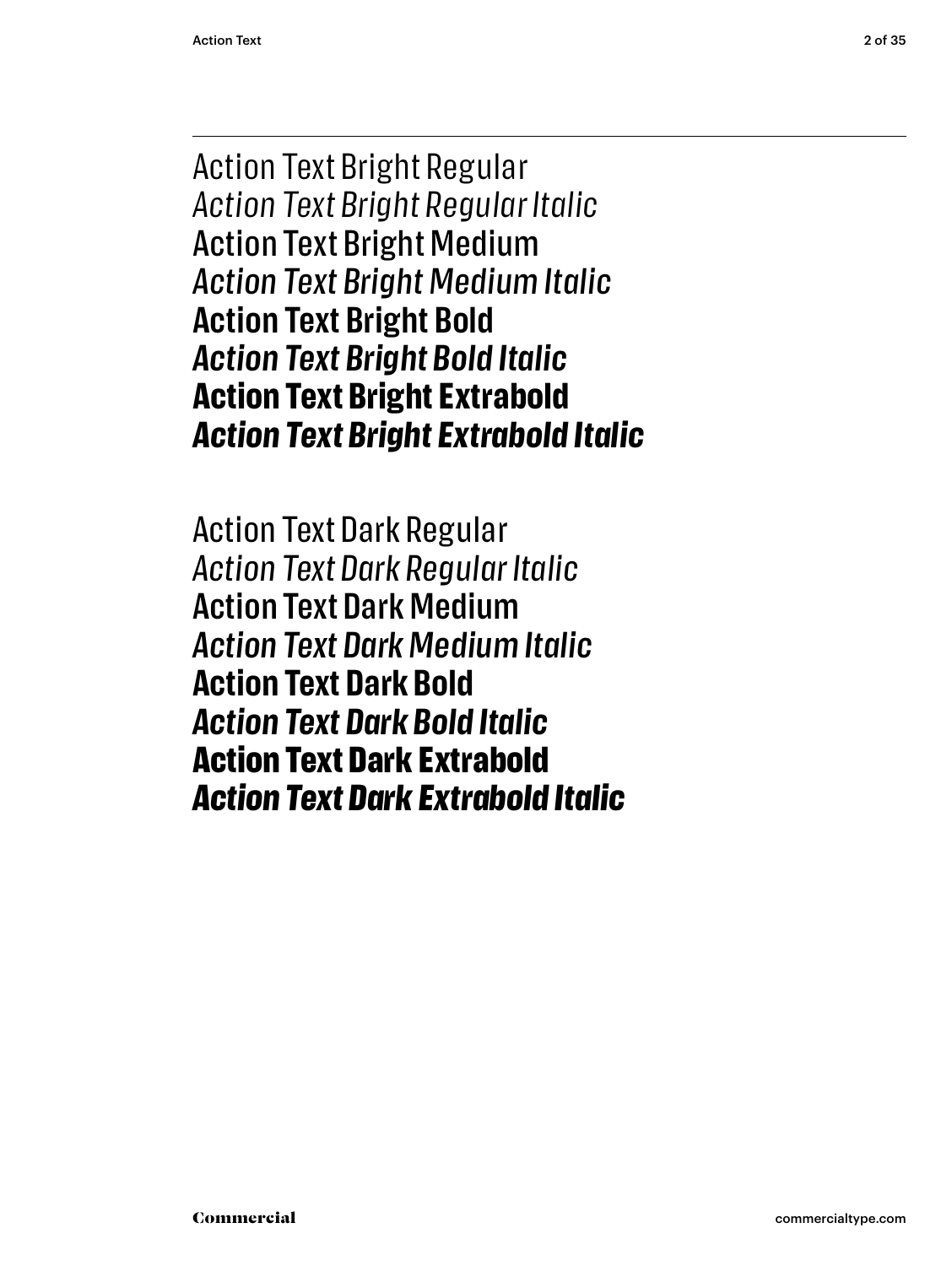**COMPARISON OF GRADED WEIGHTS**

#### **Fully Duplexed**

The Action Text family is divided into two different grades—Bright and Dark—which have been drawn on the same set of widths. This allows for text to be switched between the two grades without any reflowing of text.

#### **Graded Weights**

While the grades were intially created for rollovers in on-screen applications, they can also be used to make subtle adjustments to the weight of a piece of text without changing the copyfit.

## Duplexed romans & italics in each weight £6,273  $1\frac{1}{16}$ *Duplexed romans & italics in each weight £6,273 1 7/16* Duplexed romans & italics in each weight £6,273  $1\frac{1}{16}$ *Duplexed romans & italics in each weight £6,273 1 7/16*

ACTION TEXT BRIGHT & DARK, REGULAR & REGULAR ITALIC, 10 PT

## New Unique User Counts New Unique User Counts

ACTION TEXT BRIGHT & DARK, MEDIUM, 22 PT

#### **Screen-Forward Design**

The names of Action Text's grades allude to their intended usage scenarios: Bright is preferable for knocking out text in backlit environments like screens and internally illuminated signage, while Dark holds its own under poor printing conditions and when contrast between text and background is reduced.

employing polymers. Adding mo **emitting electrochemical cell (L** scheme, each row (and line) in th **by one, whereas AMOLED control** 

**Two main families of OLED: thos LTwo main families of OLED: those relations and the of operation. An OLED display can be operation. An OLED display ca (PMOLED) or active-matrix (AMO (PMOLED) or active-matrix (AMO** employing polymers. Adding mo **emitting electrochemical cell (L of operation. An OLED display can (PMOLED) or active-matrix (AMC** scheme, each row (and line) in th **by one, whereas AMOLED control** 

ACTION TEXT BRIGHT & DARK, BOLD, 8 PT

#### **Mapped Styles**

The two grades of Action Text are listed as separate families in the font menu, making it easier to switch between grades on a fully styled block of text via the type palette in most layout applications.

## **Over 17,100 companies have taken \$5 billion in US aid**

According to a report released Tuesday morning by the Small Business Administration (SBA), businesses running the gamut from mom-and-pop stores to

## **Over 17,100 companies have taken \$5 billion in US aid** According to a report released Tuesday morning by

the Small Business Administration (SBA), businesses running the gamut from mom-and-pop stores to

ACTION TEXT BRIGHT & DARK, REGULAR & BOLD, 10 PT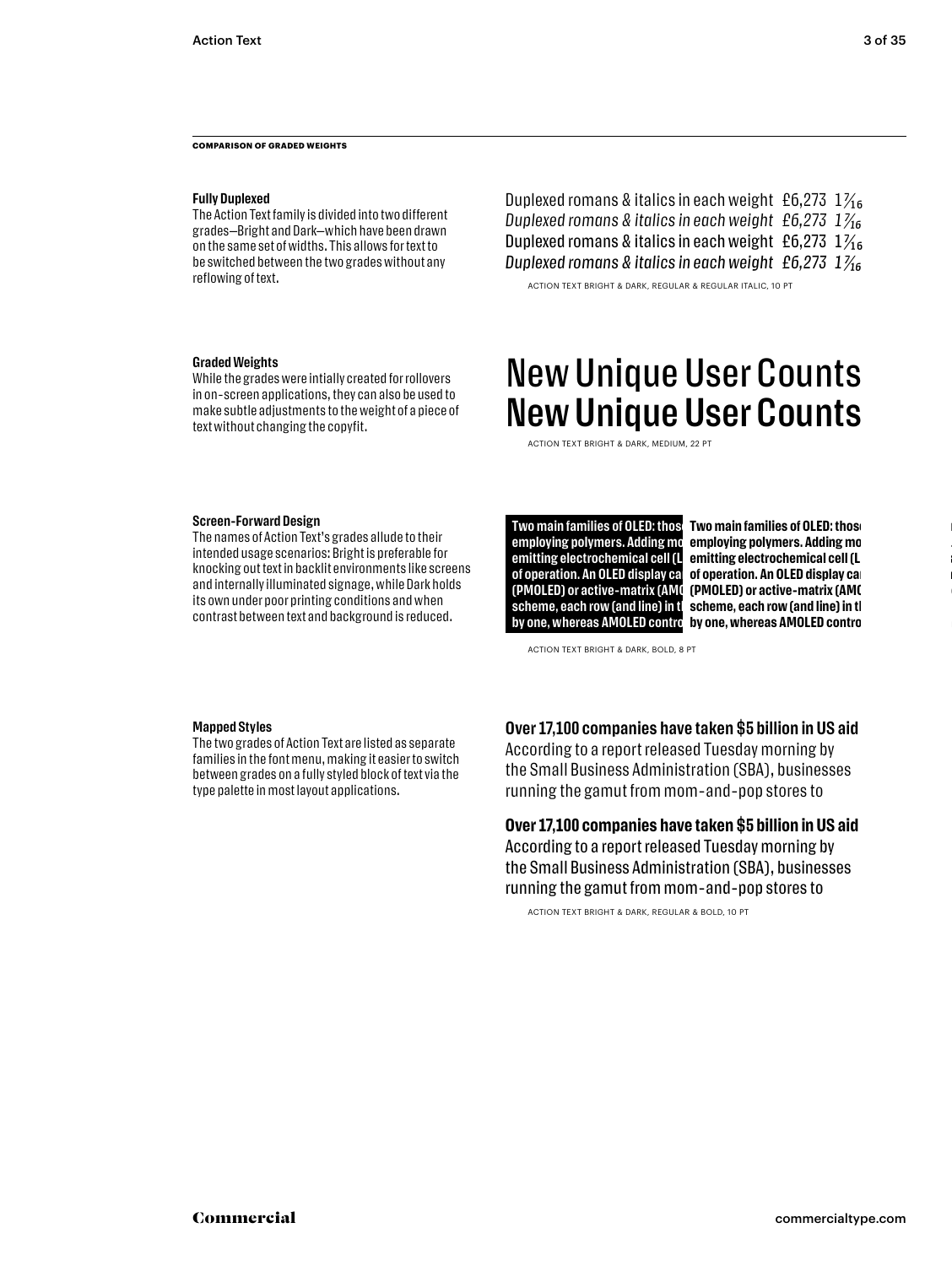Fungus Rock is located at 36°02′45″N, 14°11′27″E within the jurisdiction of UNIKA LINGWA SEMITIKA LI HIJA LINGWA FORMALI TAL-UNJONI EWROPEA *Dentre esses 141 orbitam planetas e 217 orbitam planetas anões e corpos* ACTION TEXT BRIGHT REGULAR, REGULAR ITALIC, 14 PT

Von dem Wiener Physiologen Stigler medizinische Versuche durchgeführt THE BAN REMAINED UNTIL 2005, AFTER WHICH TRAVEL WAS AUTHORISED *Originated 5,000 years ago as farmers used hollow reeds to submerge in a* ACTION TEXT DARK REGULAR, REGULAR ITALIC, 14 PT

Around the world nearly a dozen vaccines are in various stages of testing THE ROTOR IS MOUNTED OFFSET IN A LARGER HOUSING THAT IS EITHER *Vệ tinh lớn hơn duy nhất có hình dạng khác thường được biết tới là vệ tinh* ACTION TEXT BRIGHT MEDIUM, MEDIUM ITALIC, 14 PT

The  $P_4$  tetrahedron is present in phosphorus up to temperatures of 800 $^{\circ}$ C SODDISFARE IL FABBISOGNO DELLA POPOLAZIONE, PER QUESTO VI SONO *This novel example fetched \$14.2 million at a London auction in May 1967* ACTION TEXT DARK MEDIUM, MEDIUM ITALIC, 14 PT

**England continued to rearrange their team, marking a few new changes WATER SUPPLY DEVELOPMENT WAS AN ACTIVE AREA OF SPECULATION** *At dahil sa mga sakunâ at mga pagbabago sa klima, nagkawatak-watak*

ACTION TEXT BRIGHT BOLD, BOLD ITALIC, 14 PT

**Ulaşan sütunlarında kireçli taşları oyarak yerleşen tuzlu su midyelerinin IN 1815 NAPOLEON ESCAPED EXILE ON ELBA ABOARD THE INCONSTANT** *Fluffy buttermilk-laced buns filled with a cinnamon-scented date purée*

ACTION TEXT DARK BOLD, BOLD ITALIC, 14 PT

**The limiting case of the Venturi effect is when fluids reache the state of VIER VAN DE VIJF DWERGPLANETEN HEBBEN TEN MINSTE ÉÉN MAAN** *Cultivation of this field over the following 25 months yielded \$14 billion*

ACTION TEXT BRIGHT EXTRABOLD, EXTRABOLD ITALIC, 14 PT [SMALLER \$]

**2020 Bronco debuts with standard 2.3-liter 4-cylinder EcoBoost engine LOUISIANA HAS UNIQUE A INCLUSION OF SPANISH LEGAL TRADITION** *Departamentele originale ale Franței create în urma Revoluției din 1790*

ACTION TEXT DARK EXTRABOLD, EXTRABOLD ITALIC, 14 PT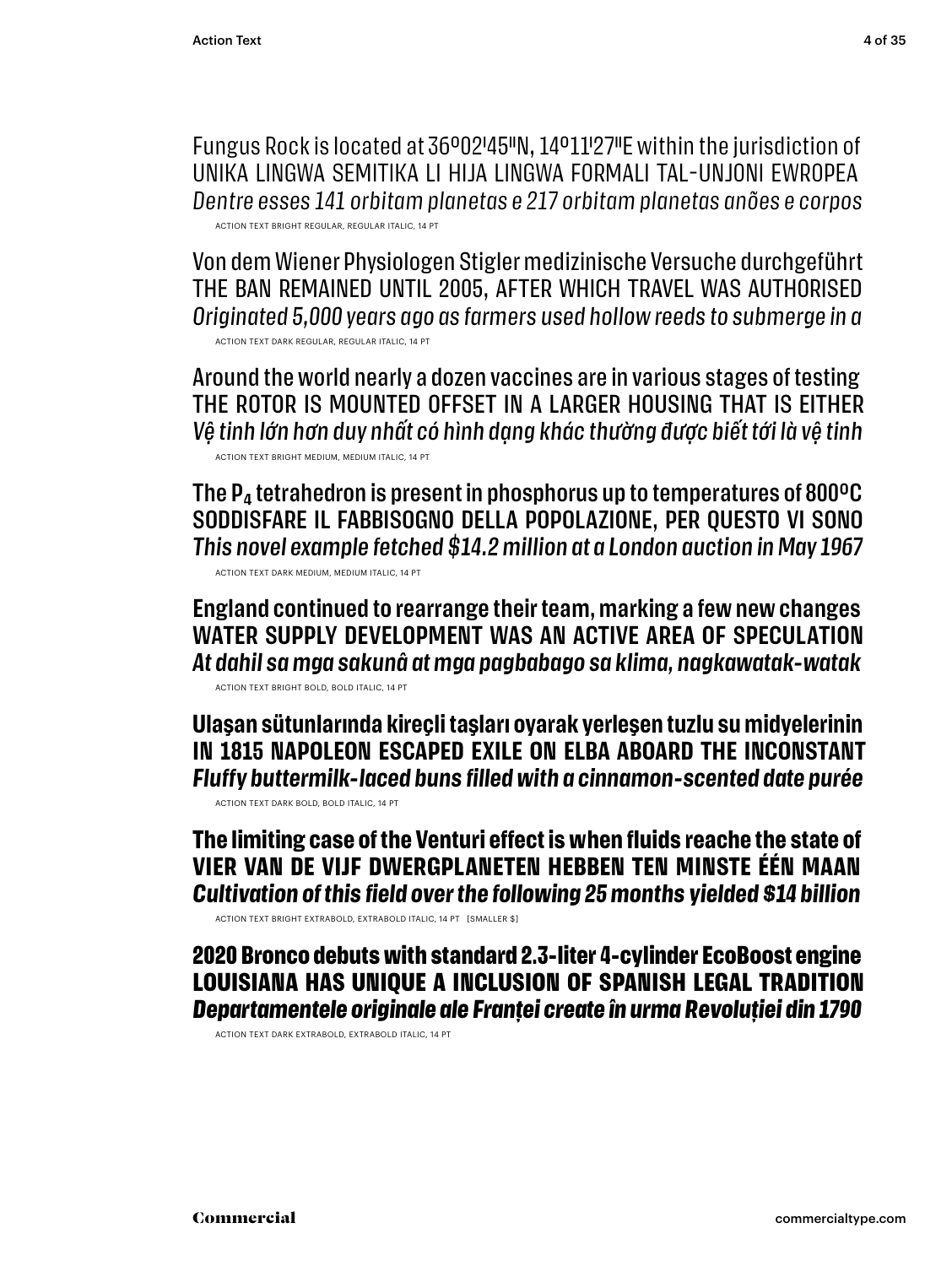ACTION TEXT BRIGHT REGULAR, REGULAR ITALIC, BOLD, 16/21 PT

BRIGHT REGULAR ALL CAPS BRIGHT REGULAR BRIGHT BOLD **PROPORTIONAL** LINING FIGURES BRIGHT REGULAR ITALIC BRIGHT BOLD

BRIGHT REGULAR ITALIC

THE SPANISH WAR, which began in 1739, and the French war which soon followed it occasioned further increase of the debt, which, on the 31st of December 1748, after it had been concluded by the **Treaty of Aix-la-Chapelle,** amounted to £78,293,313. The most profound peace of the seventeen years of continuance had taken no more than £8,328,354. from it. A war of less than nine years' continuance added £31,338,689 to it (Refer to James Postlethwaite's *History of the Public Revenue*). During the administration of Mr. Pelham, the interest of the public debt was reduced from 4% to 3%; or at least measures were taken for reducing it, from four to three per cent; **the sinking fund** was increased, and some part of the public debt was paid off. In 1755, before the breaking out of the late war, the funded debt of Great Britain amounted to £72,289,673. On the 5th of January 1763, at the conclusion of the peace, the funded debt amounted to £122,603,336. The unfunded debt has been stated at £13,927,589. But the expense occasioned by the war did not end with the conclusion of the peace, so that though, on the 5th of January 1764, the funded debt was increased (partly by a new loan, and partly by funding a part of the unfunded debt) to £129,586,782, there still remained (according to the very well informed author of *Considerations on the Trade and Finances of Great Britain*) an unfunded debt which was brought to account in that and the following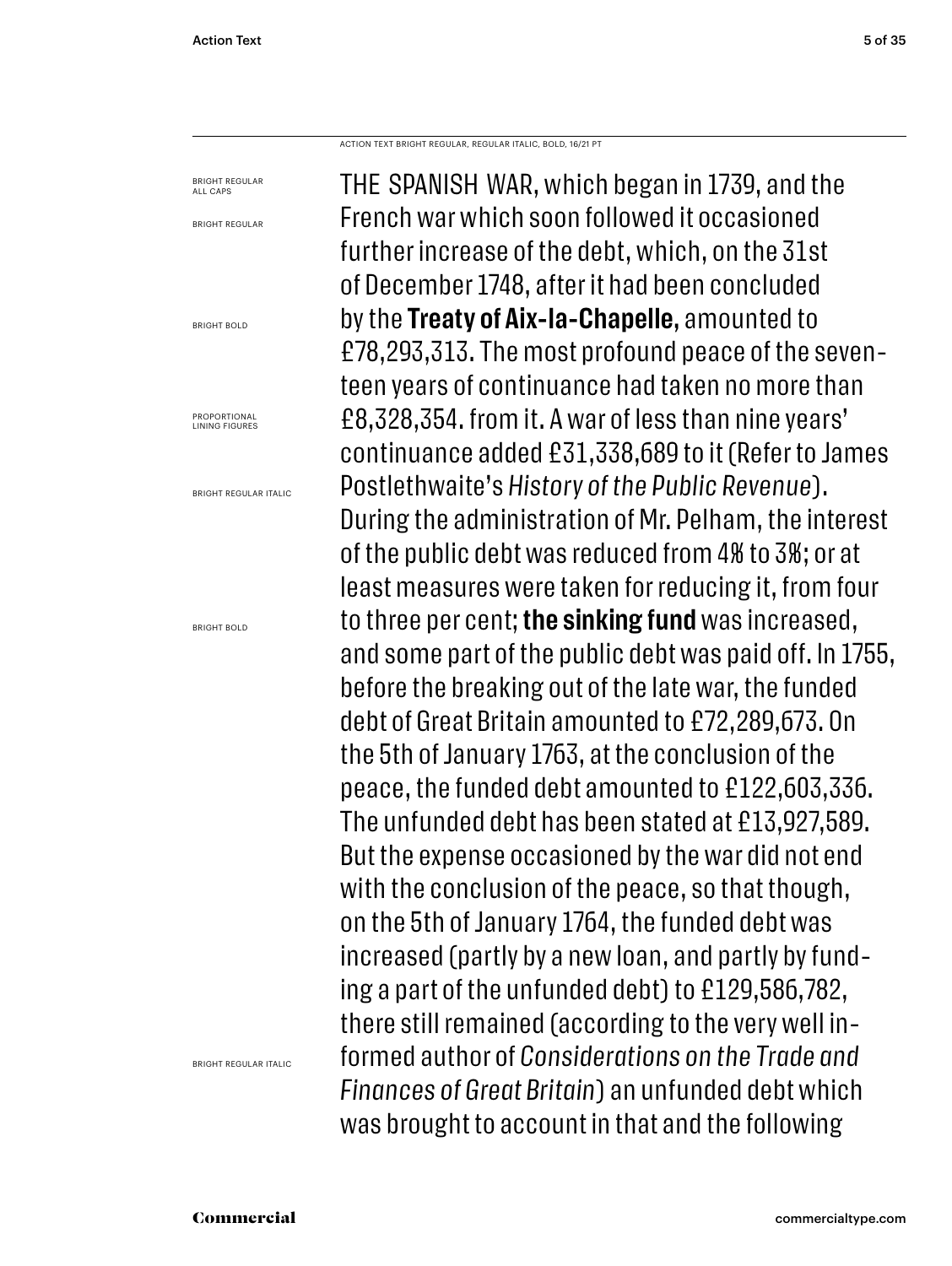ACTION TEXT DARK REGULAR, REGULAR ITALIC, BOLD, 16/21 PT

DARK REGULAR ALL CAPS DARK REGULAR DARK BOLD **PROPORTIONAL** LINING FIGURES DARK REGULAR ITALIC DARK BOLD

DARK REGULAR ITALIC

THE SPANISH WAR, which began in 1739, and the French war which soon followed it occasioned further increase of the debt, which, on the 31st of December 1748, after it had been concluded by the **Treaty of Aix-la-Chapelle,** amounted to £78,293,313. The most profound peace of the seventeen years of continuance had taken no more than £8,328,354. from it. A war of less than nine years' continuance added £31,338,689 to it (Refer to James Postlethwaite's *History of the Public Revenue*). During the administration of Mr. Pelham, the interest of the public debt was reduced from 4% to 3%; or at least measures were taken for reducing it, from four to three per cent; **the sinking fund** was increased, and some part of the public debt was paid off. In 1755, before the breaking out of the late war, the funded debt of Great Britain amounted to £72,289,673. On the 5th of January 1763, at the conclusion of the peace, the funded debt amounted to £122,603,336. The unfunded debt has been stated at £13,927,589. But the expense occasioned by the war did not end with the conclusion of the peace, so that though, on the 5th of January 1764, the funded debt was increased (partly by a new loan, and partly by funding a part of the unfunded debt) to £129,586,782, there still remained (according to the very well informed author of *Considerations on the Trade and Finances of Great Britain*) an unfunded debt which was brought to account in that and the following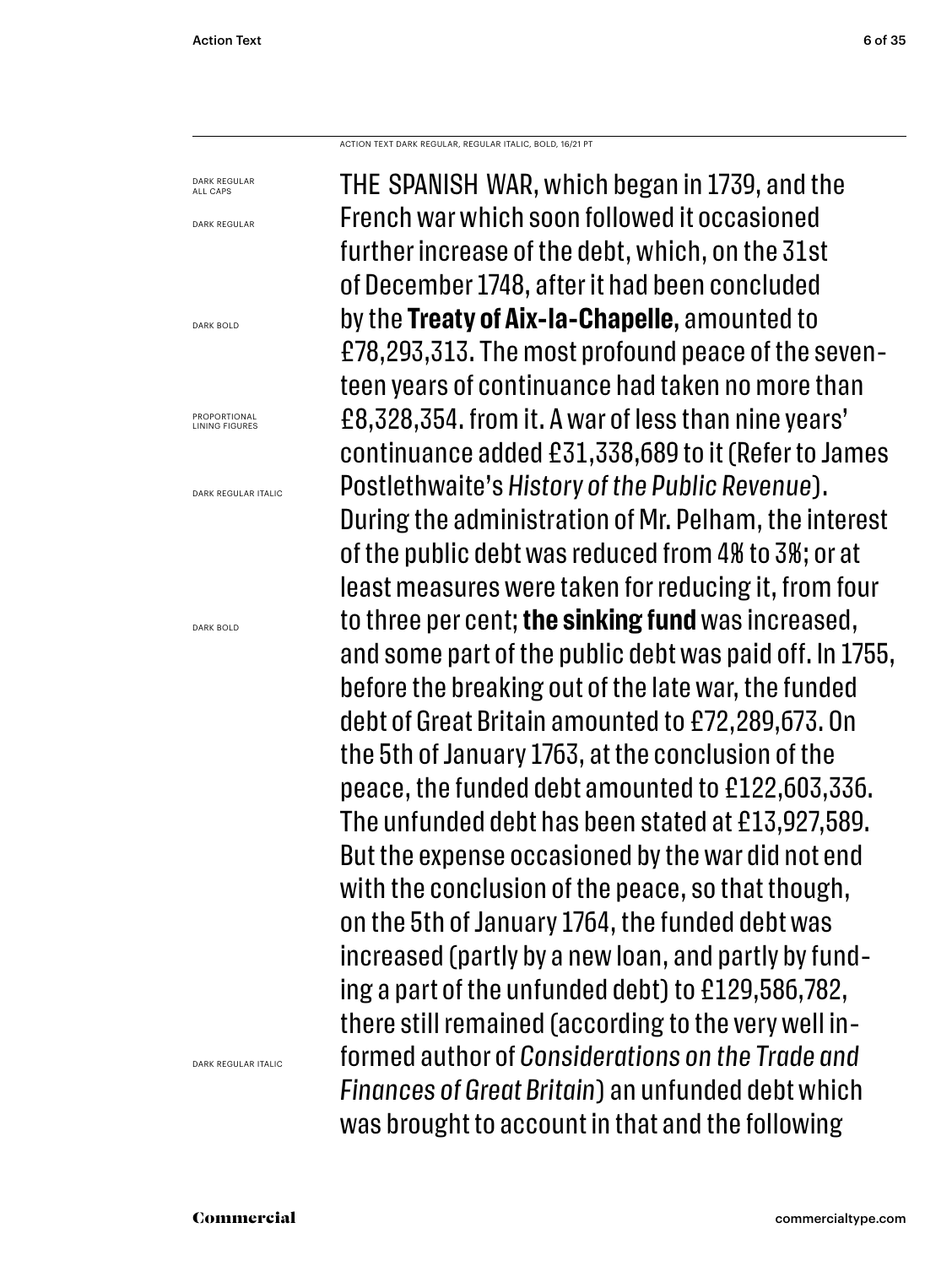Every introduction to the problems of aesthetics begins by acknowledging the existence and claims of two methods of attack—the *general, philosophical, deductive*, which starts from a complete metaphysics and installs beauty in its place among the other great concepts; and the *empirical*, or *inductive*, which seeks to disengage a general principle of beauty from the objects of aesthetic experience and the facts of aesthetic enjoyment: an example of Fechner's "aesthetics from above & from below."

#### **Methodologies of Aesthetics**

The first was the method of aesthetics par excellence. It was indeed only through the desire of an eighteenth-century philosopher, Baumgarten, to round out his "architectonic" of metaphysics that the science received its name, as designating the theory of knowledge in the form of feeling, parallel to that of "clear," logical thought. Kant, Schelling, and Hegel, again, made use of the concept of *the Beautiful* as a kind of keystone or cornice for their respective philosophical edifices. Aesthetics, then, came into being as the philosophy of the Beautiful, and it may be asked why this philosophical aesthetics does not suffice; why beauty should need for its understanding also an aesthetics "von unten."

#### **The State of Criticism**

The answer is not that no system of philosophy is universally accepted, but that *the general aesthetic theories* have not, as yet at least, succeeded in answering the plain questions of "the plain man" in regard to concrete beauty. Kant, indeed, frankly denied that the explanation of concrete beauty, or "Doctrine of Taste," as he called it, was possible, while the various definers of beauty as "the union of the Real and the Ideal" "the expression of the Ideal to Sense," have done no more than he. No one of *these* aesthetic systems, in spite of volumes of so-called application of their principles to works of art, has been able to furnish a criterion of beauty. The criticism of the generations is summed up in the mild remark of Fechner, in his "Vorschule der Aesthetik," to the effect that the philosophical path leaves one in conceptions that, by reason of their generality, *do not well fit* the particular cases. And so it was that empirical aesthetics arose, which does not seek to answer those plain questions as to the enjoyment of concrete beauty down to its simplest forms, to which philosophical aesthetics had been inadequate. But it is clear that neither has

ACTION TEXT BRIGHT REGULAR, REGULAR ITALIC, BOLD, 9/12 PT ACTION TEXT BRIGHT MEDIUM, MEDIUM ITALIC, EXTRABOLD, 9/12 PT

Every introduction to the problems of aesthetics begins by acknowledging the existence and claims of two methods of attack—the *general, philosophical, deductive*, which starts from a complete metaphysics and installs beauty in its place among the other great concepts; and the *empirical*, or *inductive*, which seeks to disengage a general principle of beauty from the objects of aesthetic experience and the facts of aesthetic enjoyment: an example of Fechner's "aesthetics from above & from below."

#### **Methodologies of Aesthetics**

The first was the method of aesthetics par excellence. It was indeed only through the desire of an eighteenth-century philosopher, Baumgarten, to round out his "architectonic" of metaphysics that the science received its name, as designating the theory of knowledge in the form of feeling, parallel to that of "clear," logical thought. Kant, Schelling, and Hegel, again, made use of the concept of *the Beautiful* as a kind of keystone or cornice for their respective philosophical edifices. Aesthetics, then, came into being as the philosophy of the Beautiful, and it may be asked why this philosophical aesthetics does not suffice; why beauty should need for its understanding also an aesthetics "von unten."

## **The State of Criticism**

The answer is not that no system of philosophy is universally accepted, but that *the general aesthetic theories* have not, as yet at least, succeeded in answering the plain questions of "the plain man" in regard to concrete beauty. Kant, indeed, frankly denied that the explanation of concrete beauty, or "Doctrine of Taste," as he called it, was possible, while the various definers of beauty as "the union of the Real and the Ideal" "the expression of the Ideal to Sense," have done no more than he. No one of *these* aesthetic systems, in spite of volumes of so-called application of their principles to works of art, has been able to furnish a criterion of beauty. The criticism of the generations is summed up in the mild remark of Fechner, in his "Vorschule der Aesthetik," to the effect that the philosophical path leaves one in conceptions that, by reason of their generality, *do not well fit* the particular cases. And so it was that empirical aesthetics arose, which does not seek to answer those plain questions as to the enjoyment of concrete beauty down to its simplest forms, to which philosophical aesthetics had been inadequate. But it is clear that neither has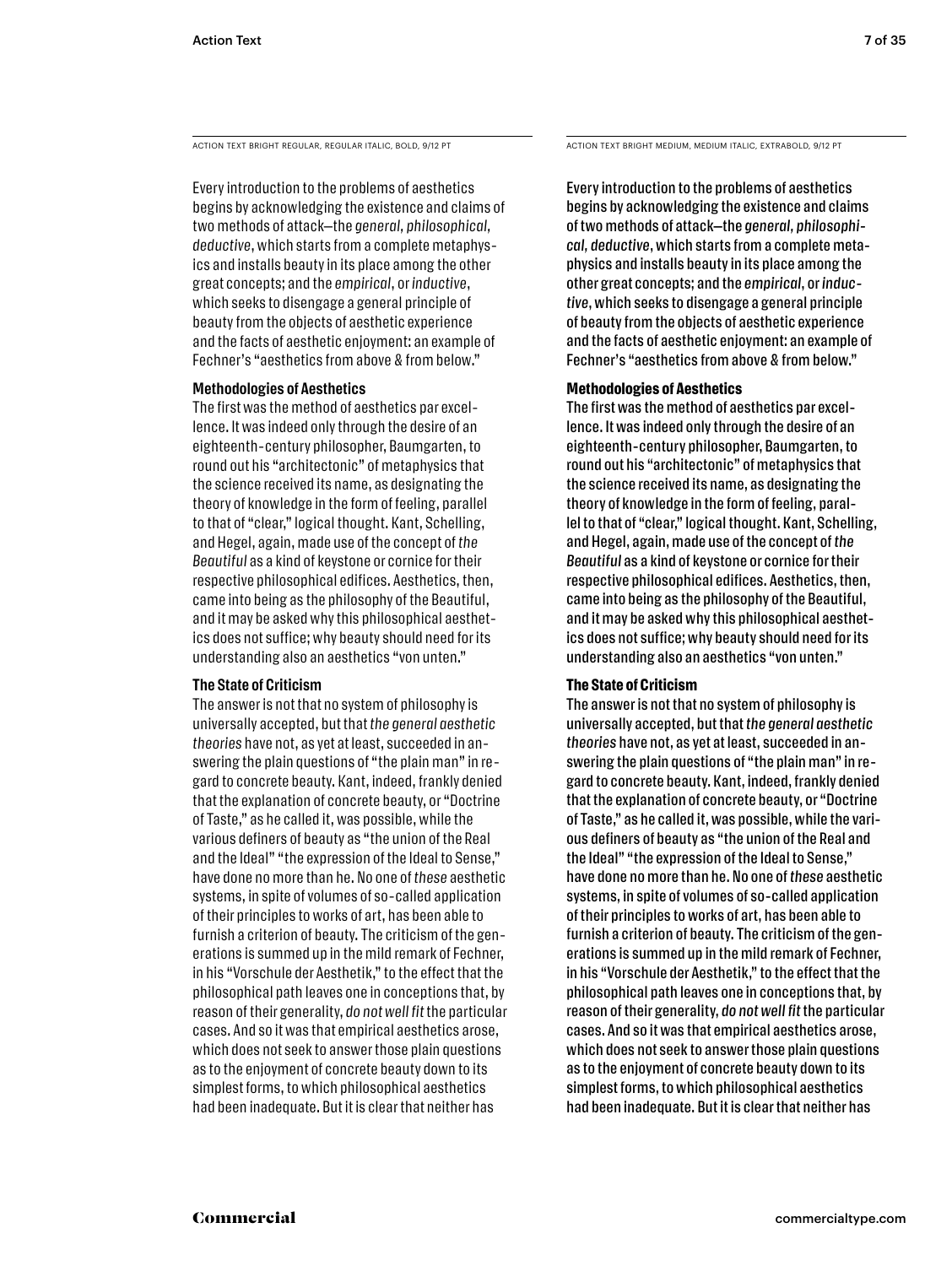**Every introduction to the problems of aesthetics begins by acknowledging the existence and claims of two methods of attack—the** *general, philosophical, deductive***, which starts from a complete metaphysics and installs beauty in its place among the other great concepts; and the** *empirical***, or** *inductive***, which seeks to disengage a general principle of beauty from the objects of aesthetic experience and the facts of aesthetic enjoyment: an example of Fechner's "aesthetics from above & from below."** 

#### *Methodologies of Aesthetics*

**The first was the method of aesthetics par excellence. It was indeed only through the desire of an eighteenth-century philosopher, Baumgarten, to round out his "architectonic" of metaphysics that the science received its name, as designating the theory of knowledge in the form of feeling, parallel to that of "clear," logical thought. Kant, Schelling, and Hegel, again, made use of the concept of** *the Beautiful* **as a kind of keystone or cornice for their respective philosophical edifices. Aesthetics, then, came into being as the philosophy of the Beautiful, and it may be asked why this philosophical aesthetics does not suffice; why beauty should need for its understanding also an aesthetics "von unten."** 

#### *The State of Criticism*

**The answer is not that no system of philosophy is universally accepted, but that** *the general aesthetic theories* **have not, as yet at least, succeeded in answering the plain questions of "the plain man" in regard to concrete beauty. Kant, indeed, frankly denied that the explanation of concrete beauty, or "Doctrine of Taste," as he called it, was possible, while the various definers of beauty as "the union of the Real and the Ideal" "the expression of the Ideal to Sense," have done no more than he. No one of** *these* **aesthetic systems, in spite of volumes of so-called application of their principles to works of art, has been able to furnish a criterion of beauty. The criticism of the generations is summed up in the mild remark of Fechner, in his "Vorschule der Aesthetik," to the effect that the philosophical path leaves one in conceptions that, by reason of their generality,** *do not well fit* **the particular cases. And so it was that empirical aesthetics arose, which does not seek to answer those plain questions as to the enjoyment of concrete beauty down to its simplest forms, to which philosophical aesthetics had been** 

ACTION TEXT BRIGHT BOLD, BOLD ITALIC, 9/12 PT ACTION TEXT BRIGHT EXTRABOLD, EXTRABOLD ITALIC, 9/12 PT

**Every introduction to the problems of aesthetics begins by acknowledging the existence and claims of two methods of attack—the** *general, philosophical, deductive***, which starts from a complete metaphysics and installs beauty in its place among the other great concepts; and the** *empirical***, or** *inductive***, which seeks to disengage a general principle of beauty from the objects of aesthetic experience and the facts of aesthetic enjoyment: an example of Fechner's "aesthetics from above & from below."** 

#### *Methodologies of Aesthetics*

**The first was the method of aesthetics par excellence. It was indeed only through the desire of an eighteenth-century philosopher, Baumgarten, to round out his "architectonic" of metaphysics that the science received its name, as designating the theory of knowledge in the form of feeling, parallel to that of "clear," logical thought. Kant, Schelling, and Hegel, again, made use of the concept of** *the Beautiful* **as a kind of keystone or cornice for their respective philosophical edifices. Aesthetics, then, came into being as the philosophy of the Beautiful, and it may be asked why this philosophical aesthetics does not suffice; why beauty should need for its understanding also an aesthetics "von unten."** 

#### *The State of Criticism*

**The answer is not that no system of philosophy is universally accepted, but that** *the general aesthetic theories* **have not, as yet at least, succeeded in answering the plain questions of "the plain man" in regard to concrete beauty. Kant, indeed, frankly denied that the explanation of concrete beauty, or "Doctrine of Taste," as he called it, was possible, while the various definers of beauty as "the union of the Real and the Ideal" "the expression of the Ideal to Sense," have done no more than he. No one of** *these* **aesthetic systems, in spite of volumes of so-called application of their principles to works of art, has been able to furnish a criterion of beauty. The criticism of the generations is summed up in the mild remark of Fechner, in his "Vorschule der Aesthetik," to the effect that the philosophical path leaves one in conceptions that, by reason of their generality,** *do not well fit* **the particular cases. And so it was that empirical aesthetics arose, which does not seek to answer those plain questions as to the enjoyment of concrete beauty down to its simplest forms, to which philosophical aesthetics had been**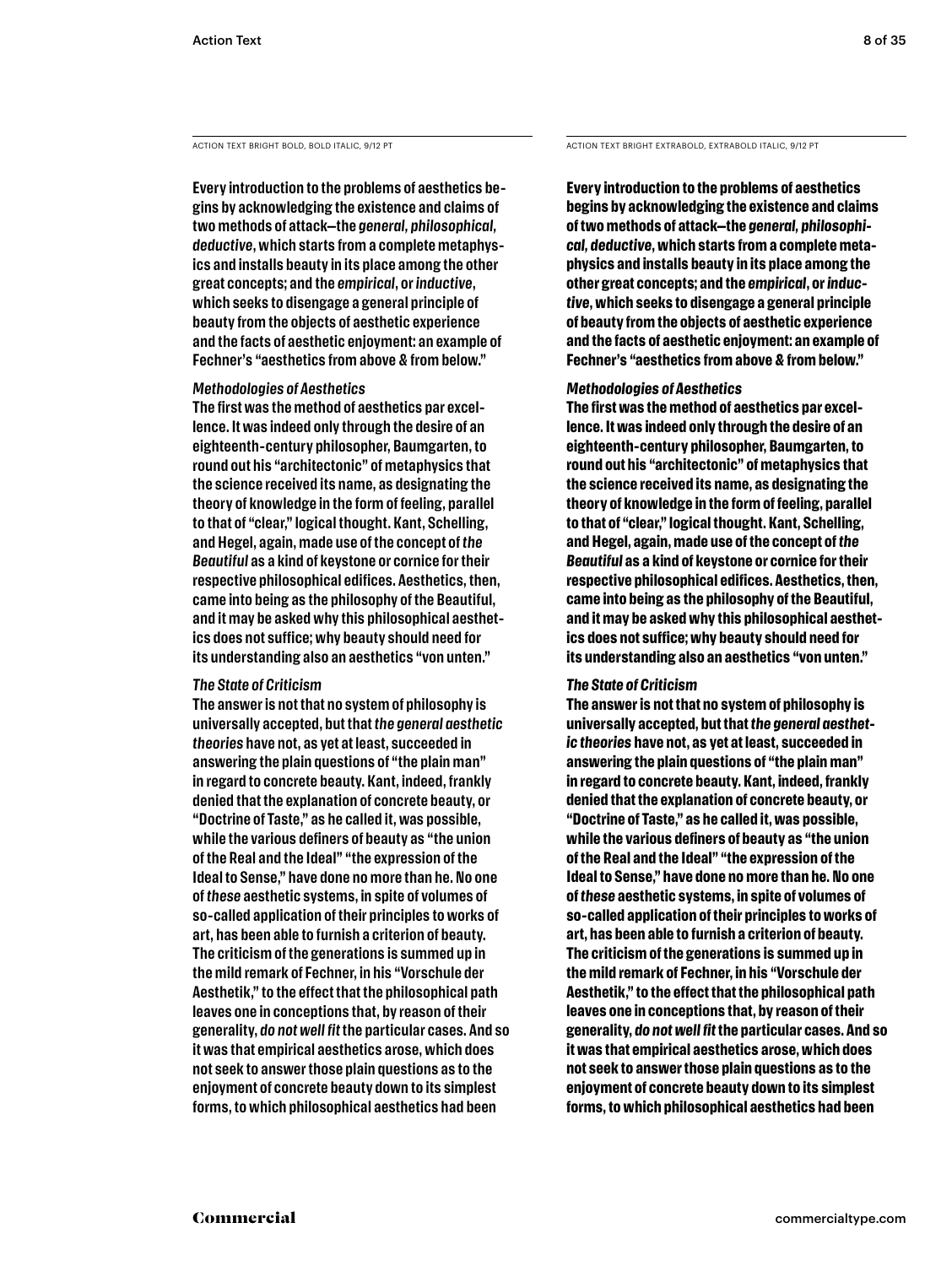Every introduction to the problems of aesthetics begins by acknowledging the existence and claims of two methods of attack—the *general, philosophical, deductive*, which starts from a complete metaphysics and installs beauty in its place among the other great concepts; and the *empirical*, or *inductive*, which seeks to disengage a general principle of beauty from the objects of aesthetic experience and the facts of aesthetic enjoyment: an example of Fechner's "aesthetics from above & from below."

#### **Methodologies of Aesthetics**

The first was the method of aesthetics par excellence. It was indeed only through the desire of an eighteenth-century philosopher, Baumgarten, to round out his "architectonic" of metaphysics that the science received its name, as designating the theory of knowledge in the form of feeling, parallel to that of "clear," logical thought. Kant, Schelling, and Hegel, again, made use of the concept of *the Beautiful* as a kind of keystone or cornice for their respective philosophical edifices. Aesthetics, then, came into being as the philosophy of the Beautiful, and it may be asked why this philosophical aesthetics does not suffice; why beauty should need for its understanding also an aesthetics "von unten."

#### **The State of Criticism**

The answer is not that no system of philosophy is universally accepted, but that *the general aesthetic theories* have not, as yet at least, succeeded in answering the plain questions of "the plain man" in regard to concrete beauty. Kant, indeed, frankly denied that the explanation of concrete beauty, or "Doctrine of Taste," as he called it, was possible, while the various definers of beauty as "the union of the Real and the Ideal" "the expression of the Ideal to Sense," have done no more than he. No one of *these* aesthetic systems, in spite of volumes of so-called application of their principles to works of art, has been able to furnish a criterion of beauty. The criticism of the generations is summed up in the mild remark of Fechner, in his "Vorschule der Aesthetik," to the effect that the philosophical path leaves one in conceptions that, by reason of their generality, *do not well fit* the particular cases. And so it was that empirical aesthetics arose, which does not seek to answer those plain questions as to the enjoyment of concrete beauty down to its simplest forms, to which philosophical aesthetics had been inadequate. But it is clear that neither has

ACTION TEXT DARK REGULAR, REGULAR ITALIC, BOLD, 9/12 PT ACTION TEXT DARK MEDIUM, MEDIUM ITALIC, EXTRABOLD, 9/12 PT

Every introduction to the problems of aesthetics begins by acknowledging the existence and claims of two methods of attack—the *general, philosophical, deductive*, which starts from a complete metaphysics and installs beauty in its place among the other great concepts; and the *empirical*, or *inductive*, which seeks to disengage a general principle of beauty from the objects of aesthetic experience and the facts of aesthetic enjoyment: an example of Fechner's "aesthetics from above & from below."

#### **Methodologies of Aesthetics**

The first was the method of aesthetics par excellence. It was indeed only through the desire of an eighteenth-century philosopher, Baumgarten, to round out his "architectonic" of metaphysics that the science received its name, as designating the theory of knowledge in the form of feeling, parallel to that of "clear," logical thought. Kant, Schelling, and Hegel, again, made use of the concept of *the Beautiful* as a kind of keystone or cornice for their respective philosophical edifices. Aesthetics, then, came into being as the philosophy of the Beautiful, and it may be asked why this philosophical aesthetics does not suffice; why beauty should need for its understanding also an aesthetics "von unten."

## **The State of Criticism**

The answer is not that no system of philosophy is universally accepted, but that *the general aesthetic theories* have not, as yet at least, succeeded in answering the plain questions of "the plain man" in regard to concrete beauty. Kant, indeed, frankly denied that the explanation of concrete beauty, or "Doctrine of Taste," as he called it, was possible, while the various definers of beauty as "the union of the Real and the Ideal" "the expression of the Ideal to Sense," have done no more than he. No one of *these* aesthetic systems, in spite of volumes of so-called application of their principles to works of art, has been able to furnish a criterion of beauty. The criticism of the generations is summed up in the mild remark of Fechner, in his "Vorschule der Aesthetik," to the effect that the philosophical path leaves one in conceptions that, by reason of their generality, *do not well fit* the particular cases. And so it was that empirical aesthetics arose, which does not seek to answer those plain questions as to the enjoyment of concrete beauty down to its simplest forms, to which philosophical aesthetics had been inadequate. But it is clear that neither has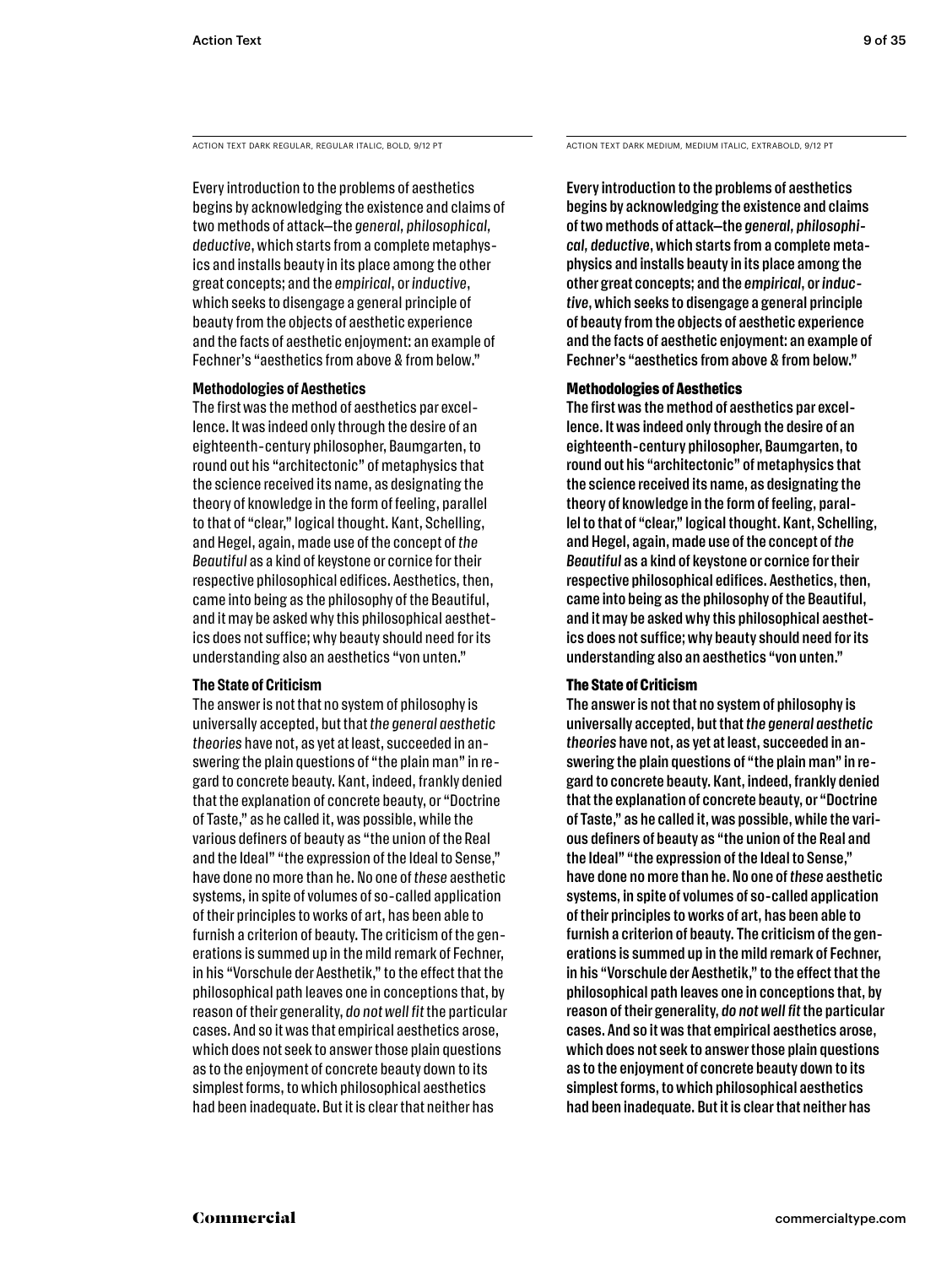**Every introduction to the problems of aesthetics begins by acknowledging the existence and claims of two methods of attack—the** *general, philosophical, deductive***, which starts from a complete metaphysics and installs beauty in its place among the other great concepts; and the** *empirical***, or** *inductive***, which seeks to disengage a general principle of beauty from the objects of aesthetic experience and the facts of aesthetic enjoyment: an example of Fechner's "aesthetics from above & from below."** 

#### *Methodologies of Aesthetics*

**The first was the method of aesthetics par excellence. It was indeed only through the desire of an eighteenth-century philosopher, Baumgarten, to round out his "architectonic" of metaphysics that the science received its name, as designating the theory of knowledge in the form of feeling, parallel to that of "clear," logical thought. Kant, Schelling, and Hegel, again, made use of the concept of** *the Beautiful* **as a kind of keystone or cornice for their respective philosophical edifices. Aesthetics, then, came into being as the philosophy of the Beautiful, and it may be asked why this philosophical aesthetics does not suffice; why beauty should need for its understanding also an aesthetics "von unten."** 

#### *The State of Criticism*

**The answer is not that no system of philosophy is universally accepted, but that** *the general aesthetic theories* **have not, as yet at least, succeeded in answering the plain questions of "the plain man" in regard to concrete beauty. Kant, indeed, frankly denied that the explanation of concrete beauty, or "Doctrine of Taste," as he called it, was possible, while the various definers of beauty as "the union of the Real and the Ideal" "the expression of the Ideal to Sense," have done no more than he. No one of** *these* **aesthetic systems, in spite of volumes of so-called application of their principles to works of art, has been able to furnish a criterion of beauty. The criticism of the generations is summed up in the mild remark of Fechner, in his "Vorschule der Aesthetik," to the effect that the philosophical path leaves one in conceptions that, by reason of their generality,** *do not well fit* **the particular cases. And so it was that empirical aesthetics arose, which does not seek to answer those plain questions as to the enjoyment of concrete beauty down to its simplest forms, to which philosophical aesthetics had been** 

ACTION TEXT DARK BOLD, BOLD ITALIC, 9/12 PT ACTION TEXT DARK EXTRABOLD, EXTRABOLD, ITALIC, 9/12 PT

**Every introduction to the problems of aesthetics begins by acknowledging the existence and claims of two methods of attack—the** *general, philosophical, deductive***, which starts from a complete metaphysics and installs beauty in its place among the other great concepts; and the** *empirical***, or** *inductive***, which seeks to disengage a general principle of beauty from the objects of aesthetic experience and the facts of aesthetic enjoyment: an example of Fechner's "aesthetics from above & from below."** 

#### *Methodologies of Aesthetics*

**The first was the method of aesthetics par excellence. It was indeed only through the desire of an eighteenth-century philosopher, Baumgarten, to round out his "architectonic" of metaphysics that the science received its name, as designating the theory of knowledge in the form of feeling, parallel to that of "clear," logical thought. Kant, Schelling, and Hegel, again, made use of the concept of** *the Beautiful* **as a kind of keystone or cornice for their respective philosophical edifices. Aesthetics, then, came into being as the philosophy of the Beautiful, and it may be asked why this philosophical aesthetics does not suffice; why beauty should need for its understanding also an aesthetics "von unten."** 

#### *The State of Criticism*

**The answer is not that no system of philosophy is universally accepted, but that** *the general aesthetic theories* **have not, as yet at least, succeeded in answering the plain questions of "the plain man" in regard to concrete beauty. Kant, indeed, frankly denied that the explanation of concrete beauty, or "Doctrine of Taste," as he called it, was possible, while the various definers of beauty as "the union of the Real and the Ideal" "the expression of the Ideal to Sense," have done no more than he. No one of** *these* **aesthetic systems, in spite of volumes of so-called application of their principles to works of art, has been able to furnish a criterion of beauty. The criticism of the generations is summed up in the mild remark of Fechner, in his "Vorschule der Aesthetik," to the effect that the philosophical path leaves one in conceptions that, by reason of their generality,** *do not well fit* **the particular cases. And so it was that empirical aesthetics arose, which does not seek to answer those plain questions as to the enjoyment of concrete beauty down to its simplest forms, to which philosophical aesthetics had been**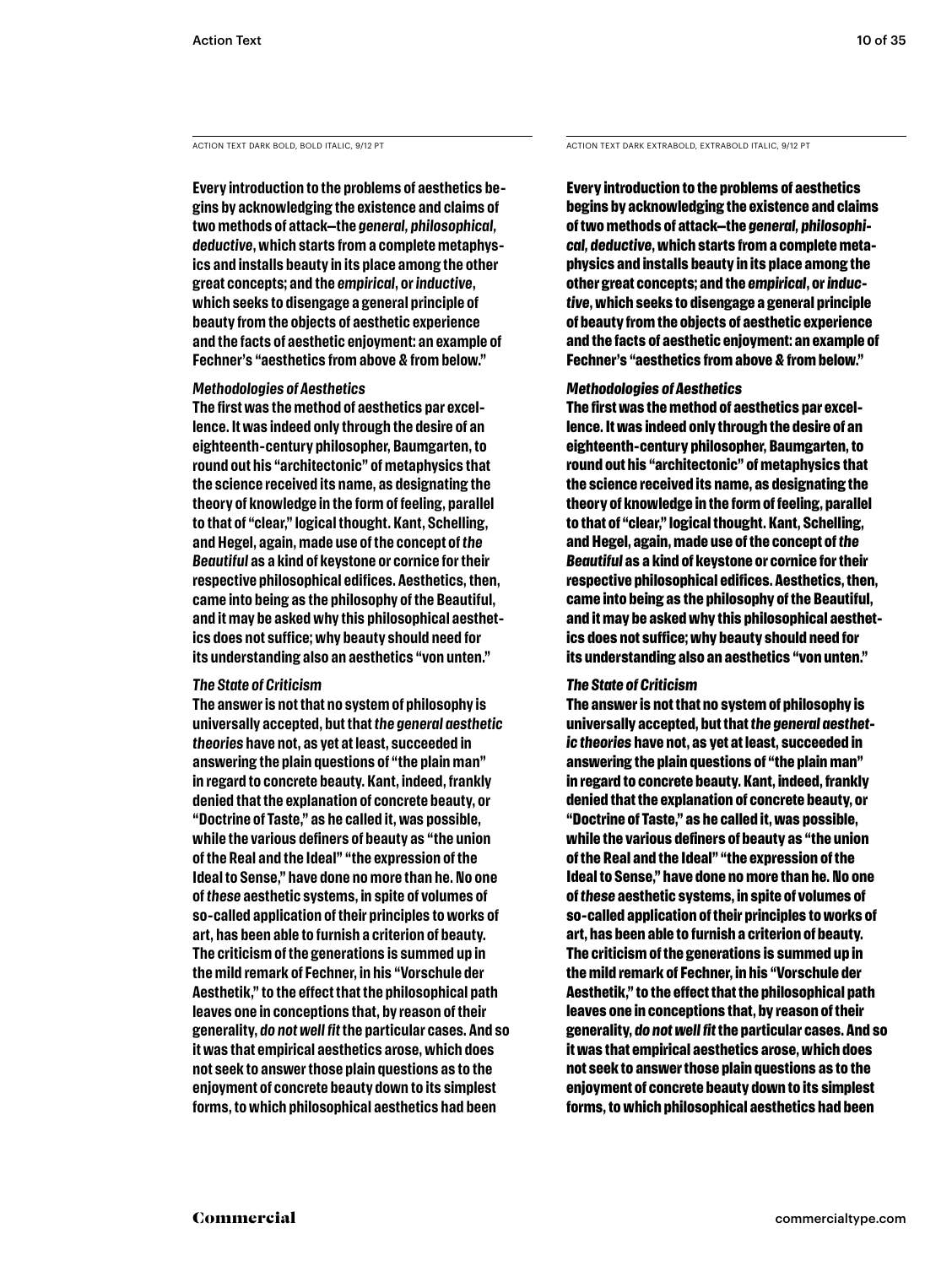Every introduction to the problems of aesthetics begins by acknowledging the existence and claims of two methods of attack—the *general, philosophical, deductive*, which starts from a complete metaphysics and installs beauty in its place among the other great concepts; and the *empirical*, or *inductive*, which seeks to disengage a general principle of beauty from the objects of aesthetic experience and the facts of aesthetic enjoyment: an example of Fechner's "aesthetics from above & from below."

The first was the method of aesthetics par excellence. It was indeed only through the desire of an eighteenth-century philosopher, Baumgarten, to round out his "architectonic" of metaphysics that the science received its name, as designating the theory of knowledge in the form of feeling, parallel to that of "clear," logical thought. Kant, Schelling, and Hegel, again, made use of the concept of *the Beautiful* as a kind of keystone or cornice for their respective philosophical edifices. Aesthetics, then, came into being as the philosophy of the Beautiful, and it may be asked why this philosophical aesthetics does not suffice; why beauty should need for its understanding also an aesthetics "von unten."

The answer is not that no system of philosophy is universally accepted, but that *the general aesthetic theories* have not, as yet at least, succeeded in answering the plain questions of "the plain man" in regard to concrete beauty. Kant, indeed, frankly denied that the explanation of concrete beauty, or "Doctrine of Taste," as he called it, was possible, while the various definers of beauty as "the union of the Real and the Ideal" "the expression of the Ideal to Sense," have done no more than he. No one of *these* aesthetic systems, in spite of volumes of so-called application of their principles to works of art, has been able to furnish a criterion of beauty. The criticism of the generations is summed up in the mild remark of Fechner, in his "Vorschule der Aesthetik," to the effect that the philosophical path leaves one in conceptions that, by reason of their generality, *do not well fit* the particular cases.

And so it was that empirical aesthetics arose, which does not seek to answer those plain questions as to the enjoyment of concrete beauty down to its simplest forms, to which philosophical aesthetics had been inadequate. But it is clear that neither has empirical aesthetics said the last word concerning beauty. Criticism is still in a chaotic state that would be impossible if aesthetic theory were firmly grounded. This situation appears to me to be due to the inherent inadequacy and inconclusiveness of empirical aesthetics when it stands alone; the grounds of this inadequacy I shall seek to establish in the following. Granting that the aim of every aesthetics is to determine the Nature of Beauty, and to explain our feelings about it, we may say that the empirical treatments propose to do this either by describing the aesthetic object and extracting the essential elements of Beauty, or by describing the aesthetic experience and extracting the essential elements of aesthetic feeling, thereby indicating the elements of Beauty as those which effect this feeling. Now the bare description

ACTION TEXT BRIGHT REGULAR, REGULAR ITALIC, 8/11 PT ACTION TEXT BRIGHT REGULAR, REGULAR ITALIC, BOLD, 8/11 PT

Every introduction to the problems of aesthetics begins by acknowledging the existence and claims of two methods of attack—the *general, philosophical, deductive*, which starts from a complete metaphysics and installs beauty in its place among the other great concepts; and the *empirical*, or *inductive*, which seeks to disengage a general principle of beauty from the objects of aesthetic experience and the facts of aesthetic enjoyment: an example of Fechner's "aesthetics from above & from below."

#### **Methodologies of Aesthetics**

The first was the method of aesthetics par excellence. It was indeed only through the desire of an eighteenthcentury philosopher, Baumgarten, to round out his "architectonic" of metaphysics that the science received its name, as designating the theory of knowledge in the form of feeling, parallel to that of "clear," logical thought. Kant, Schelling, and Hegel, again, made use of the concept of *the Beautiful* as a kind of keystone or cornice for their respective philosophical edifices. Aesthetics, then, came into being as the philosophy of the Beautiful, and it may be asked why this philosophical aesthetics does not suffice; why beauty should need for its understanding also an aesthetics "von unten." The answer is not that no system of philosophy is universally accepted, but that *the general aesthetic theories* have not, as yet at least, succeeded in answering the plain questions of "the plain man" in regard to concrete beauty. Kant, indeed, frankly denied that the explanation of concrete beauty, or "Doctrine of Taste," as he called it, was possible, while the various definers of beauty as "the union of the Real and the Ideal" "the expression of the Ideal to Sense," have done no more than he. No one of *these* aesthetic systems, in spite of volumes of so-called application of their principles to works of art, has been able to furnish a criterion of beauty. The criticism of the generations is summed up in the mild remark of Fechner, in his "Vorschule der Aesthetik," to the effect that the philosophical path leaves one in conceptions that, by reason of their generality, *do not well fit* the particular cases.

#### **First Rise of Empiricism**

And so it was that empirical aesthetics arose, which does not seek to answer those plain questions as to the enjoyment of concrete beauty down to its simplest forms, to which philosophical aesthetics had been inadequate. But it is clear that neither has empirical aesthetics said the last word concerning beauty. Criticism is still in a chaotic state that would be impossible if aesthetic theory were firmly grounded. This situation appears to me to be due to the inherent inadequacy and inconclusiveness of empirical aesthetics when it stands alone; the grounds of this inadequacy I shall seek to establish in the following. Granting that the aim of every aesthetics is to de-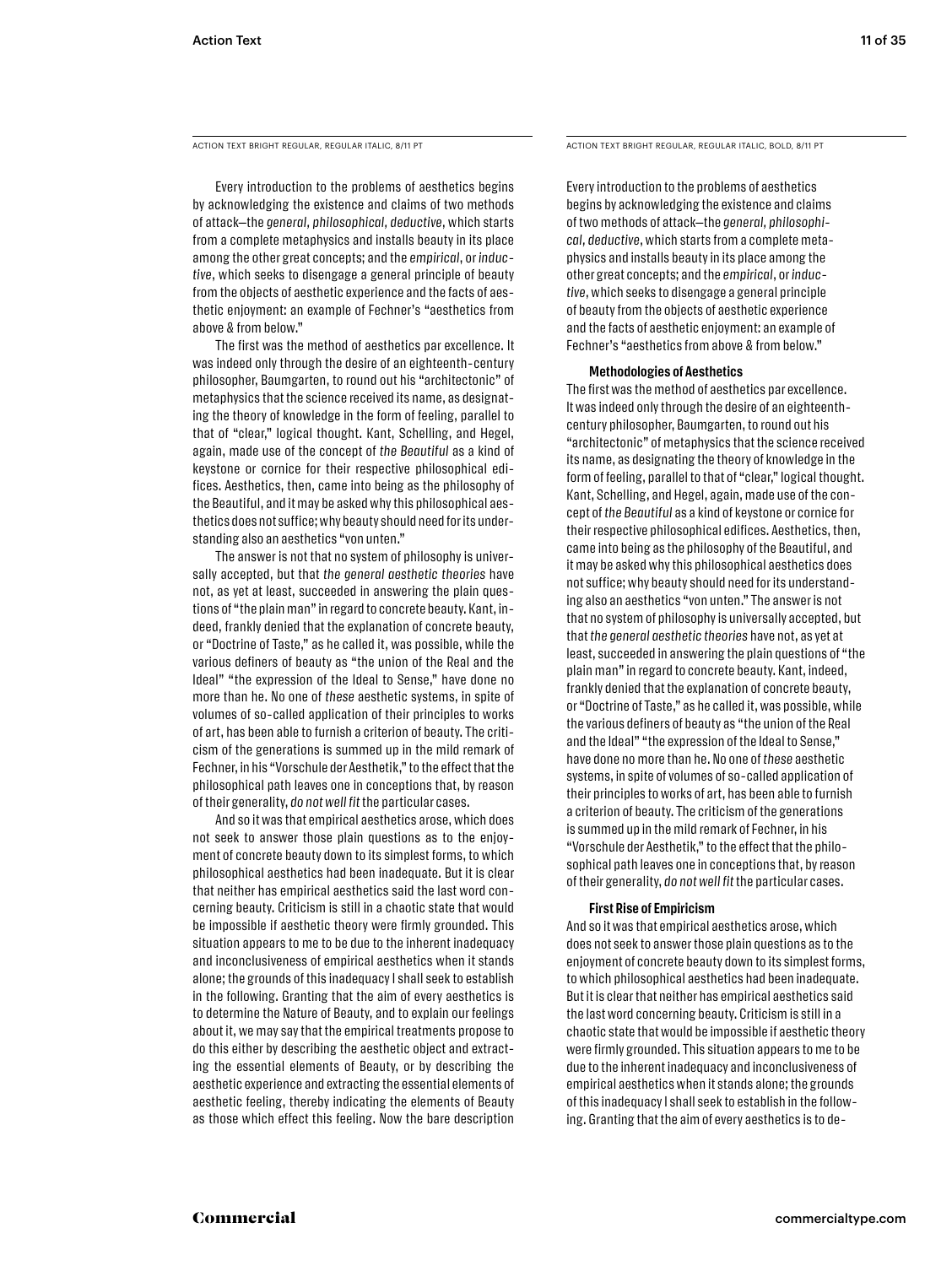Every introduction to the problems of aesthetics begins by acknowledging the existence and claims of two methods of attack—the *general, philosophical, deductive*, which starts from a complete metaphysics and installs beauty in its place among the other great concepts; and the *empirical*, or *inductive*, which seeks to disengage a general principle of beauty from the objects of aesthetic experience and the facts of aesthetic enjoyment: an example of Fechner's "aesthetics from above & from below."

The first was the method of aesthetics par excellence. It was indeed only through the desire of an eighteenth-century philosopher, Baumgarten, to round out his "architectonic" of metaphysics that the science received its name, as designating the theory of knowledge in the form of feeling, parallel to that of "clear," logical thought. Kant, Schelling, and Hegel, again, made use of the concept of *the Beautiful* as a kind of keystone or cornice for their respective philosophical edifices. Aesthetics, then, came into being as the philosophy of the Beautiful, and it may be asked why this philosophical aesthetics does not suffice; why beauty should need for its understanding also an aesthetics "von unten."

The answer is not that no system of philosophy is universally accepted, but that *the general aesthetic theories* have not, as yet at least, succeeded in answering the plain questions of "the plain man" in regard to concrete beauty. Kant, indeed, frankly denied that the explanation of concrete beauty, or "Doctrine of Taste," as he called it, was possible, while the various definers of beauty as "the union of the Real and the Ideal" "the expression of the Ideal to Sense," have done no more than he. No one of *these* aesthetic systems, in spite of volumes of so-called application of their principles to works of art, has been able to furnish a criterion of beauty. The criticism of the generations is summed up in the mild remark of Fechner, in his "Vorschule der Aesthetik," to the effect that the philosophical path leaves one in conceptions that, by reason of their generality, *do not well fit* the particular cases.

And so it was that empirical aesthetics arose, which does not seek to answer those plain questions as to the enjoyment of concrete beauty down to its simplest forms, to which philosophical aesthetics had been inadequate. But it is clear that neither has empirical aesthetics said the last word concerning beauty. Criticism is still in a chaotic state that would be impossible if aesthetic theory were firmly grounded. This situation appears to me to be due to the inherent inadequacy and inconclusiveness of empirical aesthetics when it stands alone; the grounds of this inadequacy I shall seek to establish in the following. Granting that the aim of every aesthetics is to determine the Nature of Beauty, and to explain our feelings about it, we may say that the empirical treatments propose to do this either by describing the aesthetic object and extracting the essential elements of Beauty, or by describing the aesthetic experience and extracting the essential elements of aesthetic feeling, thereby indicating the elements of Beauty as those which effect this feeling. Now the bare description and

ACTION TEXT BRIGHT MEDIUM, MEDIUM ITALIC, 8/11 PT ACTION TEXT BRIGHT MEDIUM, MEDIUM ITALIC, EXTRABOLD, 8/11 PT

Every introduction to the problems of aesthetics begins by acknowledging the existence and claims of two methods of attack—the *general, philosophical, deductive*, which starts from a complete metaphysics and installs beauty in its place among the other great concepts; and the *empirical*, or *inductive*, which seeks to disengage a general principle of beauty from the objects of aesthetic experience and the facts of aesthetic enjoyment: an example of Fechner's "aesthetics from above & from below."

#### **Methodologies of Aesthetics**

The first was the method of aesthetics par excellence. It was indeed only through the desire of an eighteenthcentury philosopher, Baumgarten, to round out his "architectonic" of metaphysics that the science received its name, as designating the theory of knowledge in the form of feeling, parallel to that of "clear," logical thought. Kant, Schelling, and Hegel, again, made use of the concept of *the Beautiful* as a kind of keystone or cornice for their respective philosophical edifices. Aesthetics, then, came into being as the philosophy of the Beautiful, and it may be asked why this philosophical aesthetics does not suffice; why beauty should need for its understanding also an aesthetics "von unten." The answer is not that no system of philosophy is universally accepted, but that *the general aesthetic theories* have not, as yet at least, succeeded in answering the plain questions of "the plain man" in regard to concrete beauty. Kant, indeed, frankly denied that the explanation of concrete beauty, or "Doctrine of Taste," as he called it, was possible, while the various definers of beauty as "the union of the Real and the Ideal" "the expression of the Ideal to Sense," have done no more than he. No one of *these* aesthetic systems, in spite of volumes of so-called application of their principles to works of art, has been able to furnish a criterion of beauty. The criticism of the generations is summed up in the mild remark of Fechner, in his "Vorschule der Aesthetik," to the effect that the philosophical path leaves one in conceptions that, by reason of their generality, *do not well fit* the particular cases.

#### **First Rise of Empiricism**

And so it was that empirical aesthetics arose, which does not seek to answer those plain questions as to the enjoyment of concrete beauty down to its simplest forms, to which philosophical aesthetics had been inadequate. But it is clear that neither has empirical aesthetics said the last word concerning beauty. Criticism is still in a chaotic state that would be impossible if aesthetic theory were firmly grounded. This situation appears to me to be due to the inherent inadequacy and inconclusiveness of empirical aesthetics when it stands alone; the grounds of this inadequacy I shall seek to establish in the following. Granting that the aim of every aesthetics is to determine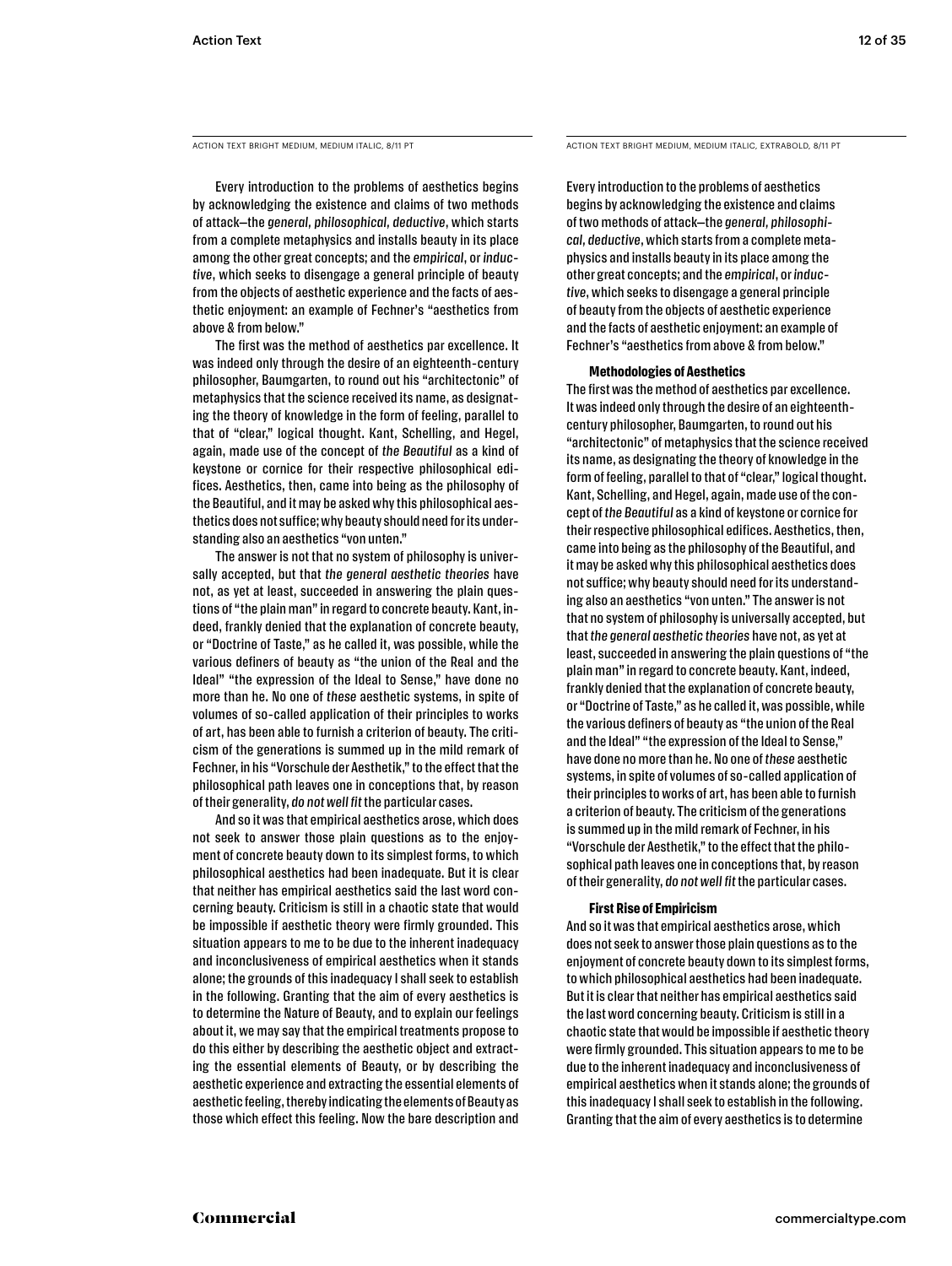**Every introduction to the problems of aesthetics begins by acknowledging the existence and claims of two methods of attack—the** *general, philosophical, deductive***, which starts from a complete metaphysics and installs beauty in its place among the other great concepts; and the** *empirical***, or** *inductive***, which seeks to disengage a general principle of beauty from the objects of aesthetic experience and the facts of aesthetic enjoyment: an example of Fechner's "aesthetics from above & from below."** 

#### *Methodologies of Aesthetics*

**The first was the method of aesthetics par excellence. It was indeed only through the desire of an eighteenthcentury philosopher, Baumgarten, to round out his "architectonic" of metaphysics that the science received its name, as designating the theory of knowledge in the form of feeling, parallel to that of "clear," logical thought. Kant, Schelling, and Hegel, again, made use of the concept of** *the Beautiful* **as a kind of keystone or cornice for their respective philosophical edifices. Aesthetics, then, came into being as the philosophy of the Beautiful, and it may be asked why this philosophical aesthetics does not suffice; why beauty should need for its understanding also an aesthetics "von unten." The answer is not that no system of philosophy is universally accepted, but that**  *the general aesthetic theories* **have not, as yet at least, succeeded in answering the plain questions of "the plain man" in regard to concrete beauty. Kant, indeed, frankly denied that the explanation of concrete beauty, or "Doctrine of Taste," as he called it, was possible, while the various definers of beauty as "the union of the Real and the Ideal" "the expression of the Ideal to Sense," have done no more than he. No one of** *these* **aesthetic systems, in spite of volumes of so-called application of their principles to works of art, has been able to furnish a criterion of beauty. The criticism of the generations is summed up in the mild remark of Fechner, in his "Vorschule der Aesthetik," to the effect that the philosophical path leaves one in conceptions that, by reason of their generality,** *do not well fit* **the particular cases.** 

#### *First Rise of Empiricism*

**And so it was that empirical aesthetics arose, which does not seek to answer those plain questions as to the enjoyment of concrete beauty down to its simplest forms, to which philosophical aesthetics had been inadequate. But it is clear that neither has empirical aesthetics said the last word concerning beauty. Criticism is still in a chaotic state that would be impossible if aesthetic theory were firmly grounded. This situation appears to me to be due to the inherent inadequacy and inconclusiveness of empirical aesthetics when it stands alone; the grounds of this inadequacy I shall seek to establish in the following. Granting that the aim of every aesthetics is to determine the Nature of Beauty, and to explain our feelings about it,** 

ACTION TEXT BRIGHT BOLD, BOLD ITALIC, 8/11 PT ACTION TEXT BRIGHT EXTRABOLD, EXTRABOLD ITALIC, 8/11 PT

**Every introduction to the problems of aesthetics begins by acknowledging the existence and claims of two methods of attack—the** *general, philosophical, deductive***, which starts from a complete metaphysics and installs beauty in its place among the other great concepts; and the** *empirical***, or** *inductive***, which seeks to disengage a general principle of beauty from the objects of aesthetic experience and the facts of aesthetic enjoyment: an example of Fechner's "aesthetics from above & from below."** 

#### *Methodologies of Aesthetics*

**The first was the method of aesthetics par excellence. It was indeed only through the desire of an eighteenthcentury philosopher, Baumgarten, to round out his "architectonic" of metaphysics that the science received its name, as designating the theory of knowledge in the form of feeling, parallel to that of "clear," logical thought. Kant, Schelling, and Hegel, again, made use of the concept of** *the Beautiful* **as a kind of keystone or cornice for their respective philosophical edifices. Aesthetics, then, came into being as the philosophy of the Beautiful, and it may be asked why this philosophical aesthetics does not suffice; why beauty should need for its understanding also an aesthetics "von unten." The answer is not that no system of philosophy is universally accepted, but that** *the general aesthetic theories* **have not, as yet at least, succeeded in answering the plain questions of "the plain man" in regard to concrete beauty. Kant, indeed, frankly denied that the explanation of concrete beauty, or "Doctrine of Taste," as he called it, was possible, while the various definers of beauty as "the union of the Real and the Ideal" "the expression of the Ideal to Sense," have done no more than he. No one of** *these* **aesthetic systems, in spite of volumes of so-called application of their principles to works of art, has been able to furnish a criterion of beauty. The criticism of the generations is summed up in the mild remark of Fechner, in his "Vorschule der Aesthetik," to the effect that the philosophical path leaves one in conceptions that, by reason of their generality,** *do not well fit* **the particular cases.**

#### *First Rise of Empiricism*

 **And so it was that empirical aesthetics arose, which does not seek to answer those plain questions as to the enjoyment of concrete beauty down to its simplest forms, to which philosophical aesthetics had been inadequate. But it is clear that neither has empirical aesthetics said the last word concerning beauty. Criticism is still in a chaotic state that would be impossible if aesthetic theory were firmly grounded. This situation appears to me to be due to the inherent inadequacy and inconclusiveness of empirical aesthetics when it stands alone; the grounds of this inadequacy I shall seek to establish in the following. Granting that the aim of every aesthetics is to determine the Nature of Beauty, and to explain our feelings about it,**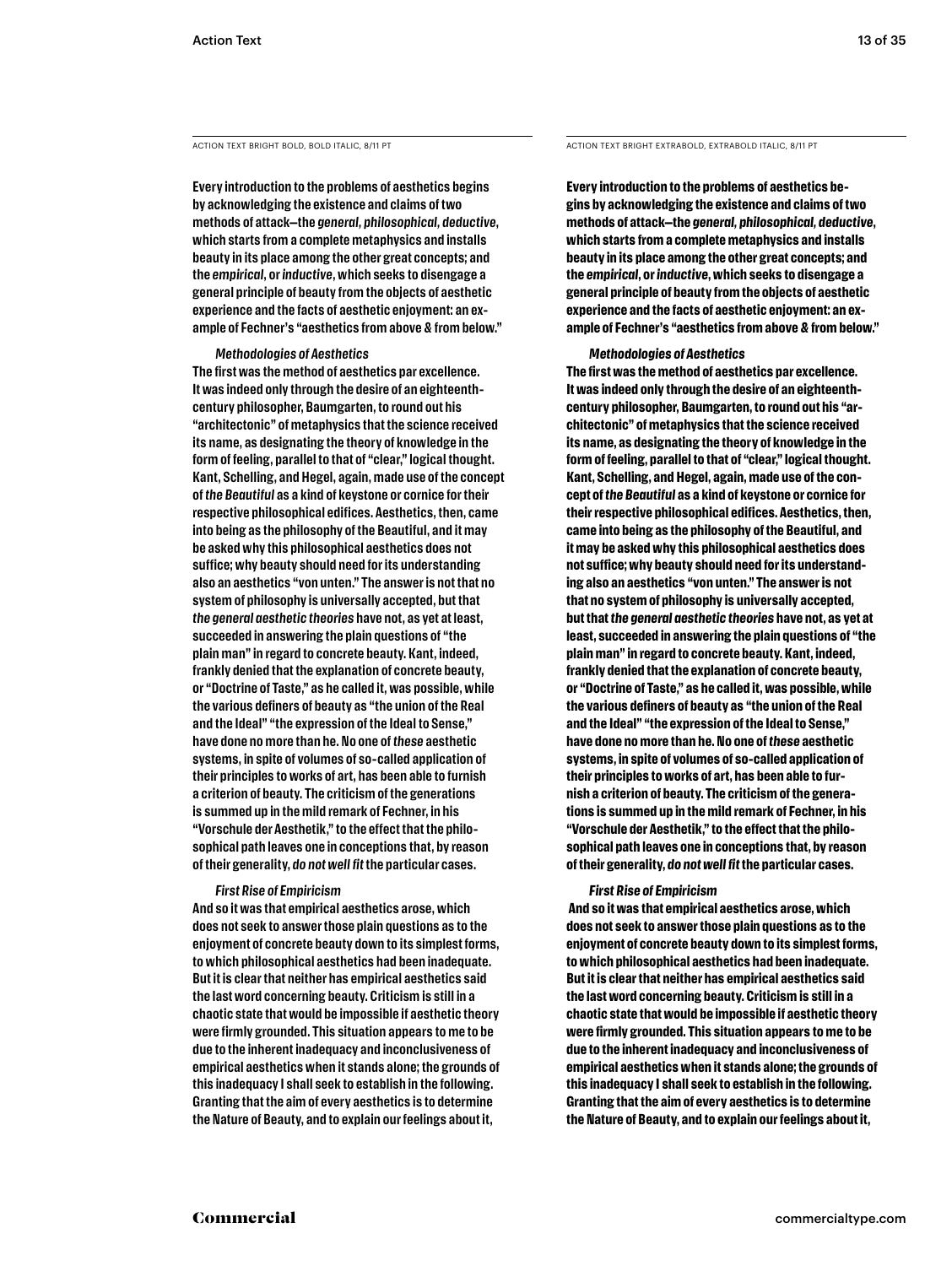Every introduction to the problems of aesthetics begins by acknowledging the existence and claims of two methods of attack—the *general, philosophical, deductive*, which starts from a complete metaphysics and installs beauty in its place among the other great concepts; and the *empirical*, or *inductive*, which seeks to disengage a general principle of beauty from the objects of aesthetic experience and the facts of aesthetic enjoyment: an example of Fechner's "aesthetics from above & from below."

The first was the method of aesthetics par excellence. It was indeed only through the desire of an eighteenth-century philosopher, Baumgarten, to round out his "architectonic" of metaphysics that the science received its name, as designating the theory of knowledge in the form of feeling, parallel to that of "clear," logical thought. Kant, Schelling, and Hegel, again, made use of the concept of *the Beautiful* as a kind of keystone or cornice for their respective philosophical edifices. Aesthetics, then, came into being as the philosophy of the Beautiful, and it may be asked why this philosophical aesthetics does not suffice; why beauty should need for its understanding also an aesthetics "von unten."

The answer is not that no system of philosophy is universally accepted, but that *the general aesthetic theories* have not, as yet at least, succeeded in answering the plain questions of "the plain man" in regard to concrete beauty. Kant, indeed, frankly denied that the explanation of concrete beauty, or "Doctrine of Taste," as he called it, was possible, while the various definers of beauty as "the union of the Real and the Ideal" "the expression of the Ideal to Sense," have done no more than he. No one of *these* aesthetic systems, in spite of volumes of so-called application of their principles to works of art, has been able to furnish a criterion of beauty. The criticism of the generations is summed up in the mild remark of Fechner, in his "Vorschule der Aesthetik," to the effect that the philosophical path leaves one in conceptions that, by reason of their generality, *do not well fit* the particular cases.

And so it was that empirical aesthetics arose, which does not seek to answer those plain questions as to the enjoyment of concrete beauty down to its simplest forms, to which philosophical aesthetics had been inadequate. But it is clear that neither has empirical aesthetics said the last word concerning beauty. Criticism is still in a chaotic state that would be impossible if aesthetic theory were firmly grounded. This situation appears to me to be due to the inherent inadequacy and inconclusiveness of empirical aesthetics when it stands alone; the grounds of this inadequacy I shall seek to establish in the following. Granting that the aim of every aesthetics is to determine the Nature of Beauty, and to explain our feelings about it, we may say that the empirical treatments propose to do this either by describing the aesthetic object and extracting the essential elements of Beauty, or by describing the aesthetic experience and extracting the essential elements of aesthetic feeling, thereby indicating the elements of Beauty as those which effect this feeling. Now the bare description

ACTION TEXT DARK REGULAR, REGULAR ITALIC, 8/11 PT ACTION TEXT DARK REGULAR, REGULAR ITALIC, BOLD, 8/11 PT

Every introduction to the problems of aesthetics begins by acknowledging the existence and claims of two methods of attack—the *general, philosophical, deductive*, which starts from a complete metaphysics and installs beauty in its place among the other great concepts; and the *empirical*, or *inductive*, which seeks to disengage a general principle of beauty from the objects of aesthetic experience and the facts of aesthetic enjoyment: an example of Fechner's "aesthetics from above & from below."

#### **Methodologies of Aesthetics**

The first was the method of aesthetics par excellence. It was indeed only through the desire of an eighteenthcentury philosopher, Baumgarten, to round out his "architectonic" of metaphysics that the science received its name, as designating the theory of knowledge in the form of feeling, parallel to that of "clear," logical thought. Kant, Schelling, and Hegel, again, made use of the concept of *the Beautiful* as a kind of keystone or cornice for their respective philosophical edifices. Aesthetics, then, came into being as the philosophy of the Beautiful, and it may be asked why this philosophical aesthetics does not suffice; why beauty should need for its understanding also an aesthetics "von unten." The answer is not that no system of philosophy is universally accepted, but that *the general aesthetic theories* have not, as yet at least, succeeded in answering the plain questions of "the plain man" in regard to concrete beauty. Kant, indeed, frankly denied that the explanation of concrete beauty, or "Doctrine of Taste," as he called it, was possible, while the various definers of beauty as "the union of the Real and the Ideal" "the expression of the Ideal to Sense," have done no more than he. No one of *these* aesthetic systems, in spite of volumes of so-called application of their principles to works of art, has been able to furnish a criterion of beauty. The criticism of the generations is summed up in the mild remark of Fechner, in his "Vorschule der Aesthetik," to the effect that the philosophical path leaves one in conceptions that, by reason of their generality, *do not well fit* the particular cases.

#### **First Rise of Empiricism**

And so it was that empirical aesthetics arose, which does not seek to answer those plain questions as to the enjoyment of concrete beauty down to its simplest forms, to which philosophical aesthetics had been inadequate. But it is clear that neither has empirical aesthetics said the last word concerning beauty. Criticism is still in a chaotic state that would be impossible if aesthetic theory were firmly grounded. This situation appears to me to be due to the inherent inadequacy and inconclusiveness of empirical aesthetics when it stands alone; the grounds of this inadequacy I shall seek to establish in the following. Granting that the aim of every aesthetics is to de-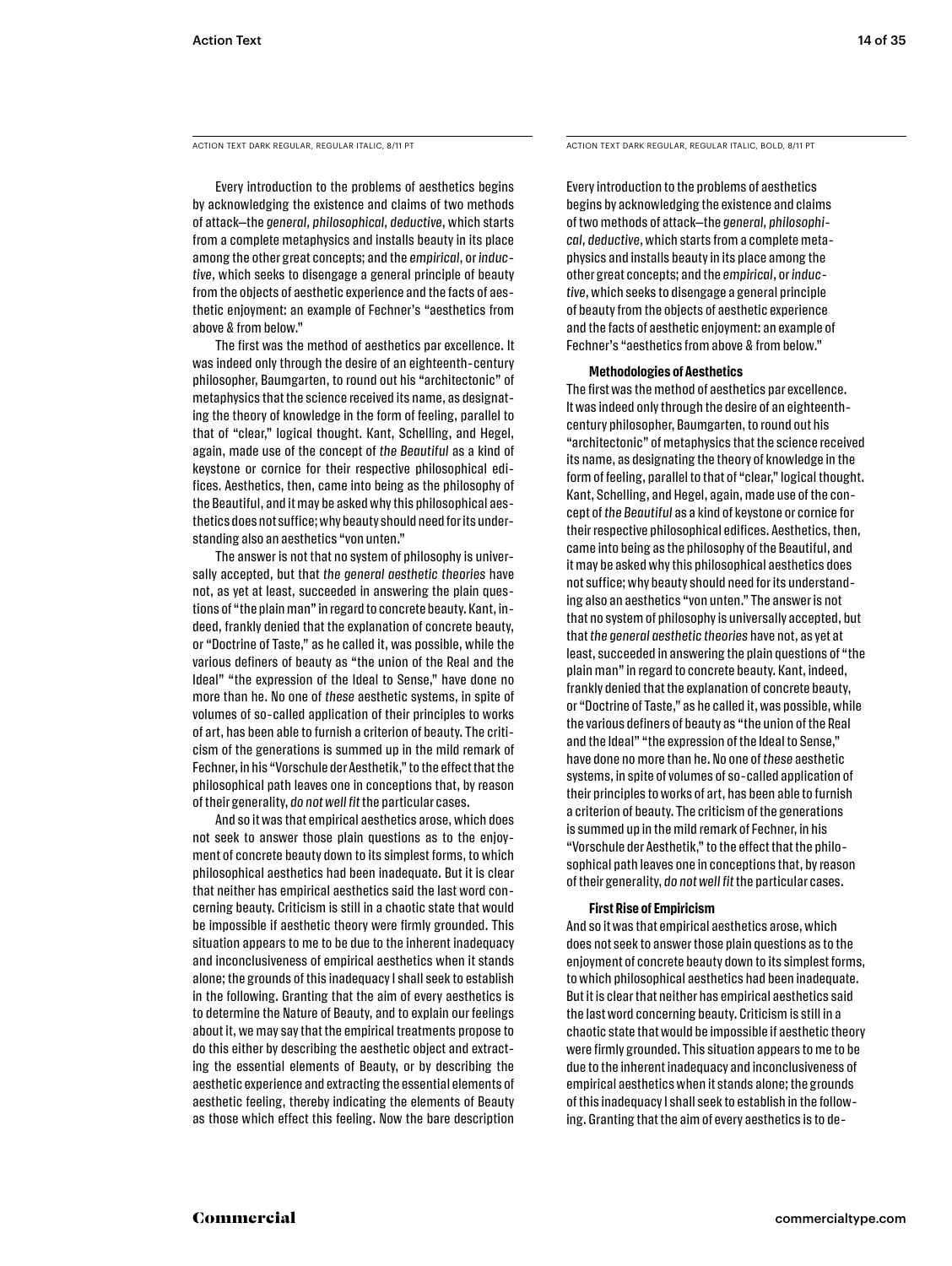Every introduction to the problems of aesthetics begins by acknowledging the existence and claims of two methods of attack—the *general, philosophical, deductive*, which starts from a complete metaphysics and installs beauty in its place among the other great concepts; and the *empirical*, or *inductive*, which seeks to disengage a general principle of beauty from the objects of aesthetic experience and the facts of aesthetic enjoyment: an example of Fechner's "aesthetics from above & from below."

The first was the method of aesthetics par excellence. It was indeed only through the desire of an eighteenth-century philosopher, Baumgarten, to round out his "architectonic" of metaphysics that the science received its name, as designating the theory of knowledge in the form of feeling, parallel to that of "clear," logical thought. Kant, Schelling, and Hegel, again, made use of the concept of *the Beautiful* as a kind of keystone or cornice for their respective philosophical edifices. Aesthetics, then, came into being as the philosophy of the Beautiful, and it may be asked why this philosophical aesthetics does not suffice; why beauty should need for its understanding also an aesthetics "von unten."

The answer is not that no system of philosophy is universally accepted, but that *the general aesthetic theories* have not, as yet at least, succeeded in answering the plain questions of "the plain man" in regard to concrete beauty. Kant, indeed, frankly denied that the explanation of concrete beauty, or "Doctrine of Taste," as he called it, was possible, while the various definers of beauty as "the union of the Real and the Ideal" "the expression of the Ideal to Sense," have done no more than he. No one of *these* aesthetic systems, in spite of volumes of so-called application of their principles to works of art, has been able to furnish a criterion of beauty. The criticism of the generations is summed up in the mild remark of Fechner, in his "Vorschule der Aesthetik," to the effect that the philosophical path leaves one in conceptions that, by reason of their generality, *do not well fit* the particular cases.

And so it was that empirical aesthetics arose, which does not seek to answer those plain questions as to the enjoyment of concrete beauty down to its simplest forms, to which philosophical aesthetics had been inadequate. But it is clear that neither has empirical aesthetics said the last word concerning beauty. Criticism is still in a chaotic state that would be impossible if aesthetic theory were firmly grounded. This situation appears to me to be due to the inherent inadequacy and inconclusiveness of empirical aesthetics when it stands alone; the grounds of this inadequacy I shall seek to establish in the following. Granting that the aim of every aesthetics is to determine the Nature of Beauty, and to explain our feelings about it, we may say that the empirical treatments propose to do this either by describing the aesthetic object and extracting the essential elements of Beauty, or by describing the aesthetic experience and extracting the essential elements of aesthetic feeling, thereby indicating the elements of Beauty as those which effect this feeling. Now the bare description and

ACTION TEXT DARK MEDIUM, MEDIUM ITALIC, 8/11 PT ACTION TEXT DARK MEDIUM, MEDIUM ITALIC, EXTRABOLD, 8/11 PT

Every introduction to the problems of aesthetics begins by acknowledging the existence and claims of two methods of attack—the *general, philosophical, deductive*, which starts from a complete metaphysics and installs beauty in its place among the other great concepts; and the *empirical*, or *inductive*, which seeks to disengage a general principle of beauty from the objects of aesthetic experience and the facts of aesthetic enjoyment: an example of Fechner's "aesthetics from above & from below."

#### **Methodologies of Aesthetics**

The first was the method of aesthetics par excellence. It was indeed only through the desire of an eighteenthcentury philosopher, Baumgarten, to round out his "architectonic" of metaphysics that the science received its name, as designating the theory of knowledge in the form of feeling, parallel to that of "clear," logical thought. Kant, Schelling, and Hegel, again, made use of the concept of *the Beautiful* as a kind of keystone or cornice for their respective philosophical edifices. Aesthetics, then, came into being as the philosophy of the Beautiful, and it may be asked why this philosophical aesthetics does not suffice; why beauty should need for its understanding also an aesthetics "von unten." The answer is not that no system of philosophy is universally accepted, but that *the general aesthetic theories* have not, as yet at least, succeeded in answering the plain questions of "the plain man" in regard to concrete beauty. Kant, indeed, frankly denied that the explanation of concrete beauty, or "Doctrine of Taste," as he called it, was possible, while the various definers of beauty as "the union of the Real and the Ideal" "the expression of the Ideal to Sense," have done no more than he. No one of *these* aesthetic systems, in spite of volumes of so-called application of their principles to works of art, has been able to furnish a criterion of beauty. The criticism of the generations is summed up in the mild remark of Fechner, in his "Vorschule der Aesthetik," to the effect that the philosophical path leaves one in conceptions that, by reason of their generality, *do not well fit* the particular cases.

#### **First Rise of Empiricism**

And so it was that empirical aesthetics arose, which does not seek to answer those plain questions as to the enjoyment of concrete beauty down to its simplest forms, to which philosophical aesthetics had been inadequate. But it is clear that neither has empirical aesthetics said the last word concerning beauty. Criticism is still in a chaotic state that would be impossible if aesthetic theory were firmly grounded. This situation appears to me to be due to the inherent inadequacy and inconclusiveness of empirical aesthetics when it stands alone; the grounds of this inadequacy I shall seek to establish in the following. Granting that the aim of every aesthetics is to determine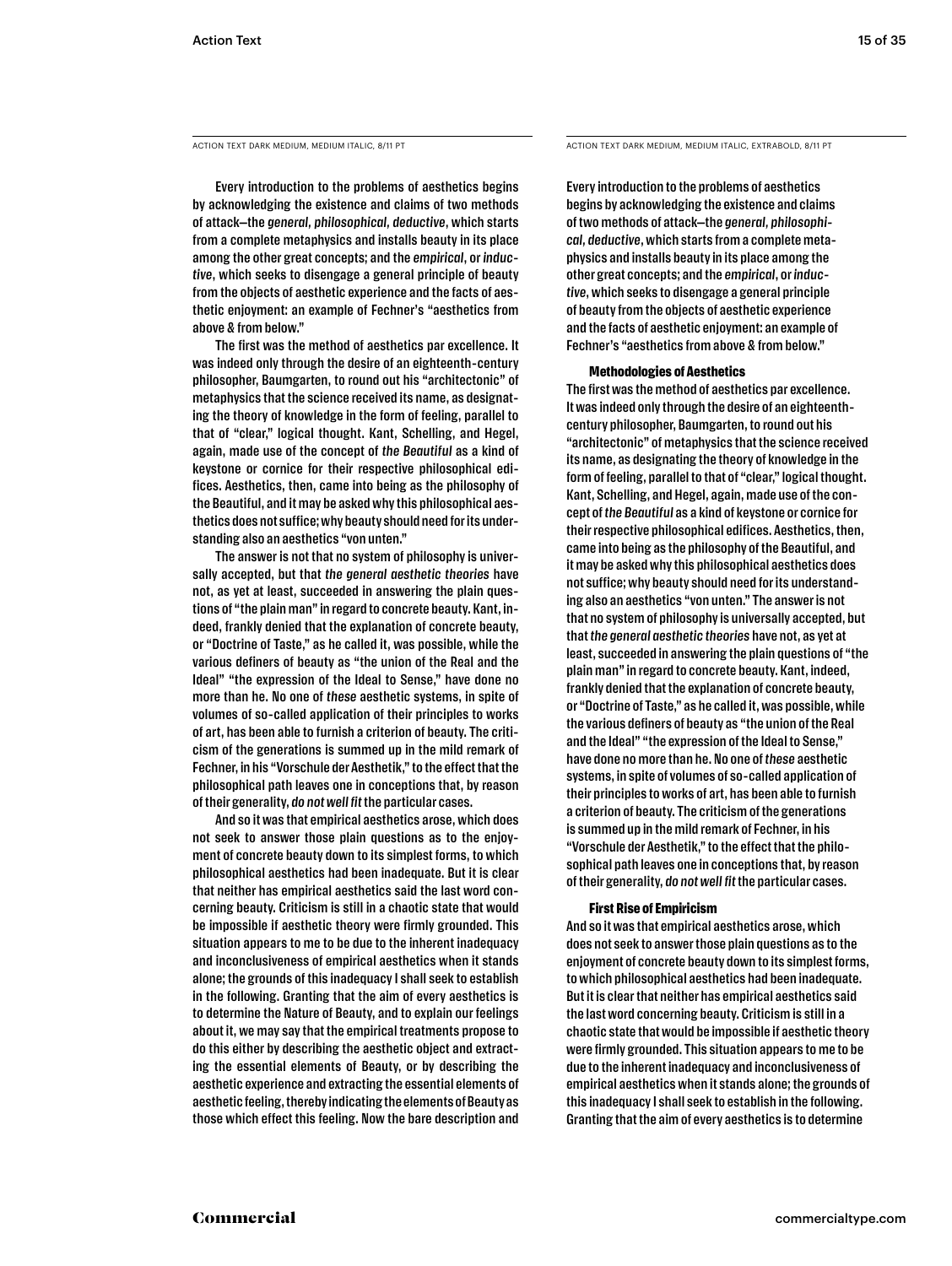**Every introduction to the problems of aesthetics begins by acknowledging the existence and claims of two methods of attack—the** *general, philosophical, deductive***, which starts from a complete metaphysics and installs beauty in its place among the other great concepts; and the** *empirical***, or** *inductive***, which seeks to disengage a general principle of beauty from the objects of aesthetic experience and the facts of aesthetic enjoyment: an example of Fechner's "aesthetics from above & from below."** 

#### *Methodologies of Aesthetics*

**The first was the method of aesthetics par excellence. It was indeed only through the desire of an eighteenthcentury philosopher, Baumgarten, to round out his "architectonic" of metaphysics that the science received its name, as designating the theory of knowledge in the form of feeling, parallel to that of "clear," logical thought. Kant, Schelling, and Hegel, again, made use of the concept of** *the Beautiful* **as a kind of keystone or cornice for their respective philosophical edifices. Aesthetics, then, came into being as the philosophy of the Beautiful, and it may be asked why this philosophical aesthetics does not suffice; why beauty should need for its understanding also an aesthetics "von unten." The answer is not that no system of philosophy is universally accepted, but that**  *the general aesthetic theories* **have not, as yet at least, succeeded in answering the plain questions of "the plain man" in regard to concrete beauty. Kant, indeed, frankly denied that the explanation of concrete beauty, or "Doctrine of Taste," as he called it, was possible, while the various definers of beauty as "the union of the Real and the Ideal" "the expression of the Ideal to Sense," have done no more than he. No one of** *these* **aesthetic systems, in spite of volumes of so-called application of their principles to works of art, has been able to furnish a criterion of beauty. The criticism of the generations is summed up in the mild remark of Fechner, in his "Vorschule der Aesthetik," to the effect that the philosophical path leaves one in conceptions that, by reason of their generality,** *do not well fit* **the particular cases.** 

#### *First Rise of Empiricism*

**And so it was that empirical aesthetics arose, which does not seek to answer those plain questions as to the enjoyment of concrete beauty down to its simplest forms, to which philosophical aesthetics had been inadequate. But it is clear that neither has empirical aesthetics said the last word concerning beauty. Criticism is still in a chaotic state that would be impossible if aesthetic theory were firmly grounded. This situation appears to me to be due to the inherent inadequacy and inconclusiveness of empirical aesthetics when it stands alone; the grounds of this inadequacy I shall seek to establish in the following. Granting that the aim of every aesthetics is to determine the Nature of Beauty, and to explain our feelings about it,** 

ACTION TEXT DARK BOLD, BOLD ITALIC, 8/11 PT ACTION TEXT DARK EXTRABOLD, EXTRABOLD, ITALIC, 8/11 PT

**Every introduction to the problems of aesthetics begins by acknowledging the existence and claims of two methods of attack—the** *general, philosophical, deductive***, which starts from a complete metaphysics and installs beauty in its place among the other great concepts; and the** *empirical***, or** *inductive***, which seeks to disengage a general principle of beauty from the objects of aesthetic experience and the facts of aesthetic enjoyment: an example of Fechner's "aesthetics from above & from below."** 

#### *Methodologies of Aesthetics*

**The first was the method of aesthetics par excellence. It was indeed only through the desire of an eighteenthcentury philosopher, Baumgarten, to round out his "architectonic" of metaphysics that the science received its name, as designating the theory of knowledge in the form of feeling, parallel to that of "clear," logical thought. Kant, Schelling, and Hegel, again, made use of the concept of** *the Beautiful* **as a kind of keystone or cornice for their respective philosophical edifices. Aesthetics, then, came into being as the philosophy of the Beautiful, and it may be asked why this philosophical aesthetics does not suffice; why beauty should need for its understanding also an aesthetics "von unten." The answer is not that no system of philosophy is universally accepted, but that** *the general aesthetic theories* **have not, as yet at least, succeeded in answering the plain questions of "the plain man" in regard to concrete beauty. Kant, indeed, frankly denied that the explanation of concrete beauty, or "Doctrine of Taste," as he called it, was possible, while the various definers of beauty as "the union of the Real and the Ideal" "the expression of the Ideal to Sense," have done no more than he. No one of** *these* **aesthetic systems, in spite of volumes of so-called application of their principles to works of art, has been able to furnish a criterion of beauty. The criticism of the generations is summed up in the mild remark of Fechner, in his "Vorschule der Aesthetik," to the effect that the philosophical path leaves one in conceptions that, by reason of their generality,** *do not well fit* **the particular cases.**

#### *First Rise of Empiricism*

 **And so it was that empirical aesthetics arose, which does not seek to answer those plain questions as to the enjoyment of concrete beauty down to its simplest forms, to which philosophical aesthetics had been inadequate. But it is clear that neither has empirical aesthetics said the last word concerning beauty. Criticism is still in a chaotic state that would be impossible if aesthetic theory were firmly grounded. This situation appears to me to be due to the inherent inadequacy and inconclusiveness of empirical aesthetics when it stands alone; the grounds of this inadequacy I shall seek to establish in the following. Granting that the aim of every aesthetics is to determine the Nature of Beauty, and to explain our feelings about it,**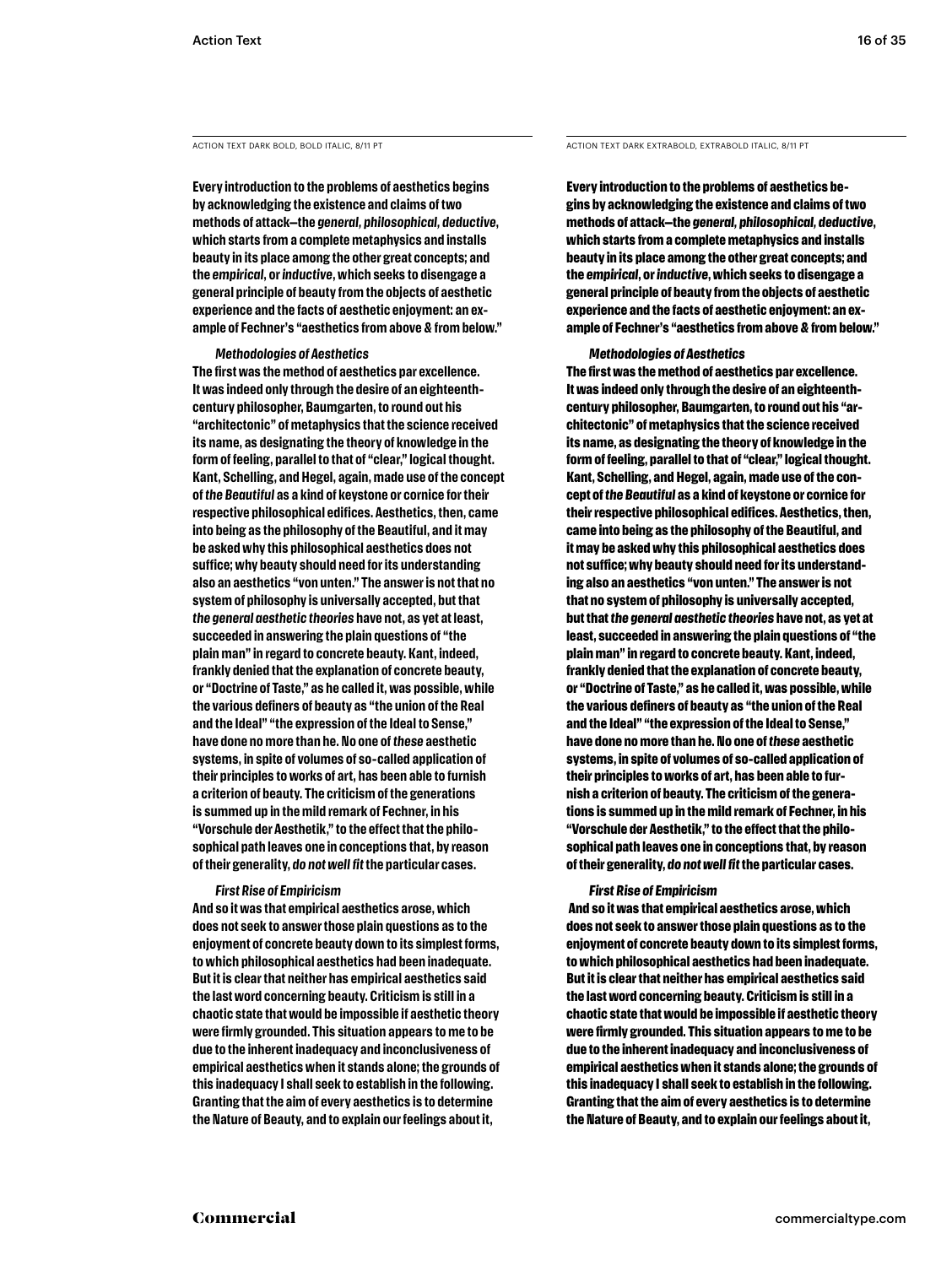#### ACTION TEXT BRIGHT REGULAR, 7/9 PT ACTION TEXT BRIGHT MEDIUM, 7/9 PT ACTION TEXT BRIGHT BOLD, 7/9 PT

SITUATIONIST INTERNATIONAL (SI) was a group of international revolutionaries founded in 1957. With their ideas rooted in Marxism and the 20th century European artistic avantgarde, they advocated experiences of life being alternative to those admitted by the capitalist order, for the fulfillment of human primitive desires and the pursuing of a superior passional quality. For this purpose they suggested and experimented with the construction of situations; the setting up of environments favorable for the fulfillment of such desires. Using methods drawn from the arts, they developed a series of experimental fields of study for the construction of such, like unitary urbanism.

The sense of constructing situations is to fulfill human primitive desires and pursue a superior passional quality. From *Internationale Situationiste #1*: "This alone can lead to the further clarification of these simple basic desires, and to the confused emergence of new desires whose material roots will be precisely the new reality engendered by situationist constructions. We must thus envisage a sort of situationist-oriented psychoanalysis in which, in contrast to the goals pursued by the various currents stemming from Freudianism, each of the participants in this adventure would discover desires for specific ambiences in order to fulfill them. Each person must seek what he loves, what attracts him. Through

ACTION TEXT BRIGHT MEDIUM, 7/9 PT

SITUATIONIST INTERNATIONAL (SI) was a group of international revolutionaries founded in 1957. With their ideas rooted in Marxism and the 20th century European artistic avantgarde, they advocated experiences of life being alternative to those admitted by the capitalist order, for the fulfillment of human primitive desires and the pursuing of a superior passional quality. For this purpose they suggested and experimented with the construction of situations; the setting up of environments favorable for the fulfillment of such desires. Using methods drawn from the arts, they developed a series of experimental fields of study for the construction of such, like unitary urbanism.

The sense of constructing situations is to fulfill human primitive desires and pursue a superior passional quality. From *Internationale Situationiste #1*: "This alone can lead to the further clarification of these simple basic desires, and to the confused emergence of new desires whose material roots will be precisely the new reality engendered by situationist constructions. We must thus envisage a sort of situationist-oriented psychoanalysis in which, in contrast to the goals pursued by the various currents stemming from Freudianism, each of the participants in this adventure would discover desires for specific ambiences in order to fulfill them. Each person must seek what he loves, what attracts him. Through

**SITUATIONIST INTERNATIONAL (SI) was a group of international revolutionaries founded in 1957. With their ideas rooted in Marxism and the 20th century European artistic avantgarde, they advocated experiences of life being alternative to those admitted by the capitalist order, for the fulfillment of human primitive desires and the pursuing of a superior passional quality. For this purpose they suggested and experimented with the construction of situations; the setting up of environments favorable for the fulfillment of such desires. Using methods drawn from the arts, they developed a series of experimental fields of study for the construction of such, like unitary urbanism.**

**The sense of constructing situations is to fulfill human primitive desires and pursue a superior passional quality. From**  *Internationale Situationiste #1***: "This alone can lead to the further clarification of these simple basic desires, and to the confused emergence of new desires whose material roots will be precisely the new reality engendered by situationist constructions. We must thus envisage a sort of situationistoriented psychoanalysis in which, in contrast to the goals pursued by the various currents stemming from Freudianism, each of the participants in this adventure would discover desires for specific ambiences in order to** 

ACTION TEXT BRIGHT REGULAR, 6/8 PT ACTION TEXT BRIGHT MEDIUM, 6/8 PT ACTION TEXT BRIGHT BOLD, 6/8 PT

SITUATIONIST INTERNATIONAL (SI) was a group of international revolutionaries founded in 1957. With their ideas rooted in Marxism and the 20th century European artistic avantgarde, they advocated experiences of life being alternative to those admitted by the capitalist order, for the fulfillment of human primitive desires and the pursuing of a superior passional quality. For this purpose they suggested and experimented with the construction of situations; the setting up of environments favorable for the fulfillment of such desires. Using methods drawn from the arts, they developed a series of experimental fields of study for the construction of such, like unitary urbanism.

The sense of constructing situations is to fulfill human primitive desires and pursue a superior passional quality. From *Internationale Situationiste #1*: "This alone can lead to the further clarification of these simple basic desires, and to the confused emergence of new desires whose material roots will be precisely the new reality engendered by situationist constructions. We must thus envisage a sort of situationistoriented psychoanalysis in which, in contrast to the goals pursued by the various currents stemming from Freudianism, each of the participants in this adventure would discover desires for specific ambiences in order to fulfill them. Each person must seek what he loves, what attracts him. Through this method one can tabulate elements out of which situations can be constructed, along with projects to dynamize these elements."

The first issue of the journal *Internationale Situationiste* defined a situationist as "having to do with the theory or practical activity of constructing situations. One who engages in the construction of situations. A member of the Situationist International". The same journal defined situationism as "a meaningACTION TEXT BRIGHT MEDIUM, 6/8 PT

SITUATIONIST INTERNATIONAL (SI) was a group of international revolutionaries founded in 1957. With their ideas rooted in Marxism and the 20th century European artistic avantgarde, they advocated experiences of life being alternative to those admitted by the capitalist order, for the fulfillment of human primitive desires and the pursuing of a superior passional quality. For this purpose they suggested and experimented with the construction of situations; the setting up of environments favorable for the fulfillment of such desires. Using methods drawn from the arts, they developed a series of experimental fields of study for the construction of such, like unitary urbanism.

The sense of constructing situations is to fulfill human primitive desires and pursue a superior passional quality. From *Internationale Situationiste #1*: "This alone can lead to the further clarification of these simple basic desires, and to the confused emergence of new desires whose material roots will be precisely the new reality engendered by situationist constructions. We must thus envisage a sort of situationist-oriented psychoanalysis in which, in contrast to the goals pursued by the various currents stemming from Freudianism, each of the participants in this adventure would discover desires for specific ambiences in order to fulfill them. Each person must seek what he loves, what attracts him. Through this method one can tabulate elements out of which situations can be constructed, along with projects to dynamize these elements."

The first issue of the journal *Internationale Situationiste* defined a situationist as "having to do with the theory or practical activity of constructing situations. One who engages in the construction of situations. A member of the Situationist International".

**SITUATIONIST INTERNATIONAL (SI) was a group of international revolutionaries founded in 1957. With their ideas rooted in Marxism and the 20th century European artistic avantgarde, they advocated experiences of life being alternative to those admitted by the capitalist order, for the fulfillment of human primitive desires and the pursuing of a superior passional quality. For this purpose they suggested and experimented with the construction of situations; the setting up of environments favorable for the fulfillment of such desires. Using methods drawn from the arts, they developed a series of experimental fields of study for the construction of such, like unitary urbanism.**

**The sense of constructing situations is to fulfill human primitive desires and pursue a superior passional quality. From** *Internationale Situationiste #1***: "This alone can lead to the further clarification of these simple basic desires, and to the confused emergence of new desires whose material roots will be precisely the new reality engendered by situationist constructions. We must thus envisage a sort of situationist-oriented psychoanalysis in which, in contrast to the goals pursued by the various currents stemming from Freudianism, each of the participants in this adventure would discover desires for specific ambiences in order to fulfill them. Each person must seek what he loves, what attracts him. Through this method one can tabulate elements out of which situations can be constructed, along with projects to dynamize these elements."** 

**The first issue of the journal** *Internationale Situationiste* **defined a situationist as "having to do with the theory or practical activity of constructing situations. One who engages in the construction of situations. A member of the Situationist**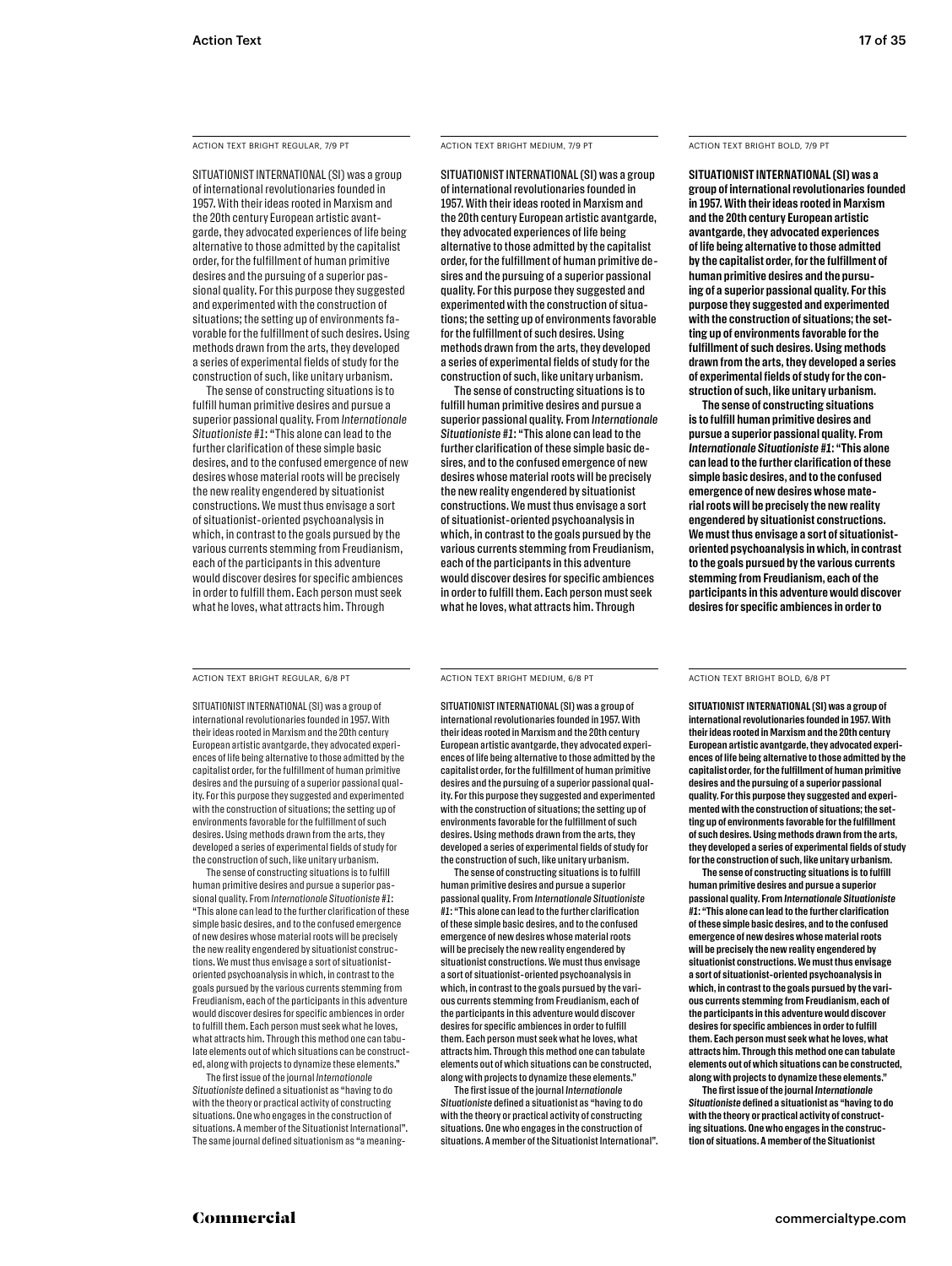#### ACTION TEXT DARK REGULAR, 7/9 PT ACTION TEXT DARK MEDIUM, 7/9 PT ACTION TEXT DARK BOLD, 7/9 PT

SITUATIONIST INTERNATIONAL (SI) was a group of international revolutionaries founded in 1957. With their ideas rooted in Marxism and the 20th century European artistic avantgarde, they advocated experiences of life being alternative to those admitted by the capitalist order, for the fulfillment of human primitive desires and the pursuing of a superior passional quality. For this purpose they suggested and experimented with the construction of situations; the setting up of environments favorable for the fulfillment of such desires. Using methods drawn from the arts, they developed a series of experimental fields of study for the construction of such, like unitary urbanism.

The sense of constructing situations is to fulfill human primitive desires and pursue a superior passional quality. From *Internationale Situationiste #1*: "This alone can lead to the further clarification of these simple basic desires, and to the confused emergence of new desires whose material roots will be precisely the new reality engendered by situationist constructions. We must thus envisage a sort of situationist-oriented psychoanalysis in which, in contrast to the goals pursued by the various currents stemming from Freudianism, each of the participants in this adventure would discover desires for specific ambiences in order to fulfill them. Each person must seek what he loves, what attracts him. Through

ACTION TEXT DARK MEDIUM, 7/9 PT

SITUATIONIST INTERNATIONAL (SI) was a group of international revolutionaries founded in 1957. With their ideas rooted in Marxism and the 20th century European artistic avantgarde, they advocated experiences of life being alternative to those admitted by the capitalist order, for the fulfillment of human primitive desires and the pursuing of a superior passional quality. For this purpose they suggested and experimented with the construction of situations; the setting up of environments favorable for the fulfillment of such desires. Using methods drawn from the arts, they developed a series of experimental fields of study for the construction of such, like unitary urbanism.

The sense of constructing situations is to fulfill human primitive desires and pursue a superior passional quality. From *Internationale Situationiste #1*: "This alone can lead to the further clarification of these simple basic desires, and to the confused emergence of new desires whose material roots will be precisely the new reality engendered by situationist constructions. We must thus envisage a sort of situationist-oriented psychoanalysis in which, in contrast to the goals pursued by the various currents stemming from Freudianism, each of the participants in this adventure would discover desires for specific ambiences in order to fulfill them. Each person must seek what he loves, what attracts him. Through

**SITUATIONIST INTERNATIONAL (SI) was a group of international revolutionaries founded in 1957. With their ideas rooted in Marxism and the 20th century European artistic avantgarde, they advocated experiences of life being alternative to those admitted by the capitalist order, for the fulfillment of human primitive desires and the pursuing of a superior passional quality. For this purpose they suggested and experimented with the construction of situations; the setting up of environments favorable for the fulfillment of such desires. Using methods drawn from the arts, they developed a series of experimental fields of study for the construction of such, like unitary urbanism.**

**The sense of constructing situations is to fulfill human primitive desires and pursue a superior passional quality. From**  *Internationale Situationiste #1***: "This alone can lead to the further clarification of these simple basic desires, and to the confused emergence of new desires whose material roots will be precisely the new reality engendered by situationist constructions. We must thus envisage a sort of situationistoriented psychoanalysis in which, in contrast to the goals pursued by the various currents stemming from Freudianism, each of the participants in this adventure would discover desires for specific ambiences in order to** 

#### ACTION TEXT DARK REGULAR, 6/8 PT ACTION TEXT DARK MEDIUM, 6/8 PT ACTION TEXT DARK BOLD, 6/8 PT

SITUATIONIST INTERNATIONAL (SI) was a group of international revolutionaries founded in 1957. With their ideas rooted in Marxism and the 20th century European artistic avantgarde, they advocated experiences of life being alternative to those admitted by the capitalist order, for the fulfillment of human primitive desires and the pursuing of a superior passional quality. For this purpose they suggested and experimented with the construction of situations; the setting up of environments favorable for the fulfillment of such desires. Using methods drawn from the arts, they developed a series of experimental fields of study for the construction of such, like unitary urbanism.

The sense of constructing situations is to fulfill human primitive desires and pursue a superior passional quality. From *Internationale Situationiste #1*: "This alone can lead to the further clarification of these simple basic desires, and to the confused emergence of new desires whose material roots will be precisely the new reality engendered by situationist constructions. We must thus envisage a sort of situationistoriented psychoanalysis in which, in contrast to the goals pursued by the various currents stemming from Freudianism, each of the participants in this adventure would discover desires for specific ambiences in order to fulfill them. Each person must seek what he loves, what attracts him. Through this method one can tabulate elements out of which situations can be constructed, along with projects to dynamize these elements."

The first issue of the journal *Internationale Situationiste* defined a situationist as "having to do with the theory or practical activity of constructing situations. One who engages in the construction of situations. A member of the Situationist International". The same journal defined situationism as "a meaningACTION TEXT DARK MEDIUM, 6/8 PT

SITUATIONIST INTERNATIONAL (SI) was a group of international revolutionaries founded in 1957. With their ideas rooted in Marxism and the 20th century European artistic avantgarde, they advocated experiences of life being alternative to those admitted by the capitalist order, for the fulfillment of human primitive desires and the pursuing of a superior passional quality. For this purpose they suggested and experimented with the construction of situations; the setting up of environments favorable for the fulfillment of such desires. Using methods drawn from the arts, they developed a series of experimental fields of study for the construction of such, like unitary urbanism.

The sense of constructing situations is to fulfill human primitive desires and pursue a superior passional quality. From *Internationale Situationiste #1*: "This alone can lead to the further clarification of these simple basic desires, and to the confused emergence of new desires whose material roots will be precisely the new reality engendered by situationist constructions. We must thus envisage a sort of situationist-oriented psychoanalysis in which, in contrast to the goals pursued by the various currents stemming from Freudianism, each of the participants in this adventure would discover desires for specific ambiences in order to fulfill them. Each person must seek what he loves, what attracts him. Through this method one can tabulate elements out of which situations can be constructed, along with projects to dynamize these elements."

The first issue of the journal *Internationale Situationiste* defined a situationist as "having to do with the theory or practical activity of constructing situations. One who engages in the construction of situations. A member of the Situationist International".

**SITUATIONIST INTERNATIONAL (SI) was a group of international revolutionaries founded in 1957. With their ideas rooted in Marxism and the 20th century European artistic avantgarde, they advocated experiences of life being alternative to those admitted by the capitalist order, for the fulfillment of human primitive desires and the pursuing of a superior passional quality. For this purpose they suggested and experimented with the construction of situations; the setting up of environments favorable for the fulfillment of such desires. Using methods drawn from the arts, they developed a series of experimental fields of study**  for the construction of such, like unitary urbanis

**The sense of constructing situations is to fulfill human primitive desires and pursue a superior passional quality. From** *Internationale Situationiste #1***: "This alone can lead to the further clarification of these simple basic desires, and to the confused emergence of new desires whose material roots will be precisely the new reality engendered by situationist constructions. We must thus envisage a sort of situationist-oriented psychoanalysis in which, in contrast to the goals pursued by the various currents stemming from Freudianism, each of the participants in this adventure would discover desires for specific ambiences in order to fulfill them. Each person must seek what he loves, what attracts him. Through this method one can tabulate elements out of which situations can be constructed, along with projects to dynamize these elements."** 

**The first issue of the journal** *Internationale Situationiste* **defined a situationist as "having to do with the theory or practical activity of constructing situations. One who engages in the construction of situations. A member of the Situationist**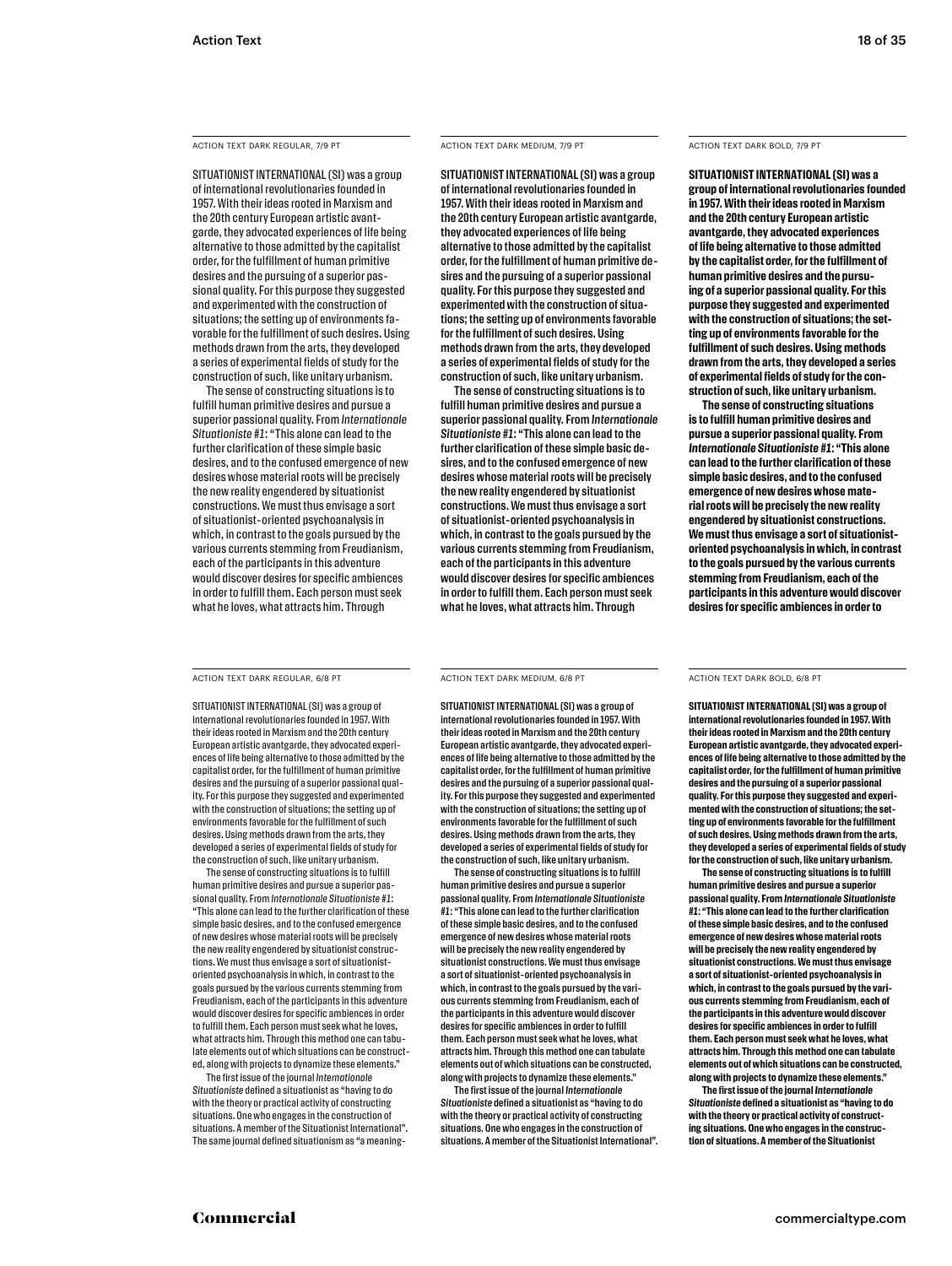#### ACTION TEXT BRIGHT REGULAR, 5.5/7 PT ACTION TEXT BRIGHT MEDIUM, 5.5/7 PT ACTION TEXT BRIGHT BOLD, 5.5/7 PT

SITUATIONIST INTERNATIONAL (SI) was a group of international revolutionaries founded in 1957. With their ideas rooted in Marxism and the 20th century European artistic avantgarde, they advocated experiences of life being alternative to those admitted by the capitalist order, for the fulfillment of human primitive desires and the pursuing of a superior passional quality. For this purpose they suggested and experimented with the construction of situations; the setting up of environments favorable for the fulfillment of such desires. Using methods drawn from the arts, they developed a series of experimental fields of study for the construction of such, like unitary urbanism.

The sense of constructing situations is to fulfill human primitive desires and pursue a superior passional quality. From *Internationale Situationiste #1*: "This alone can lead to the further clarification of these simple basic desires, and to the confused emergence of new desires whose material roots will be precisely the new reality engendered by situationist constructions. We must thus envisage a sort of situationist-oriented psychoanalysis in which, in contrast to the goals pursued by the various currents stemming from Freudianism, each of the participants in this adventure would discover desires for specific ambiences in order to fulfill them. Each person must seek what he loves, what attracts him. Through this method one can tabulate elements out of which situations can be constructed, along with projects to dynamize these elements."

The first issue of the journal *Internationale Situationiste*  defined a situationist as "having to do with the theory or practical activity of constructing situations. One who engages in the construction of situations. A member of the Situationist International". The same journal defined situationism as "a meaningless term improperly derived from the above. There is no such thing as situationism, which would mean a doctrine of interpretation of existing facts. The notion of situationism is obviously devised by antisituationists." They fought against the main obstacle on the fulfillment of such superior passional living, identified by them in advanced capitalism. Their theoretical work peaked on the highly influential Semibold The *Society of the Spectacle*

#### ACTION TEXT BRIGHT REGULAR, 5/7 PT ACTION TEXT BRIGHT MEDIUM, 5/7 PT ACTION TEXT BRIGHT BOLD, 5/7 PT

SITUATIONIST INTERNATIONAL (SI) was a group of international revolutionaries founded in 1957. With their ideas rooted in Marxism and the 20th century European artistic avantgarde, they advocated experiences of life being alternative to those admitted by the capitalist order, for the fulfillment of human primitive desires and the pursuing of a superior passional quality. For this purpose they suggested and experimented with the construction of situations; the setting up of environments favorable for the fulfillment of such desires. Using methods drawn from the arts, they developed a series of experimental fields of study for the construction of such, like unitary urbanism.

The sense of constructing situations is to fulfill human primitive desires and pursue a superior passional quality. From *Internationale Situationiste #1*: "This alone can lead to the further clarification of these simple basic desires, and to the confused emergence of new desires whose material roots will be precisely the new reality engendered by situationist constructions. We must thus envisage a sort of situationist-oriented psychoanalysis in which, in contrast to the goals pursued by the various currents stemming from Freudianism, each of the participants in this adventure would discover desires for specific ambiences in order to fulfill them. Each person must seek what he loves, what attracts him. Through this method one can tabulate elements out of which situations can be constructed, along with projects to dynamize these elements."

The first issue of the journal *Internationale Situationiste*  defined a situationist as "having to do with the theory or practical activity of constructing situations. One who engages in the construction of situations. A member of the Situationist International". The same journal defined situationism as "a meaningless term improperly derived from the above. There is no such thing as situationism, which would mean a doctrine of interpretation of existing facts. The notion of situationism is obviously devised by antisituationists." They fought against th main obstacle on the fulfillment of such superior passional living, identified by them in advanced capitalism. Their theoretical work peaked on the highly influential Semibold The *Society of the Spectacle* by Guy Debord. He argued in 1967 that spectacular features like mass media and advertising have a central role in an advanced capitalist society, which is to show a fake reality

#### ACTION TEXT BRIGHT MEDIUM, 5.5/7 PT

SITUATIONIST INTERNATIONAL (SI) was a group of international revolutionaries founded in 1957. With their ideas rooted in Marxism and the 20th century European artistic avantgarde, they advocated experiences of life being alternative to those admitted by the capitalist order, for the fulfillment of human primitive desires and the pursuing of a superior passional quality. For this purpose they suggested and experimented with the construction of situations; the setting up of environments favorable for the fulfillment of such desires. Using methods drawn from the arts, they developed a series of experimental fields of study for the construction of such, like unitary urbanism.

The sense of constructing situations is to fulfill human primitive desires and pursue a superior passional quality. From *Internationale Situationiste #1*: "This alone can lead to the further clarification of these simple basic desires, and to the confused emergence of new desires whose material roots will be precisely the new reality engendered by situationist constructions. We must thus envisage a sort of situationist-oriented psychoanalysis in which, in contrast to the goals pursued by the various currents stemming from Freudianism, each of the participants in this adventure would discover desires for specific ambiences in order to fulfill them. Each person must seek what he loves, what attracts him. Through this method one can tabulate elements out of which situations can be constructed, along with projects to dynamize these elements."

The first issue of the journal *Internationale Situationiste* defined a situationist as "having to do with the theory or practical activity of constructing situations. One who engages in the construction of situations. A member of the Situationist International". The same journal defined situationism as "a meaningless term improperly derived from the above. There is no such thing as situationism, which would mean a doctrine of interpretation of existing facts. The notion of situationism is obviously devised by antisituationists." They fought against the main obstacle on the fulfillment of such superior passional living, identified by them in advanced capitalism. Their theoretical work peaked on the highly influential

SITUATIONIST INTERNATIONAL (SI) was a group of international revolutionaries founded in 1957. With their ideas rooted in Marxism and the 20th century European artistic avantgarde, they advocated experiences of life being alternative to those hitted by the capitalist order, for the fulfillment of human primitive desires and the pursuing of a superior passional quality. For this purpose they suggested and experimented with the construction of situations; the setting up of environments favorable for the fulfillment of such desires. Using methods drawn from the arts, they developed a series of experimental fields of study for the construction of such, like unitary urbanism. The sense of constructing situations is to fulfill human primitive desires and pursue a superior passional quality. From *Internationale Situationiste #1*: "This alone can lead to the further clarification of these simple basic desires, and to the confused emergence of new desires whose material roots will be precisely the new reality engendered by situationist constructions. We must thus envisage a sort of situationist-oriented psychoanalysis in which, in contrast to the goals pursued by the various currents stemming from Freudianism, each of the participants in this adventure would discover desires for specific ambiences in order to fulfill them. Each person must seek what he loves, what attracts him. Through this method one can tabulate elements out of which situations can be constructed, along with projects to dynamize these elements. The first issue of the journal *Internationale Situationiste* defined a situationist as "having to do with the theory or practical activity of constructing situations. One who engages in the construction of situations. A member of the Situationist International". The same journal defined situationism as "a meaningless term improperly derived from the above. There is no such thing as situationism, which would mean a doctrine of interpretation of existing facts. The notion of situationism is obviously devised by antisituationists." They fought against the main obstacle on the fulfillment of such superior passional living, identified by them in advanced capitalism. Their theoretical work peaked on the highly influential Semibold The *Society of the Spectacle* by Guy Debord. He argued in 1967 that spectacular features like mass media and advertising have a central role in an advanced capitalist society, which is to show a fake reality

ACTION TEXT BRIGHT MEDIUM, 5/7 PT

**SITUATIONIST INTERNATIONAL (SI) was a group of international revolutionaries founded in 1957. With their ideas rooted in Marxism and the 20th century European artistic avantgarde, they advocated experiences of life being alternative to those admitted by the capitalist order, for the fulfillment of human primitive desires and the pursuing of a superior passional quality. For this purpose they suggested and experimented with the construction of situations; the setting up of environments favorable for the fulfillment of such desires. Using methods drawn from the arts, they developed a series of experimental fields of study for the construction of such, like unitary urbanism.**

**The sense of constructing situations is to fulfill human primitive desires and pursue a superior passional quality. From** *Internationale Situationiste #1***: "This alone can lead to the further clarification of these simple basic desires, and to the confused emergence of new desires whose material roots will be precisely the new reality engendered by situationist constructions. We must thus envisage a sort of situationist-oriented psychoanalysis in which, in contrast to the goals pursued by the various currents stemming from Freudianism, each of the participants in this adventure would discover desires for specific ambiences in order to fulfill them. Each person must seek what he loves, what attracts him. Through this method one can tabulate elements out of which situations can be constructed, along with projects to dynamize these elements."** 

**The first issue of the journal** *Internationale Situationiste* **defined a situationist as "having to do with the theory or practical activity of constructing situations. One who engages in the construction of situations. A mem-ber of the Situationist International". The same journal defined situationism as "a meaningless term improperly derived from the above. There is no such thing as situationism, which would mean a doctrine of interpretation of existing facts. The notion of situationism is obviously devised by antisituationists." They fought against the main obstacle on the fulfillment of such superior passional living, identified by them in advanced capitalism. Their theoretical work peaked on the highly influential** 

**SITUATIONIST INTERNATIONAL (SI) was a group of international revolutionaries founded in 1957. With their ideas rooted in Marxism and the 20th century European artistic avantgarde, they advocated experiences of life being alternative to those admitted by the capitalist order, for the fulfillment of human primitive desires and the pursuing of a superior passional quality. For this purpose they suggested and experimented with the construction of situations; the setting up of environments favorable for the fulfillment of such desires. Using methods drawn from the arts, they developed a series of experimental fields of study for the construction of such, like unitary urbanism.**

**The sense of constructing situations is to fulfill human primitive desires and pursue a superior passional quality. From**  *Internationale Situationiste #1***: "This alone can lead to the further clarification of these simple basic desires, and to the confused emergence of new desires whose material roots will be precisely the new reality engendered by situationist constructions. We must thus envisage a sort of situationist-oriented psychoanalysis in which, in contrast to the goals pursued by the various currents stemming from Freudianism, each of the participants in this adventure would discover desires for specific ambiences in order to fulfill them. Each person must seek what he loves, what attracts him. Through this method one can tabulate elements out of which situations can be**  constructed, along with projects to dynamize these eleme

**The first issue of the journal** *Internationale Situationiste* **defined a situationist as "having to do with the theory or practical activity of constructing situations. One who engages in the construction of situations. A member of the Situationist International". The same journal defined situationism as "a meaningless term improperly derived from the above. There is no such thing as situationism, which would mean a doctrine of interpretation of existing facts. The notion of situationism is obviously devised by antisituationists." They fought against the main obstacle on the fulfillment of such superior passional living, identified by them in advanced capitalism. Their theoretical work peaked on the highly influential Semibold The Society of the Spectacle by Guy Debord. He argued in 1967 that spectacular features like mass media and advertising have a central role in an advanced capitalist society, which is to show a fake reality**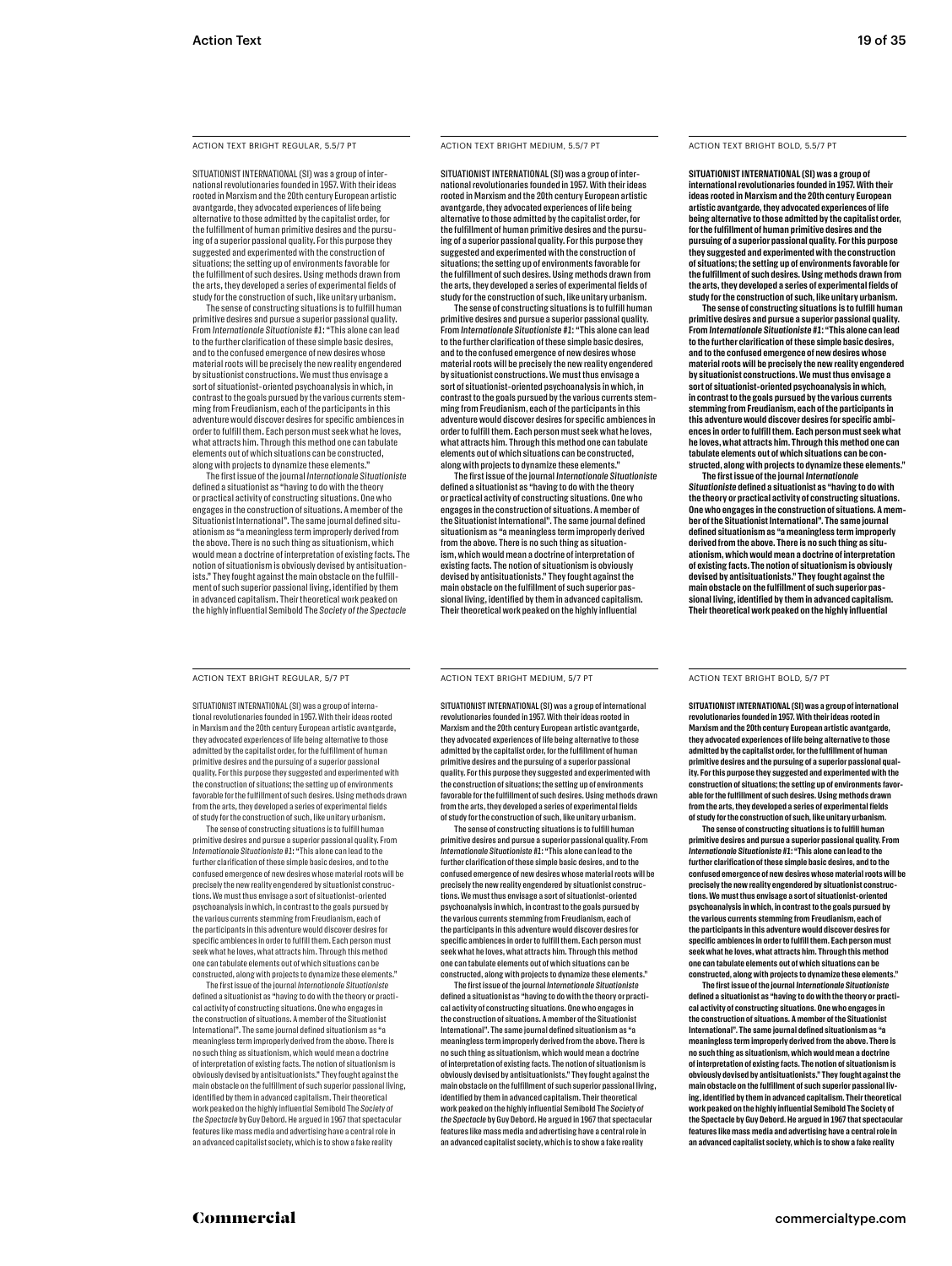#### ACTION TEXT DARK REGULAR, 5.5/7 PT ACTION TEXT DARK MEDIUM, 5.5/7 PT ACTION TEXT DARK BOLD, 5.5/7 PT

SITUATIONIST INTERNATIONAL (SI) was a group of international revolutionaries founded in 1957. With their ideas rooted in Marxism and the 20th century European artistic avantgarde, they advocated experiences of life being alternative to those admitted by the capitalist order, for the fulfillment of human primitive desires and the pursuing of a superior passional quality. For this purpose they suggested and experimented with the construction of situations; the setting up of environments favorable for the fulfillment of such desires. Using methods drawn from the arts, they developed a series of experimental fields of study for the construction of such, like unitary urbanism.

The sense of constructing situations is to fulfill human primitive desires and pursue a superior passional quality. From *Internationale Situationiste #1*: "This alone can lead to the further clarification of these simple basic desires, and to the confused emergence of new desires whose material roots will be precisely the new reality engendered by situationist constructions. We must thus envisage a sort of situationist-oriented psychoanalysis in which, in contrast to the goals pursued by the various currents stemming from Freudianism, each of the participants in this adventure would discover desires for specific ambiences in order to fulfill them. Each person must seek what he loves, what attracts him. Through this method one can tabulate elements out of which situations can be constructed, along with projects to dynamize these elements."

The first issue of the journal *Internationale Situationiste*  defined a situationist as "having to do with the theory or practical activity of constructing situations. One who engages in the construction of situations. A member of the Situationist International". The same journal defined situationism as "a meaningless term improperly derived from the above. There is no such thing as situationism, which would mean a doctrine of interpretation of existing facts. The notion of situationism is obviously devised by antisituationists." They fought against the main obstacle on the fulfillment of such superior passional living, identified by them in advanced capitalism. Their theoretical work peaked on the highly influential Semibold The *Society of the Spectacle*

#### ACTION TEXT DARK REGULAR, 5/7 PT **ACTION TEXT DARK MEDIUM, 5/7 PT** ACTION TEXT DARK BOLD, 5/7 PT

SITUATIONIST INTERNATIONAL (SI) was a group of international revolutionaries founded in 1957. With their ideas rooted in Marxism and the 20th century European artistic avantgarde, they advocated experiences of life being alternative to those admitted by the capitalist order, for the fulfillment of human primitive desires and the pursuing of a superior passional quality. For this purpose they suggested and experimented with the construction of situations; the setting up of environments favorable for the fulfillment of such desires. Using methods drawn from the arts, they developed a series of experimental fields of study for the construction of such, like unitary urbanism.

The sense of constructing situations is to fulfill human primitive desires and pursue a superior passional quality. From *Internationale Situationiste #1*: "This alone can lead to the further clarification of these simple basic desires, and to the confused emergence of new desires whose material roots will be precisely the new reality engendered by situationist constructions. We must thus envisage a sort of situationist-oriented psychoanalysis in which, in contrast to the goals pursued by the various currents stemming from Freudianism, each of the participants in this adventure would discover desires for specific ambiences in order to fulfill them. Each person must seek what he loves, what attracts him. Through this method one can tabulate elements out of which situations can be constructed, along with projects to dynamize these elements."

The first issue of the journal *Internationale Situationiste*  defined a situationist as "having to do with the theory or practical activity of constructing situations. One who engages in the construction of situations. A member of the Situationist International". The same journal defined situationism as "a meaningless term improperly derived from the above. There is no such thing as situationism, which would mean a doctrine of interpretation of existing facts. The notion of situationism is obviously devised by antisituationists." They fought against the main obstacle on the fulfillment of such superior passional living, identified by them in advanced capitalism. Their theoretical work peaked on the highly influential Semibold The *Society of the Spectacle* by Guy Debord. He argued in 1967 that spectacular features like mass media and advertising have a central role in an advanced capitalist society, which is to show a fake reality

#### ACTION TEXT DARK MEDIUM, 5.5/7 PT

SITUATIONIST INTERNATIONAL (SI) was a group of international revolutionaries founded in 1957. With their ideas rooted in Marxism and the 20th century European artistic avantgarde, they advocated experiences of life being alternative to those admitted by the capitalist order, for the fulfillment of human primitive desires and the pursuing of a superior passional quality. For this purpose they suggested and experimented with the construction of situations; the setting up of environments favorable for the fulfillment of such desires. Using methods drawn from the arts, they developed a series of experimental fields of study for the construction of such, like unitary urbanism.

The sense of constructing situations is to fulfill human primitive desires and pursue a superior passional quality. From *Internationale Situationiste #1*: "This alone can lead to the further clarification of these simple basic desires, and to the confused emergence of new desires whose material roots will be precisely the new reality engendered by situationist constructions. We must thus envisage a sort of situationist-oriented psychoanalysis in which, in contrast to the goals pursued by the various currents stemming from Freudianism, each of the participants in this adventure would discover desires for specific ambiences in order to fulfill them. Each person must seek what he loves, what attracts him. Through this method one can tabulate elements out of which situations can be constructed, along with projects to dynamize these elements."

The first issue of the journal *Internationale Situationiste* defined a situationist as "having to do with the theory or practical activity of constructing situations. One who engages in the construction of situations. A member of the Situationist International". The same journal defined situationism as "a meaningless term improperly derived from the above. There is no such thing as situationism, which would mean a doctrine of interpretation of existing facts. The notion of situationism is obviously devised by antisituationists." They fought against the main obstacle on the fulfillment of such superior passional living, identified by them in advanced capitalism. Their theoretical work peaked on the highly influential

**SITUATIONIST INTERNATIONAL (SI) was a group of international revolutionaries founded in 1957. With their ideas rooted in Marxism and the 20th century European artistic avantgarde, they advocated experiences of life being alternative to those admitted by the capitalist order, for the fulfillment of human primitive desires and the pursuing of a superior passional quality. For this purpose they suggested and experimented with the construction of situations; the setting up of environments favorable for the fulfillment of such desires. Using methods drawn from the arts, they developed a series of experimental fields of study for the construction of such, like unitary urbanism.**

**The sense of constructing situations is to fulfill human primitive desires and pursue a superior passional quality. From** *Internationale Situationiste #1***: "This alone can lead to the further clarification of these simple basic desires, and to the confused emergence of new desires whose material roots will be precisely the new reality engendered by situationist constructions. We must thus envisage a sort of situationist-oriented psychoanalysis in which, in contrast to the goals pursued by the various currents stemming from Freudianism, each of the participants in this adventure would discover desires for specific ambiences in order to fulfill them. Each person must seek what he loves, what attracts him. Through this method one can tabulate elements out of which situations can be constructed, along with projects to dynamize these elements."** 

**The first issue of the journal** *Internationale Situationiste* **defined a situationist as "having to do with the theory or practical activity of constructing situations. One who engages in the construction of situations. A mem-ber of the Situationist International". The same journal defined situationism as "a meaningless term improperly derived from the above. There is no such thing as situationism, which would mean a doctrine of interpretation of existing facts. The notion of situationism is obviously devised by antisituationists." They fought against the main obstacle on the fulfillment of such superior passional living, identified by them in advanced capitalism. Their theoretical work peaked on the highly influential** 

#### ACTION TEXT DARK MEDIUM, 5/7 PT

SITUATIONIST INTERNATIONAL (SI) was a group of international revolutionaries founded in 1957. With their ideas rooted in Marxism and the 20th century European artistic avantgarde, they advocated experiences of life being alternative to those itted by the capitalist order, for the fulfillment of humar primitive desires and the pursuing of a superior passional quality. For this purpose they suggested and experimented with the construction of situations; the setting up of environments favorable for the fulfillment of such desires. Using methods drawn from the arts, they developed a series of experimental fields of study for the construction of such, like unitary urbanism.

The sense of constructing situations is to fulfill human primitive desires and pursue a superior passional quality. From *Internationale Situationiste #1*: "This alone can lead to the further clarification of these simple basic desires, and to the confused emergence of new desires whose material roots will be precisely the new reality engendered by situationist constructions. We must thus envisage a sort of situationist-oriented psychoanalysis in which, in contrast to the goals pursued by the various currents stemming from Freudianism, each of the participants in this adventure would discover desires for specific ambiences in order to fulfill them. Each person must seek what he loves, what attracts him. Through this method one can tabulate elements out of which situations can be constructed, along with projects to dynamize these eleme

The first issue of the journal *Internationale Situationiste* defined a situationist as "having to do with the theory or practical activity of constructing situations. One who engages in the construction of situations. A member of the Situationist International". The same journal defined situationism as "a meaningless term improperly derived from the above. There is no such thing as situationism, which would mean a doctrine of interpretation of existing facts. The notion of situationism is obviously devised by antisituationists." They fought against the main obstacle on the fulfillment of such superior passional living, identified by them in advanced capitalism. Their theoretical work peaked on the highly influential Semibold The *Society of the Spectacle* by Guy Debord. He argued in 1967 that spectacular features like mass media and advertising have a central role in an advanced capitalist society, which is to show a fake reality

**SITUATIONIST INTERNATIONAL (SI) was a group of international revolutionaries founded in 1957. With their ideas rooted in Marxism and the 20th century European artistic avantgarde, they advocated experiences of life being alternative to those admitted by the capitalist order, for the fulfillment of human primitive desires and the pursuing of a superior passional quality. For this purpose they suggested and experimented with the construction of situations; the setting up of environments favorable for the fulfillment of such desires. Using methods drawn from the arts, they developed a series of experimental fields of study for the construction of such, like unitary urbanism.**

**The sense of constructing situations is to fulfill human primitive desires and pursue a superior passional quality. From**  *Internationale Situationiste #1***: "This alone can lead to the further clarification of these simple basic desires, and to the confused emergence of new desires whose material roots will be precisely the new reality engendered by situationist constructions. We must thus envisage a sort of situationist-oriented psychoanalysis in which, in contrast to the goals pursued by the various currents stemming from Freudianism, each of the participants in this adventure would discover desires for specific ambiences in order to fulfill them. Each person must seek what he loves, what attracts him. Through this method one can tabulate elements out of which situations can be**  constructed, along with projects to dynamize these el

**The first issue of the journal** *Internationale Situationiste* **defined a situationist as "having to do with the theory or practical activity of constructing situations. One who engages in the construction of situations. A member of the Situationist International". The same journal defined situationism as "a meaningless term improperly derived from the above. There is no such thing as situationism, which would mean a doctrine of interpretation of existing facts. The notion of situationism is obviously devised by antisituationists." They fought against the main obstacle on the fulfillment of such superior passional living, identified by them in advanced capitalism. Their theoretical work peaked on the highly influential Semibold The Society of the Spectacle by Guy Debord. He argued in 1967 that spectacular features like mass media and advertising have a central role in an advanced capitalist society, which is to show a fake reality**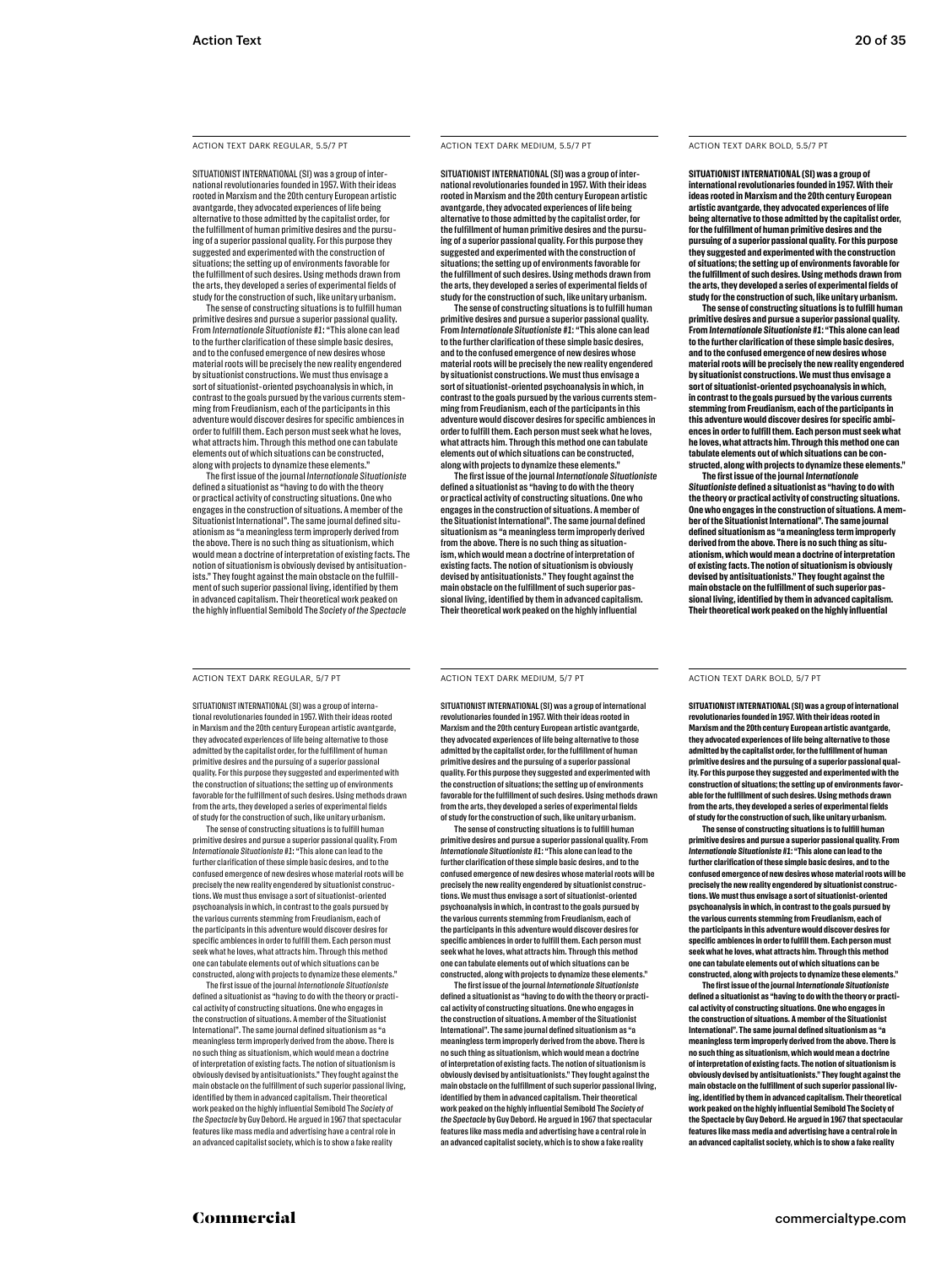| <b>ACTION TEXT BRIGHT</b> | Country        | <b>Users</b> | <b>New Users</b> | <b>Bounce Rate</b> | Pages / Session | <b>Avg. Duration</b> | <b>Conversion</b> |
|---------------------------|----------------|--------------|------------------|--------------------|-----------------|----------------------|-------------------|
| REGULAR, BOLD, 8/10.75 PT | Belgium        | 593,132      | 397,590          | 24.67%             | 18.45           | 00:05:04             | 11.05%            |
|                           | Canada         | 1,348,064    | 815,761          | 15.20%             | 34.94           | 00:15:49             | 59.53%            |
|                           | Croatia        | 284,524      | 86,026           | 49.81%             | 13.45           | 00:04:52             | 23.97%            |
|                           | Denmark        | 178,409      | 34,234           | 12.04%             | 12.91           | 00:05:15             | 9.04%             |
|                           | Eritrea        | 56,153       | 25,958           | 18.71%             | 7.54            | 00:03:32             | 8.06%             |
|                           | Finland        | 93,581       | 45,190           | 45.09%             | 3.25            | 00:02:18             | 48.15%            |
|                           | France         | 394,730      | 153,816          | 22.97%             | 10.52           | 00:04:37             | 4.52%             |
|                           | Germany        | 726,048      | 491,731          | 19.71%             | 11.80           | 00:05:43             | 7.60%             |
|                           | Guinea         | 91,482       | 65,997           | 41.64%             | 5.19            | 00:04:13             | 8.40%             |
|                           | Hungary        | 23,934       | 15,205           | 13.47%             | 7.04            | 00:06:38             | 9.34%             |
|                           | Indonesia      | 67,273       | 45,821           | 9.86%              | 14.63           | 00:04:49             | 23.61%            |
|                           | Ireland        | 186,239      | 93,579           | 25.27%             | 5.96            | 00:08:53             | 5.81%             |
|                           | Italy          | 708,826      | 352,195          | 67.14%             | 2.74            | 00:01:41             | 7.30%             |
|                           | Japan          | 1,597,245    | 1,105,059        | 12.68%             | 22.84           | 00:18:08             | 53.25%            |
|                           | Jordan         | 72,947       | 52,591           | 81.03%             | 2.01            | 00:02:45             | 5.38%             |
|                           | Kiribati       | 23,719       | 10,485           | 18.92%             | 5.33            | 00:04:12             | 9.39%             |
|                           | Kazakhstan     | 34,192       | 19,490           | 22.16%             | 9.62            | 00:06:19             | 7.34%             |
|                           | Laos           | 87,018       | 54,295           | 9.75%              | 13.90           | 00:10:33             | 2.72%             |
|                           | Mexico         | 280,973      | 103,406          | 34.45%             | 7.92            | 00:04:22             | 1.04%             |
|                           | Monaco         | 24,294       | 11,082           | 8.47%              | 15.70           | 00:11:44             | 34.15%            |
|                           | Nauru          | 3,190        | 1,539            | 9.81%              | 13.64           | 00:10:56             | 10.48%            |
|                           | Netherlands    | 408,071      | 226,105          | 18.48%             | 6.29            | 00:05:43             | 2.63%             |
|                           | Palau          | 9,479        | 3,502            | 54.71%             | 2.51            | 00:02:23             | 5.21%             |
|                           | Qatar          | 1,324,079    | 950,481          | 29.54%             | 8.74            | 00:05:16             | 9.37%             |
|                           | Romania        | 207,876      | 175,510          | 34.06%             | 7.26            | 00:05:55             | 19.10%            |
|                           | Spain          | 343,127      | 286,019          | 12.01%             | 10.75           | 00:08:26             | 23.99%            |
|                           | S. Korea       | 446,819      | 250,167          | 43.18%             | 3.62            | 00:03:40             | 4.84%             |
|                           | U.S.A.         | 2,482,869    | 1,984,042        | 12.83%             | 25.75           | 00:16:53             | 58.26%            |
|                           |                |              |                  |                    |                 |                      |                   |
| <b>ACTION TEXT DARK</b>   | <b>Country</b> | <b>Users</b> | <b>New Users</b> | <b>Bounce Rate</b> | Pages / Session | <b>Avg. Duration</b> | <b>Conversion</b> |
| REGULAR, BOLD, 8/10.75 PT | Belgium        | 593,132      | 397,590          | 24.67%             | 18.45           | 00:05:04             | 11.05%            |
|                           | Canada         | 1,348,064    | 815,761          | 15.20%             | 34.94           | 00:15:49             | 59.53%            |
|                           | Croatia        | 284,524      | 86,026           | 49.81%             | 13.45           | 00:04:52             | 23.97%            |
|                           | Denmark        | 178,409      | 34,234           | 12.04%             | 12.91           | 00:05:15             | 9.04%             |
|                           | Eritrea        | 56,153       | 25,958           | 18.71%             | 7.54            | 00:03:32             | 8.06%             |
|                           | Finland        | 93,581       | 45,190           | 45.09%             | 3.25            | 00:02:18             | 48.15%            |
|                           | France         | 394,730      | 153,816          | 22.97%             | 10.52           | 00:04:37             | 4.52%             |
|                           | Germany        | 726,048      | 491,731          | 19.71%             | 11.80           | 00:05:43             | 7.60%             |
|                           | Guinea         | 91,482       | 65,997           | 41.64%             | 5.19            | 00:04:13             | 8.40%             |
|                           | Hungary        | 23,934       | 15,205           | 13.47%             | 7.04            | 00:06:38             | 9.34%             |
|                           | Indonesia      | 67,273       | 45,821           | 9.86%              | 14.63           | 00:04:49             | 23.61%            |
|                           | Ireland        | 186,239      | 93,579           | 25.27%             | 5.96            | 00:08:53             | 5.81%             |
|                           | Italy          | 708,826      | 352,195          | 67.14%             | 2.74            | 00:01:41             | 7.30%             |
|                           | Japan          | 1,597,245    | 1,105,059        | 12.68%             | 22.84           | 00:18:08             | 53.25%            |
|                           | Jordan         | 72,947       | 52,591           | 81.03%             | 2.01            | 00:02:45             | 5.38%             |
|                           | Kiribati       | 23,719       | 10,485           | 18.92%             | 5.33            | 00:04:12             | 9.39%             |
|                           | Kazakhstan     | 34,192       | 19,490           | 22.16%             | 9.62            | 00:06:19             | 7.34%             |
|                           | Laos           | 87,018       | 54,295           | 9.75%              | 13.90           | 00:10:33             | 2.72%             |
|                           | Mexico         | 280,973      | 103,406          | 34.45%             | 7.92            | 00:04:22             | 1.04%             |
|                           | Monaco         | 24,294       | 11,082           | 8.47%              | 15.70           | 00:11:44             | 34.15%            |
|                           | Nauru          | 3,190        | 1,539            | 9.81%              | 13.64           | 00:10:56             | 10.48%            |
|                           | Netherlands    | 408,071      | 226,105          | 18.48%             | 6.29            | 00:05:43             | 2.63%             |
|                           | Palau          | 9,479        | 3,502            | 54.71%             | 2.51            | 00:02:23             | 5.21%             |
|                           | Qatar          | 1,324,079    | 950,481          | 29.54%             | 8.74            | 00:05:16             | 9.37%             |
|                           | Romania        | 207,876      | 175,510          | 34.06%             | 7.26            | 00:05:55             | 19.10%            |
|                           | Spain          | 343,127      | 286,019          | 12.01%             | 10.75           | 00:08:26             | 23.99%            |
|                           | S. Korea       | 446,819      | 250,167          | 43.18%             | 3.62            | 00:03:40             | 4.84%             |
|                           |                |              |                  |                    |                 |                      |                   |

*U.S.A. 2,482,869 1,984,042 12.83% 25.75 00:16:53 58.26%*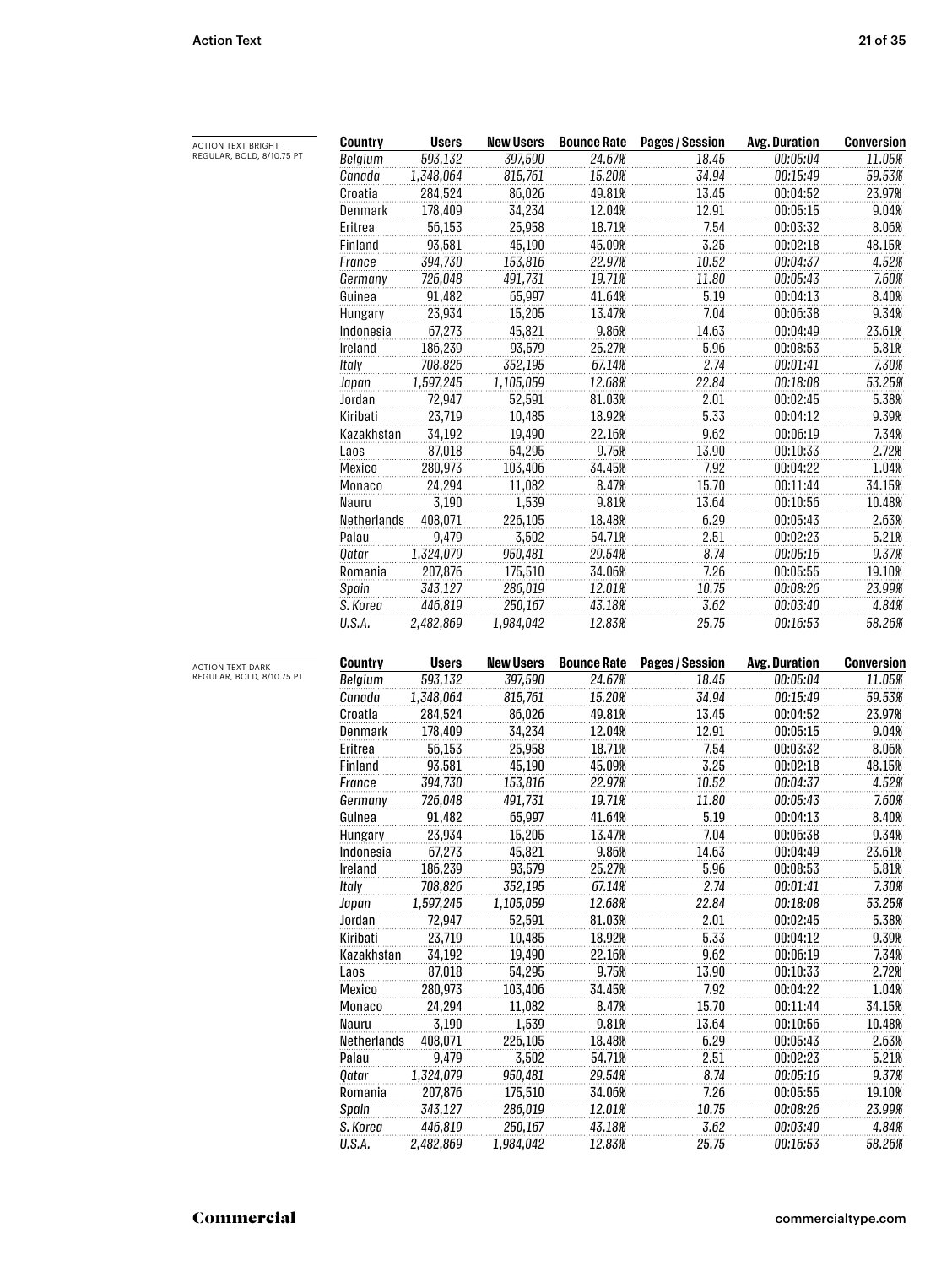| ACTION TEXT BRIGHT            | <b>Country</b>     | <b>Users</b>      | <b>New Users</b>  |                    | <b>Bounce Rate Pages / Session</b> | <b>Avg. Duration</b> | <b>Conversion</b> |
|-------------------------------|--------------------|-------------------|-------------------|--------------------|------------------------------------|----------------------|-------------------|
| MEDIUM, EXTRABOLD, 8/10.75 PT | Belgium            | 593,132           | 397,590           | 24.67%             | 18.45                              | 00:05:04             | 11.05%            |
|                               | Canada             | 1,348,064         | 815,761           | 15.20%             | 34.94                              | 00:15:49             | 59.53%            |
|                               | Croatia            | 284,524           | 86,026            | 49.81%             | 13.45                              | 00:04:52             | 23.97%            |
|                               | <b>Denmark</b>     | 178,409           | 34,234            | 12.04%             | 12.91                              | 00:05:15             | 9.04%             |
|                               | Eritrea            | 56,153            | 25,958            | 18.71%             | 7.54                               | 00:03:32             | 8.06%             |
|                               | Finland            | 93,581            | 45,190            | 45.09%             | 3.25                               | 00:02:18             | 48.15%            |
|                               | France             | 394,730           | 153,816           | 22.97%             | 10.52                              | 00:04:37             | 4.52%             |
|                               | Germany            | 726,048           | 491,731           | 19.71%             | 11.80                              | 00:05:43             | 7.60%             |
|                               | Guinea             | 91,482            | 65,997            | 41.64%             | 5.19                               | 00:04:13             | 8.40%             |
|                               | Hungary            | 23,934            | 15,205            | 13.47%             | 7.04                               | 00:06:38             | 9.34%             |
|                               | Indonesia          | 67,273            | 45,821            | 9.86%              | 14.63                              | 00:04:49             | 23.61%            |
|                               | Ireland            | 186,239           | 93,579            | 25.27%             | 5.96                               | 00:08:53             | 5.81%             |
|                               | Italy              | 708,826           | 352,195           | 67.14%             | 2.74                               | 00:01:41             | 7.30%             |
|                               | Japan              | 1,597,245         | 1,105,059         | 12.68%             | 22.84                              | 00:18:08             | 53.25%            |
|                               | Jordan             | 72,947            | 52,591            | 81.03%             | 2.01                               | 00:02:45             | 5.38%             |
|                               | Kiribati           | 23,719            | 10,485            | 18.92%             | 5.33                               | 00:04:12             | 9.39%             |
|                               | Kazakhstan         | 34,192            | 19,490            | 22.16%             | 9.62                               | 00:06:19             | 7.34%             |
|                               |                    |                   |                   | 9.75%              |                                    |                      | 2.72%             |
|                               | Laos               | 87,018            | 54,295            |                    | 13.90                              | 00:10:33             |                   |
|                               | Mexico             | 280,973<br>24,294 | 103,406           | 34.45%             | 7.92                               | 00:04:22             | 1.04%             |
|                               | Monaco             |                   | 11,082            | 8.47%              | 15.70                              | 00:11:44             | 34.15%            |
|                               | Nauru              | 3,190             | 1,539             | 9.81%              | 13.64                              | 00:10:56             | 10.48%            |
|                               | Netherlands        | 408,071           | 226,105           | 18.48%             | 6.29                               | 00:05:43             | 2.63%             |
|                               | Palau              | 9,479             | 3,502             | 54.71%             | 2.51                               | 00:02:23             | 5.21%             |
|                               | Qatar              | 1,324,079         | 950,481           | 29.54%             | 8.74                               | 00:05:16             | 9.37%             |
|                               | Romania            | 207,876           | 175,510           | 34.06%             | 7.26                               | 00:05:55             | 19.10%            |
|                               | Spain              | 343,127           | 286,019           | 12.01%             | 10.75                              | 00:08:26             | 23.99%            |
|                               | S. Korea           | 446,819           | 250,167           | 43.18%             | 3.62                               | 00:03:40             | 4.84%             |
|                               | U.S.A.             | 2,482,869         | 1,984,042         | 12.83%             | 25.75                              | 00:16:53             | 58.26%            |
| <b>ACTION TEXT DARK</b>       | <b>Country</b>     | <b>Users</b>      | <b>New Users</b>  | <b>Bounce Rate</b> | <b>Pages / Session</b>             | <b>Avg. Duration</b> | <b>Conversion</b> |
| MEDIUM, EXTRABOLD, 8/10.75 PT | Belgium            | 593,132           | 397,590           | 24.67%             | 18.45                              | 00:05:04             | 11.05%            |
|                               | Canada             | 1,348,064         | 815,761           | 15.20%             | 34.94                              | 00:15:49             | 59.53%            |
|                               | Croatia            | 284,524           | 86,026            | 49.81%             | 13.45                              | 00:04:52             | 23.97%            |
|                               | <b>Denmark</b>     | 178,409           | 34,234            | 12.04%             | 12.91                              | 00:05:15             | 9.04%             |
|                               | Eritrea            | 56,153            | 25,958            | 18.71%             | 7.54                               | 00:03:32             | 8.06%             |
|                               | <b>Finland</b>     | 93,581            | 45,190            | 45.09%             | 3.25                               | 00:02:18             | 48.15%            |
|                               | <b>France</b>      | 394,730           | 153,816           | 22.97%             | 10.52                              | 00:04:37             | 4.52%             |
|                               | Germany            | 726,048           | 491,731           | 19.71%             | 11.80                              | 00:05:43             | 7.60%             |
|                               | Guinea             | 91,482            | 65,997            | 41.64%             | 5.19                               | 00:04:13             | 8.40%             |
|                               | <b>Hungary</b>     | 23,934            | 15,205            | 13.47%             | 7.04                               | 00:06:38             | 9.34%             |
|                               | Indonesia          | 67,273            | 45,821            | 9.86%              | 14.63                              | 00:04:49             | 23.61%            |
|                               | Ireland            | 186,239           | 93,579            | 25.27%             | 5.96                               | 00:08:53             | 5.81%             |
|                               | Italy              | 708,826           | 352,195           | 67.14%             | 2.74                               | 00:01:41             | 7.30%             |
|                               | Japan              | 1,597,245         | 1,105,059         | 12.68%             | 22.84                              | 00:18:08             | 53.25%            |
|                               | Jordan             | 72,947            | 52,591            | 81.03%             | 2.01                               | 00:02:45             | 5.38%             |
|                               | Kiribati           | 23,719            | 10,485            | 18.92%             | 5.33                               | 00:04:12             | 9.39%             |
|                               | Kazakhstan         | 34,192            | 19,490            | 22.16%             | 9.62                               | 00:06:19             | 7.34%             |
|                               | Laos               | 87,018            | 54,295            | 9.75%              | 13.90                              | 00:10:33             | 2.72%             |
|                               |                    |                   |                   |                    |                                    |                      |                   |
|                               | Mexico<br>Monaco   | 280,973<br>24,294 | 103,406<br>11,082 | 34.45%<br>8.47%    | 7.92<br>15.70                      | 00:04:22<br>00:11:44 | 1.04%<br>34.15%   |
|                               | <b>Nauru</b>       | 3,190             |                   | 9.81%              | 13.64                              | 00:10:56             | 10.48%            |
|                               |                    |                   | 1,539             |                    |                                    |                      |                   |
|                               | <b>Netherlands</b> | 408,071           | 226,105           | 18.48%             | 6.29                               | 00:05:43             | 2.63%             |
|                               | Palau              | 9,479             | 3,502             | 54.71%             | 2.51                               | 00:02:23             | 5.21%             |
|                               | Qatar              | 1,324,079         | 950,481           | 29.54%             | 8.74                               | 00:05:16             | 9.37%             |
|                               | Romania            | 207,876           | 175,510           | 34.06%             | 7.26                               | 00:05:55             | 19.10%            |
|                               | Spain              | 343,127           | 286,019           | 12.01%             | 10.75                              | 00:08:26             | 23.99%            |
|                               | S. Korea           | 446,819           | 250,167           | 43.18%             | 3.62                               | 00:03:40             | 4.84%             |

*U.S.A. 2,482,869 1,984,042 12.83% 25.75 00:16:53 58.26%*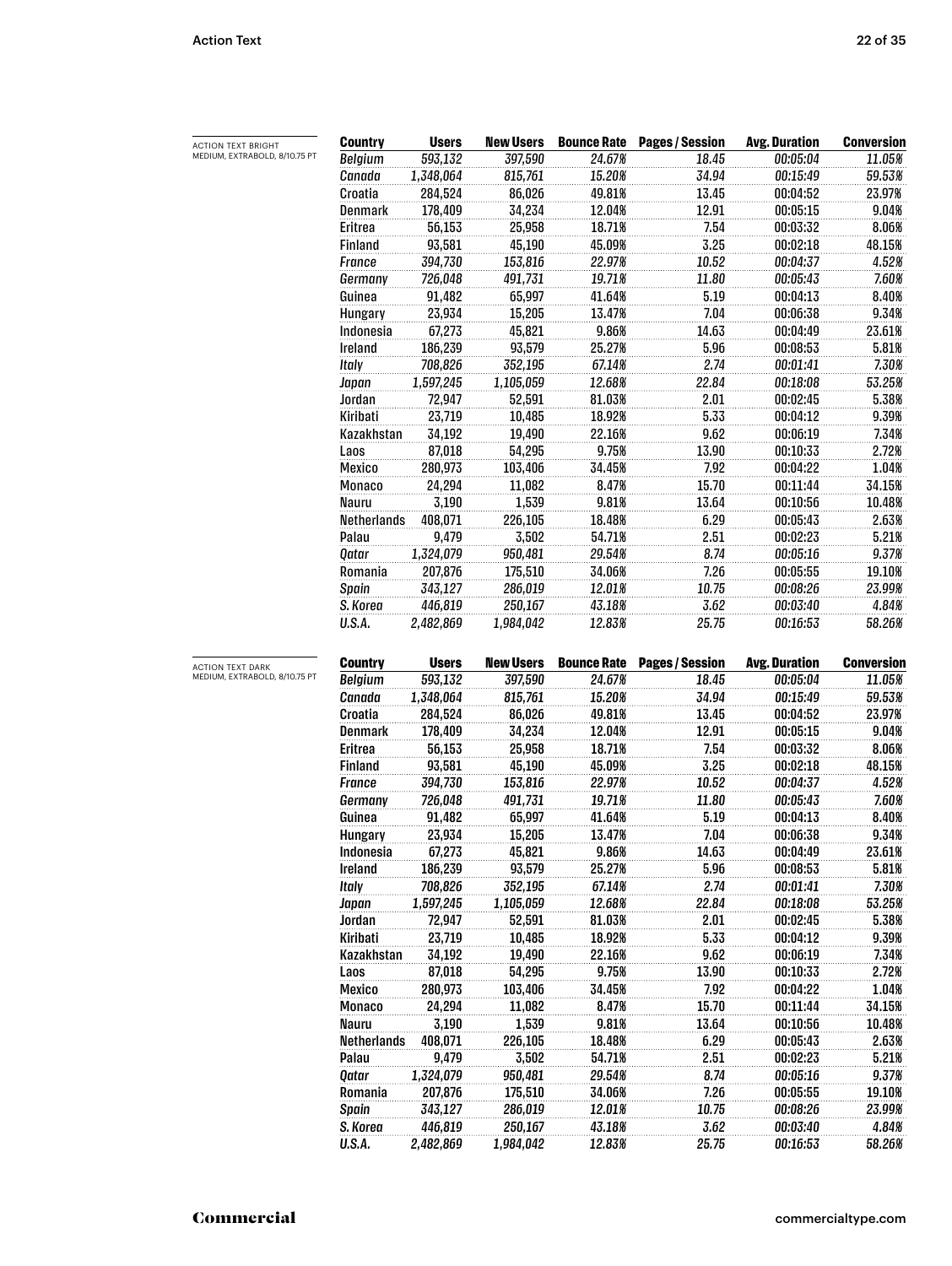| <b>ACTION TEXT BRIGHT</b>                         | <b>PRODUCT</b>                     | VARIANT                              | <b>COLOR</b>           | SKU                  | <b>LOST/DAY</b>  | ROP             | ELT             | <b>STOCK</b>       | <b>NEED</b>             |
|---------------------------------------------------|------------------------------------|--------------------------------------|------------------------|----------------------|------------------|-----------------|-----------------|--------------------|-------------------------|
| REGULAR, BOLD, 7/10 PT                            | Popover                            | Linen cambric                        | <b>Oatmeal</b>         | 11050595             | £215.75          | 18              | 10              | 5                  | 3                       |
|                                                   | Popover                            | Linen suiting                        | Petrol grey            | 32397590             | £24.67           | 145             | 54              | 13                 | 78                      |
|                                                   | Popover                            | <b>Linen suiting</b>                 | Ferric oxide           | 48064815             | £15.20           | 394             | 49              | 53                 | 292                     |
|                                                   | Smock                              | Linen cambric                        | Hadal blue             | 45248602             | £49.81           | 45              | 42              | $\mathbf 1$        | 2                       |
|                                                   | Smock                              | Linen cambric                        | Clay                   | 84093423             | £12.04           | 191             | 55              | 35                 | 101                     |
|                                                   | Smock                              | Silk-linen poplin                    | Chalk                  | 61532595             | £18.71           | 74              | 32              | 23                 | 19                      |
|                                                   | <b>Field shirt</b>                 | Union hopsack                        | Petrol grey            | 35814519             | £45.09           | $\overline{25}$ | $\overline{21}$ | 3                  | $\mathbf 1$             |
|                                                   | <b>Field shirt</b>                 | <b>Union hopsack</b>                 | <b>Cobalt blue</b>     | 73015381             | £22.97           | 102             | 47              | 43                 | 12                      |
|                                                   | <b>Field shirt</b>                 | Uniform melton                       | Lead grey              | 04849173             | £19.71           | 180             | 53              | 101                | 26                      |
|                                                   | <b>Field shirt</b>                 | Heavy uniform melton                 | Tobacco                | 14826599             | £41.64           | 51              | 43              | 5                  | 3                       |
|                                                   | Waistcoat                          | Canopy cotton                        | Desert tan             | 39341520             | £13.47           | 40              | 34              | 4                  | $\overline{2}$          |
|                                                   | Waistcoat                          | Canopy cotton                        | Navy                   | 72734582             | £9.86            | 43              | 40              | $\mathbf{1}$       | $\overline{c}$          |
|                                                   | Granddad                           | Desert cotton                        | Ecru                   | 62399357             | £25.27           | 96              | 85              | 9                  | $\overline{\mathbf{c}}$ |
|                                                   | Granddad                           | Desert cotton                        | Light grey             | 82635219             | £67.14           | 74              | 11              | 55                 | 8                       |
|                                                   | Granddad                           | <b>Linen suiting</b>                 | Dark navy              | 37191048             | £18.92           | 53              | 42              | 7                  | 4                       |
|                                                   | Granddad                           | Linen suiting                        | Cork                   | 41921949             | £22.16           | 96              | 69              | 14                 | 13                      |
|                                                   | Granddad                           | Mid-weight moleskin                  | Nearly black           | 31901539             | £9.81            | 164             | 106             | 48                 | 10                      |
|                                                   | Granddad                           | Mid-weight moleskin                  | Sepia brown            | 80712261             | £18.48           | 58              | 53              | 3                  | 2                       |
|                                                   | Granddad                           | <b>Tailoring linen</b>               | Lead grey              | 87617551             | £34.06           | 86              | 58              | $\overline{24}$    | $\overline{4}$          |
|                                                   | Kelly collar                       | Linen oxford                         | Tobacco                | 24511050             | £12.68           | 284             | 18              | 164                | 102                     |
|                                                   | Kelly collar                       | Linen oxford                         | <b>Oatmeal</b>         | 29475259             | £81.03           | 25              | 21              | $\overline{2}$     | б                       |
|                                                   | Kelly collar                       | Merino-cotton oxford                 | Lead grey              | 94793502             | £54.71           | 134             | 23              | 75                 | 36                      |
|                                                   | Kelly collar                       | Merino-cotton oxford                 | Barley                 | 24079950             | £29.54           | 74              | 56              | 12                 | б                       |
|                                                   | Standard collar                    | Desert cotton                        | Ecru                   | 70185429             | £9.75            | 145             | 133             | 11                 | 1                       |
|                                                   | Standard collar                    | Desert cotton                        | Light grey             | 44729428             | £38.04           | 175             | 47              | 106                | 22                      |
|                                                   | Standard collar                    | Mid-weight corduroy                  | Cedar                  | 97310340             | £34.45           | 92              | 42              | 43                 | 7                       |
|                                                   | Standard collar                    | Mid-weight corduroy                  | Dark navy              | 42941108             | £8.47            | 170             | 144             | 24                 | $\overline{2}$          |
|                                                   | Gansey                             | Geelong lambswool                    | Navy blue              | 12728601             | £12.01           | 175             | 86              | $\overline{73}$    | 16                      |
|                                                   | Polo shirt                         | Three-ply cashmere                   | Ash grey               | 81925016             | £43.18           | 32              | 30              | $\mathbf 1$        | 1                       |
|                                                   | Boatneck                           | Six-ply cotton                       | Malt                   | 86919840             | £12.83           | 125             | 53              | 64                 | 8                       |
|                                                   | PRODUCT                            | VARIANT                              | <b>COLOR</b>           | <b>SKU</b>           | <b>LOST/DAY</b>  | <b>ROP</b>      | ELT             | <b>STOCK</b>       | <b>NEED</b>             |
| <b>ACTION TEXT DARK</b><br>REGULAR, BOLD, 7/10 PT | Popover                            | Linen cambric                        | <b>Oatmeal</b>         | 11050595             | £215.75          | 18              | 10              | 5                  | 3                       |
|                                                   | Popover                            | <b>Linen suiting</b>                 | Petrol grey            | 32397590             | £24.67           | 145             | 54              | 13                 | 78                      |
|                                                   | Popover                            | <b>Linen suiting</b>                 | <b>Ferric oxide</b>    | 48064815             | £15.20           | 394             | 49              | 53                 | 292                     |
|                                                   |                                    |                                      |                        |                      |                  |                 |                 |                    |                         |
|                                                   |                                    |                                      |                        |                      |                  |                 |                 |                    |                         |
|                                                   | Smock                              | Linen cambric                        | <b>Hadal blue</b>      | 45248602             | £49.81           | 45              | 42              | 1                  | 2                       |
|                                                   | Smock                              | Linen cambric                        | Clay                   | 84093423             | £12.04           | 191             | 55              | 35                 | 101                     |
|                                                   | Smock                              | Silk-linen poplin                    | Chalk                  | 61532595             | £18.71           | 74              | $\overline{32}$ | $\overline{23}$    | $\overline{19}$         |
|                                                   | <b>Field shirt</b>                 | <b>Union hopsack</b>                 | Petrol grey            | 35814519             | £45.09           | $\overline{25}$ | 21              | 3                  | 1                       |
|                                                   | <b>Field shirt</b>                 | <b>Union hopsack</b>                 | <b>Cobalt blue</b>     | 73015381             | £22.97           | 102             | 47              | 43                 | 12                      |
|                                                   | <b>Field shirt</b>                 | Uniform melton                       | Lead grey              | 04849173             | £19.71           | 180             | 53              | 101                | 26                      |
|                                                   | <b>Field shirt</b>                 | Heavy uniform melton                 | <b>Tobacco</b>         | 14826599             | £41.64           | 51              | 43              | 5                  | 3                       |
|                                                   | Waistcoat                          | <b>Canopy cotton</b>                 | Desert tan             | 39341520             | £13.47           | 40              | 34              | $\overline{4}$     | $\overline{2}$          |
|                                                   | Waistcoat                          | <b>Canopy cotton</b>                 | Navy                   | 72734582             | £9.86            | 43              | 40              | 1                  | 2                       |
|                                                   | Granddad                           | Desert cotton                        | Ecru                   | 62399357             | £25.27           | 96              | 85              | $\overline{9}$     | $\overline{2}$          |
|                                                   | Granddad                           | Desert cotton                        | Light grey             | 82635219             | £67.14           | 74              | 11              | 55                 | 8                       |
|                                                   | Granddad                           | <b>Linen suiting</b>                 | Dark navy              | 37191048             | £18.92           | 53              | 42              | $\overline{7}$     | 4                       |
|                                                   | Granddad                           | <b>Linen suiting</b>                 | Cork                   | 41921949             | £22.16           | 96              | 69              | 14                 | 13                      |
|                                                   | Granddad                           | Mid-weight moleskin                  | Nearly black           | 31901539             | £9.81            | 164             | 106             | 48                 | 10                      |
|                                                   | Granddad                           | Mid-weight moleskin                  | Sepia brown            | 80712261             | £18.48           | 58              | 53              | 3                  | 2                       |
|                                                   | Granddad                           | <b>Tailoring linen</b>               | Lead grey              | 87617551             | £34.06           | 86              | 58              | 24                 | 4                       |
|                                                   | Kelly collar<br>Kelly collar       | Linen oxford                         | Tobacco                | 24511050             | £12.68           | 284             | 18              | 164<br>2           | 102<br>б                |
|                                                   |                                    | Linen oxford                         | <b>Oatmeal</b>         | 29475259             | £81.03           | 25              | 21              |                    |                         |
|                                                   | <b>Kelly collar</b>                | Merino-cotton oxford                 | Lead grey              | 94793502             | £54.71           | 134             | 23              | 75                 | 36                      |
|                                                   | Kelly collar                       | Merino-cotton oxford                 | Barley                 | 24079950             | £29.54           | 74              | 56              | 12                 | б                       |
|                                                   | Standard collar<br>Standard collar | <b>Desert cotton</b>                 | Ecru                   | 70185429<br>44729428 | £9.75            | 145<br>175      | 133             | 11                 | $\mathbf 1$             |
|                                                   |                                    | Desert cotton                        | Light grey             |                      | £38.04           |                 | 47              | 106                | 22<br>7                 |
|                                                   | Standard collar<br>Standard collar | Mid-weight corduroy                  | Cedar                  | 97310340<br>42941108 | £34.45           | 92<br>170       | 42<br>144       | 43<br>24           | $\overline{2}$          |
|                                                   |                                    | Mid-weight corduroy                  | Dark navy<br>Navy blue |                      | £8.47            |                 |                 |                    |                         |
|                                                   | Gansey                             | Geelong lambswool                    |                        | 12728601             | £12.01           | 175             | 86              | 73                 | 16                      |
|                                                   | Polo shirt<br>Boatneck             | Three-ply cashmere<br>Six-ply cotton | Ash grey<br>Malt       | 81925016<br>86919840 | £43.18<br>£12.83 | 32<br>125       | 30<br>53        | $\mathbf{1}$<br>64 | 1<br>8                  |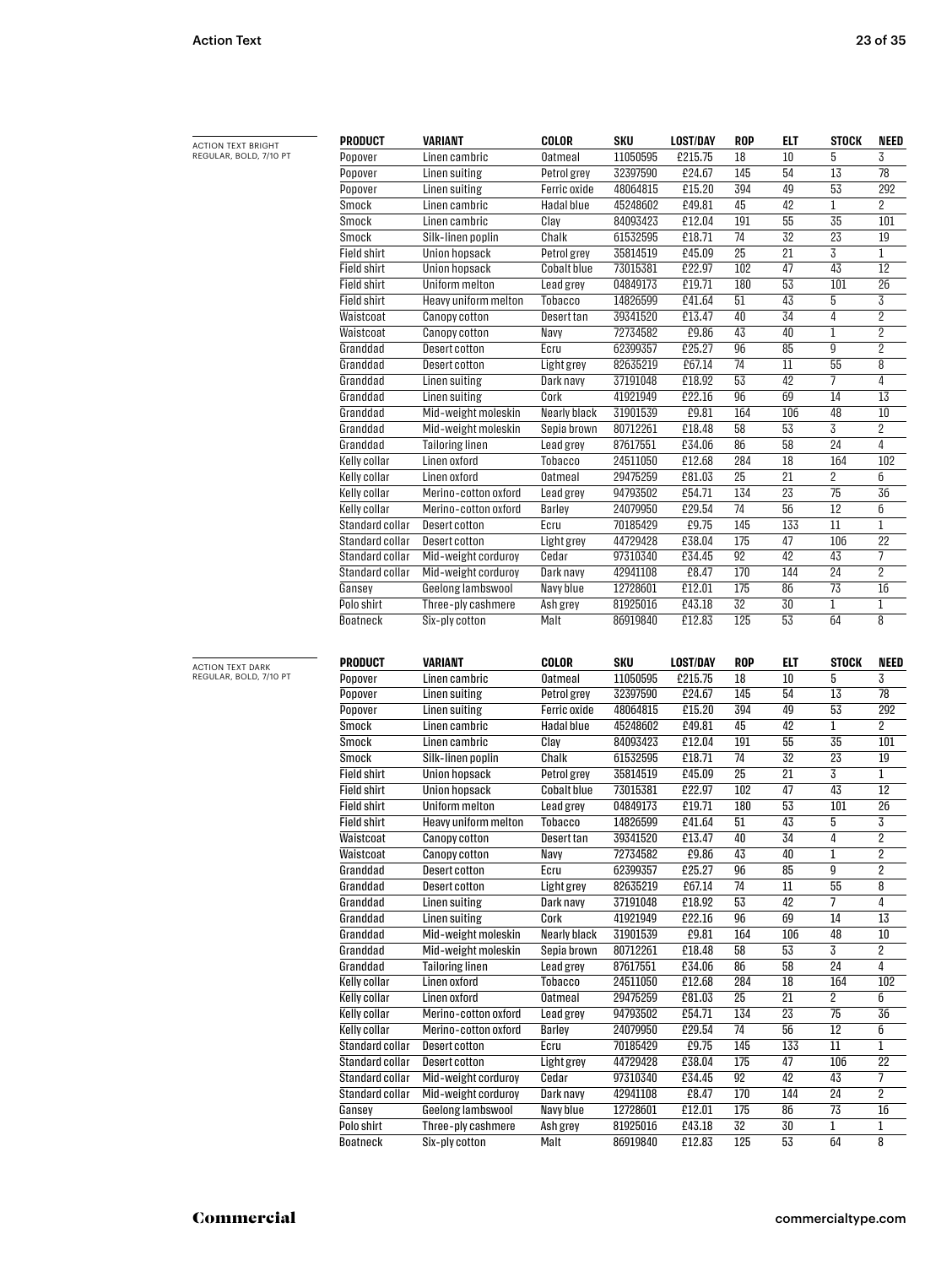| <b>ACTION TEXT BRIGHT</b>                             | PRODUCT                       | <b>VARIANT</b>                       | COLOR               | SKU                  | <b>LOST/DAY</b>  | <b>ROP</b>      | ELT        | <b>STOCK</b>    | NEED                    |
|-------------------------------------------------------|-------------------------------|--------------------------------------|---------------------|----------------------|------------------|-----------------|------------|-----------------|-------------------------|
| MEDIUM, EXTRABOLD, 7/10 PT                            | Popover                       | Linen cambric                        | <b>Oatmeal</b>      | 11050595             | £215.75          | 18              | 10         | 5               | 3                       |
|                                                       | Popover                       | <b>Linen suiting</b>                 | Petrol grey         | 32397590             | £24.67           | 145             | 54         | 13              | 78                      |
|                                                       | Popover                       | <b>Linen suiting</b>                 | Ferric oxide        | 48064815             | £15.20           | 394             | 49         | 53              | 292                     |
|                                                       | Smock                         | Linen cambric                        | <b>Hadal blue</b>   | 45248602             | £49.81           | 45              | 42         | $\mathbf{1}$    | 2                       |
|                                                       | Smock                         | Linen cambric                        | Clay                | 84093423             | £12.04           | 191             | 55         | 35              | 101                     |
|                                                       | Smock                         | Silk-linen poplin                    | Chalk               | 61532595             | £18.71           | 74              | 32         | 23              | 19                      |
|                                                       | <b>Field shirt</b>            | Union hopsack                        | Petrol grey         | 35814519             | £45.09           | $\overline{25}$ | 21         | 3               | 1                       |
|                                                       | <b>Field shirt</b>            | Union hopsack                        | <b>Cobalt blue</b>  | 73015381             | £22.97           | 102             | 47         | 43              | 12                      |
|                                                       | Field shirt                   | <b>Uniform melton</b>                | Lead grey           | 04849173             | £19.71           | 180             | 53         | 101             | 26                      |
|                                                       | Field shirt                   | Heavy uniform melton                 | Tobacco             | 14826599             | £41.64           | 51              | 43         | 5               | 3                       |
|                                                       | Waistcoat                     | <b>Canopy cotton</b>                 | Desert tan          | 39341520             | £13.47           | 40              | 34         | 4               | 2                       |
|                                                       | Waistcoat                     | <b>Canopy cotton</b>                 | Navy                | 72734582             | £9.86            | 43              | 40         | 1               | 2                       |
|                                                       | Granddad                      | <b>Desert cotton</b>                 | Ecru                | 62399357             | £25.27           | 96              | 85         | g               | 2                       |
|                                                       | Granddad                      | <b>Desert cotton</b>                 | <b>Light grey</b>   | 82635219             | £67.14           | 74              | 11         | 55              | 8                       |
|                                                       | Granddad                      | <b>Linen suiting</b>                 | Dark navy           | 37191048             | £18.92           | 53              | 42         | 7               | 4                       |
|                                                       | Granddad                      | <b>Linen suiting</b>                 | Cork                | 41921949             | £22.16           | 96              | 69         | 14              | 13                      |
|                                                       | Granddad                      | Mid-weight moleskin                  | Nearly black        | 31901539             | £9.81            | 164             | 106        | 48              | 10                      |
|                                                       | Granddad                      | Mid-weight moleskin                  | Sepia brown         | 80712261             | £18.48           | 58              | 53         | 3               | 2                       |
|                                                       | Granddad                      | <b>Tailoring linen</b>               | Lead grey           | 87617551             | £34.06           | 86              | 58         | 24              | 4                       |
|                                                       | Kelly collar                  | <b>Linen oxford</b>                  | <b>Tobacco</b>      | 24511050             | £12.68           | 284             | 18         | 164             | 102                     |
|                                                       | Kelly collar                  | Linen oxford                         | <b>Oatmeal</b>      | 29475259             | £81.03           | 25              | 21         | 2               | б                       |
|                                                       | Kelly collar                  | Merino-cotton oxford                 | <b>Lead grey</b>    | 94793502             | £54.71           | 134             | 23         | 75              | 36                      |
|                                                       | Kelly collar                  | Merino-cotton oxford                 | Barley              | 24079950             | £29.54           | 74              | 56         | 12              | б                       |
|                                                       | Standard collar               | <b>Desert cotton</b>                 | Ecru                | 70185429             | £9.75            | 145             | 133        | 11              | 1                       |
|                                                       | Standard collar               | <b>Desert cotton</b>                 | <b>Light grey</b>   | 44729428             | £38.04           | 175             | 47         | 106             | 22                      |
|                                                       | Standard collar               | Mid-weight corduroy                  | Cedar               | 97310340             | £34.45           | 92              | 42         | 43              | 7                       |
|                                                       | Standard collar               | Mid-weight corduroy                  | Dark navy           | 42941108             | £8.47            | 170             | 144        | 24              | 2                       |
|                                                       | Gansey                        | Geelong lambswool                    | Navy blue           | 12728601             | £12.01           | 175             | 86         | 73              | 16                      |
|                                                       | Polo shirt                    | Three-ply cashmere                   | Ash grey            | 81925016             | £43.18           | 32              | 30         | 1               | 1                       |
|                                                       | <b>Boatneck</b>               | Six-ply cotton                       | Malt                | 86919840             | £12.83           | 125             | 53         | 64              | 8                       |
|                                                       |                               |                                      |                     |                      |                  |                 |            |                 |                         |
|                                                       |                               |                                      |                     |                      |                  |                 |            |                 |                         |
|                                                       |                               |                                      |                     |                      |                  |                 |            |                 |                         |
|                                                       | PRODUCT                       | <b>VARIANT</b>                       | COLOR               | SKU                  | <b>LOST/DAY</b>  | <b>ROP</b>      | <b>ELT</b> | <b>STOCK</b>    | NEED                    |
|                                                       | Popover                       | Linen cambric                        | <b>Oatmeal</b>      | 11050595             | £215.75          | 18              | 10         | 5               | 3                       |
|                                                       | Popover                       | <b>Linen suiting</b>                 | Petrol grey         | 32397590             | £24.67           | 145             | 54         | 13              | 78                      |
|                                                       | Popover                       | <b>Linen suiting</b>                 | <b>Ferric oxide</b> | 48064815             | £15.20           | 394             | 49         | 53              | 292                     |
|                                                       | Smock                         | Linen cambric                        | Hadal blue          | 45248602             | £49.81           | 45              | 42         | 1               | 2                       |
|                                                       | Smock                         | Linen cambric                        | Clay                | 84093423             | £12.04           | 191             | 55         | 35              | 101                     |
|                                                       | Smock                         | Silk-linen poplin                    | Chalk               | 61532595             | £18.71           | 74              | 32         | $\overline{23}$ | 19                      |
|                                                       | <b>Field shirt</b>            | Union hopsack                        | Petrol grey         | 35814519             | £45.09           | 25              | 21         | 3               | 1                       |
|                                                       | Field shirt                   | Union hopsack                        | Cobalt blue         | 73015381             | £22.97           | 102             | 47         | 43              | 12                      |
|                                                       | Field shirt                   | <b>Uniform melton</b>                | <b>Lead grey</b>    | 04849173             | £19.71           | 180             | 53         | 101             | 26                      |
|                                                       | Field shirt                   | <b>Heavy uniform melton</b>          | Tobacco             | 14826599             | £41.64           | 51              | 43         | 5               | 3                       |
|                                                       | Waistcoat                     | <b>Canopy cotton</b>                 | <b>Desert tan</b>   | 39341520             | £13.47           | 40              | 34         | 4               | 2                       |
|                                                       | Waistcoat                     | <b>Canopy cotton</b>                 | <b>Navy</b>         | 72734582             | £9.86            | 43              | 40         | 1               | $\overline{\mathbf{2}}$ |
|                                                       | Granddad                      | <b>Desert cotton</b>                 | Ecru                | 62399357             | £25.27           | 96              | 85         | g               | 2                       |
|                                                       | Granddad                      | <b>Desert cotton</b>                 | <b>Light grey</b>   | 82635219             | £67.14           | 74              | $11\,$     | 55              | 8                       |
|                                                       | Granddad                      | <b>Linen suiting</b>                 | Dark navy           | 37191048             | £18.92           | 53              | 42         | 7               | 4                       |
|                                                       | Granddad                      | Linen suiting                        | Cork                | 41921949             | £22.16           | 96              | 69         | 14              | 13                      |
|                                                       | Granddad                      | Mid-weight moleskin                  | Nearly black        | 31901539             | £9.81            | 164             | 106        | 48              | 10                      |
|                                                       | Granddad                      | Mid-weight moleskin                  | Sepia brown         | 80712261             | £18.48           | 58              | 53         | 3               | 2                       |
|                                                       | Granddad                      | <b>Tailoring linen</b>               | Lead grey           | 87617551             | £34.06           | 86              | 58         | 24              | 4                       |
|                                                       | <b>Kelly collar</b>           | <b>Linen oxford</b>                  | <b>Tobacco</b>      | 24511050             | £12.68           | 284             | 18         | 164             | 102                     |
|                                                       | <b>Kelly collar</b>           | <b>Linen oxford</b>                  | <b>Oatmeal</b>      | 29475259             | £81.03           | 25              | 21         | $\overline{2}$  | б                       |
|                                                       | <b>Kelly collar</b>           | Merino-cotton oxford                 | <b>Lead grey</b>    | 94793502             | £54.71           | 134             | 23         | 75              | 36                      |
|                                                       | Kelly collar                  | Merino-cotton oxford                 | <b>Barley</b>       | 24079950             | £29.54           | 74              | 56         | 12              | б                       |
|                                                       | <b>Standard collar</b>        | <b>Desert cotton</b>                 | Ecru                | 70185429             | £9.75            | 145             | 133        | $11\,$          | 1                       |
|                                                       | <b>Standard collar</b>        | <b>Desert cotton</b>                 | Light grey          | 44729428             | £38.04           | 175             | 47         | 106             | 22                      |
|                                                       | <b>Standard collar</b>        | Mid-weight corduroy                  | Cedar               | 97310340             | £34.45           | 92              | 42         | 43              | 7                       |
|                                                       | <b>Standard collar</b>        | Mid-weight corduroy                  | Dark navy           | 42941108             | £8.47            | 170             | 144        | 24              | 2                       |
|                                                       | Gansey                        | Geelong lambswool                    | Navy blue           | 12728601             | £12.01           | 175             | 86         | 73              | 16                      |
| <b>ACTION TEXT DARK</b><br>MEDIUM, EXTRABOLD, 7/10 PT | Polo shirt<br><b>Boatneck</b> | Three-ply cashmere<br>Six-ply cotton | Ash grey<br>Malt    | 81925016<br>86919840 | £43.18<br>£12.83 | 32<br>125       | 30<br>53   | 1<br>64         | 1<br>8                  |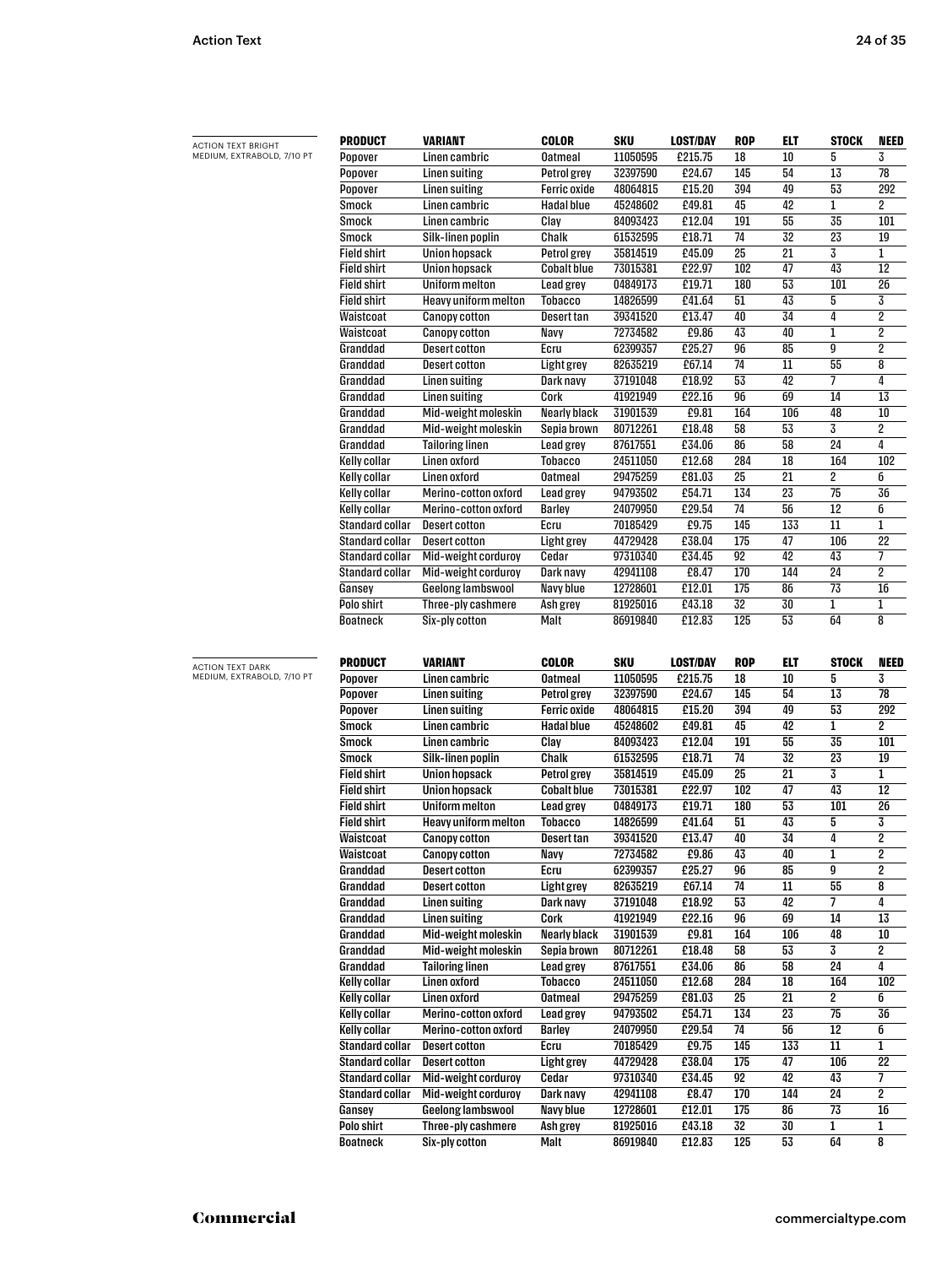| ACTION TEXT BRIGHT REGULAR, BOLD, 6/8 PT<br>[TABULAR LINING FIGURES] |                                        |             | ACTION TEXT BRIGHT MEDIUM, EXTRABOLD, 6/8 PT<br>[TABULAR LINING FIGURES] |            |                                            | ACTION TEXT BRIGHT BOLD, EXTRABOLD, 6/8 PT<br>[TABULAR LINING FIGURES] |            |                                          |
|----------------------------------------------------------------------|----------------------------------------|-------------|--------------------------------------------------------------------------|------------|--------------------------------------------|------------------------------------------------------------------------|------------|------------------------------------------|
| TRADE (B)                                                            | PRICE (\$)                             | <b>TIME</b> | TRADE (B)                                                                | PRICE (\$) | <b>TIME</b>                                | TRADE (B)                                                              | PRICE (\$) | <b>TIME</b>                              |
| 0.0041                                                               | 9234.57↓                               | 17:18:35    | 0.0041                                                                   | 9234.57 ↓  | 17:18:35                                   | 0.0041                                                                 | 9234.57 ↓  | 17:18:35                                 |
| 0.0500                                                               | 9235.38 ↓                              | 17:18:35    | 0.0500                                                                   | 9235.38 1  | 17:18:35                                   | 0.0500                                                                 | 9235.38    | 17:18:35                                 |
| 0.0056                                                               | 9236.821                               | 17:18:35    | 0.0056                                                                   | 9236.82 1  | 17:18:35                                   | 0.0056                                                                 | 9236.821   | 17:18:35                                 |
| 0.0288                                                               | 9234.78↓                               | 17:18:34    | 0.0288                                                                   | 9234.78 1  | 17:18:34                                   | 0.0288                                                                 | 9234.78    | 17:18:34                                 |
| 0.0142                                                               | 9234.79↓                               | 17:18:34    | 0.0142                                                                   | 9234.79 ↓  | 17:18:34                                   | 0.0142                                                                 | 9234.79 ↓  | 17:18:34                                 |
| 0.0810                                                               | 9236.83↓                               | 17:18:33    | 0.0810                                                                   | 9236.83 ↓  | 17:18:33                                   | 0.0810                                                                 | 9236.83    | 17:18:33                                 |
| 0.0020                                                               | 9236.841                               | 17:18:29    | 0.0020                                                                   | 9236.841   | 17:18:29                                   | 0.0020                                                                 | 9236.84 1  | 17:18:29                                 |
| 0.0066                                                               | 9236.731                               | 17:18:28    | 0.0066                                                                   | 9236.731   | 17:18:28                                   | 0.0066                                                                 | 9236.731   | 17:18:28                                 |
| 0.2560                                                               | 9233.97↓                               | 17:18:25    | 0.2560                                                                   | 9233.97 ↓  | 17:18:25                                   | 0.2560                                                                 | 9233.97 ↓  | 17:18:25                                 |
| 0.0250                                                               | 9233.98↓                               | 17:18:25    | 0.0250                                                                   | 9233.98 ↓  | 17:18:25                                   | 0.0250                                                                 | 9233.98    | 17:18:25                                 |
| 0.0400                                                               | 9234.00 ↓                              | 17:18:25    | 0.0400                                                                   | 9234.00 ↓  | 17:18:25                                   | 0.0400                                                                 | 9234.00    | 17:18:25                                 |
| 0.0034                                                               | 9234.93↓                               | 17:18:25    | 0.0034                                                                   | 9234.93 ↓  | 17:18:25                                   | 0.0034                                                                 | 9234.93 ↓  | 17:18:25                                 |
| 0.0400                                                               | 9234.97↓                               | 17:18:25    | 0.0400                                                                   | 9234.97 ↓  | 17:18:25                                   | 0.0400                                                                 | 9234.97 ↓  | 17:18:25                                 |
| 0.0500                                                               | 9235.42↓                               | 17:18:25    | 0.0500                                                                   | 9235.42 ↓  | 17:18:25                                   | 0.0500                                                                 | 9235.42 ↓  | 17:18:25                                 |
| 0.0093                                                               | 9236.88 1                              | 17:18:25    | 0.0093                                                                   | 9236.88 1  | 17:18:25                                   | 0.0093                                                                 | 9236.88 1  | 17:18:25                                 |
| 0.0105                                                               | 9236.87 ↓                              | 17:18:24    | 0.0105                                                                   | 9236.87 ↓  | 17:18:24                                   | 0.0105                                                                 | 9236.87    | 17:18:24                                 |
| 0.0425                                                               | 9236.88 ↓                              | 17:18:23    | 0.0425                                                                   | 9236.88 ↓  | 17:18:23                                   | 0.0425                                                                 | 9236.88    | 17:18:23                                 |
| 0.0036                                                               | 9236.96↓                               | 17:18:22    | 0.0036                                                                   | 9236.96 1  | 17:18:22                                   | 0.0036                                                                 | 9236.96    | 17:18:22                                 |
| 0.0329                                                               | 9236.971                               | 17:18:21    | 0.0329                                                                   | 9236.97 1  | 17:18:21                                   | 0.0329                                                                 | 9236.971   | 17:18:21                                 |
| 0.0500                                                               | 9236.87 ↓                              | 17:18:21    | 0.0500                                                                   | 9236.87 ↓  | 17:18:21                                   | 0.0500                                                                 | 9236.87    | 17:18:21                                 |
| 0.0135                                                               | 9236.971                               | 17:18:19    | 0.0135                                                                   | 9236.971   | 17:18:19                                   | 0.0135                                                                 | 9236.971   | 17:18:19                                 |
| 0.0105                                                               | 9236.87↓                               | 17:18:18    | 0.0105                                                                   | 9236.87 ↓  | 17:18:18                                   | 0.0105                                                                 | 9236.87    | 17:18:18                                 |
| 0.0107                                                               | 9236.971                               | 17:18:16    | 0.0107                                                                   | 9236.97 1  | 17:18:16                                   | 0.0107                                                                 | 9236.971   | 17:18:16                                 |
| 0.0106                                                               | 9236.141                               | 17:18:13    | 0.0106                                                                   | 9236.141   | 17:18:13                                   | 0.0106                                                                 | 9236.14 1  | 17:18:13                                 |
| 0.0776                                                               | 9236.13↓                               | 17:18:11    | 0.0776                                                                   | 9236.13 4  | 17:18:11                                   | 0.0776                                                                 | 9236.13    | 17:18:11                                 |
| 0.0332                                                               | 9236.971                               | 17:18:09    | 0.0332                                                                   | 9236.971   | 17:18:09                                   | 0.0332                                                                 | 9236.97 1  | 17:18:09                                 |
| 0.0497                                                               | 9236.88 ↓                              | 17:18:09    | 0.0497                                                                   | 9236.88 ↓  | 17:18:09                                   | 0.0497                                                                 | 9236.88    | 17:18:09                                 |
| 0.0023                                                               | 9236.88 ↓                              | 17:18:09    | 0.0023                                                                   | 9236.88 ↓  | 17:18:09                                   | 0.0023                                                                 | 9236.88    | 17:18:09                                 |
| 0.0015                                                               | 9252.771                               | 17:17:09    | 0.0015                                                                   | 9252.771   | 17:17:09                                   | 0.0015                                                                 | 9252.771   | 17:17:09                                 |
| 0.0386                                                               | 9251.00 ↓                              | 17:17:07    | 0.0386                                                                   | 9251.00 1  | 17:17:07                                   | 0.0386                                                                 | 9251.00    | 17:17:07                                 |
| 0.0369                                                               | 9251.25↓                               | 17:17:07    | 0.0369                                                                   | 9251.25 ↓  | 17:17:07                                   | 0.0369                                                                 | 9251.25 ↓  | 17:17:07                                 |
| 0.0152                                                               | 9251.471                               | 17:17:07    | 0.0152                                                                   | 9251.471   | 17:17:07                                   | 0.0152                                                                 | 9251.471   | 17:17:07                                 |
| 0.0016                                                               | 9253.291                               | 17:17:06    | 0.0016                                                                   | 9253.291   | 17:17:06                                   | 0.0016                                                                 | 9253.29 1  | 17:17:06                                 |
|                                                                      | ACTION TEXT DARK REGULAR, BOLD, 6/8 PT |             |                                                                          |            | ACTION TEXT DARK MEDIUM, EXTRABOLD, 6/8 PT |                                                                        |            | ACTION TEXT DARK BOLD, EXTRABOLD, 6/8 PT |

| ACTION TEXT DARK REGULAR, BOLD, 6/8 PT |  |
|----------------------------------------|--|
| <b><i>ITABULAR LINING FIGURESI</i></b> |  |

| TRADE (B) | PRICE (\$) | TIME     |
|-----------|------------|----------|
| 0.0041    | 9234.57 1  | 17:18:35 |
| 0.0500    | 9235.38 1  | 17:18:35 |
| 0.0056    | 9236.821   | 17:18:35 |
| 0.0288    | 9234.78 1  | 17:18:34 |
| 0.0142    | 9234.79 1  | 17:18:34 |
| 0.0810    | 9236.831   | 17:18:33 |
| 0.0020    | 9236.841   | 17:18:29 |
| 0.0066    | 9236.731   | 17:18:28 |
| 0.2560    | 9233.971   | 17:18:25 |
| 0.0250    | 9233.981   | 17:18:25 |
| 0.0400    | 9234.00 1  | 17:18:25 |
| 0.0034    | 9234.931   | 17:18:25 |
| 0.0400    | 9234.971   | 17:18:25 |
| 0.0500    | 9235.42 1  | 17:18:25 |
| 0.0093    | 9236.881   | 17:18:25 |
| 0.0105    | 9236.871   | 17:18:24 |
| 0.0425    | 9236.881   | 17:18:23 |
| 0.0036    | 9236.96 1  | 17:18:22 |
| 0.0329    | 9236.971   | 17:18:21 |
| 0.0500    | 9236.871   | 17:18:21 |
| 0.0135    | 9236.971   | 17:18:19 |
| 0.0105    | 9236.871   | 17:18:18 |
| 0.0107    | 9236.971   | 17:18:16 |
| 0.0106    | 9236.141   | 17:18:13 |
| 0.0776    | 9236.13 1  | 17:18:11 |
| 0.0332    | 9236.971   | 17:18:09 |
| 0.0497    | 9236.881   | 17:18:09 |
| 0.0023    | 9236.881   | 17:18:09 |
| 0.0015    | 9252.771   | 17:17:09 |
| 0.0386    | 9251.00 ↓  | 17:17:07 |
| 0.0369    | 9251.25 1  | 17:17:07 |
| 0.0152    | 9251.471   | 17:17:07 |
| 0.0016    | 9253.291   | 17:17:06 |

ACTION TEXT DARK MEDIUM, EXTRABOLD, 6/8 PT [TABULAR LINING FIGURES]

## ACTION TEXT DARK BOLD, EXTRABOLD, 6/8 PT [TABULAR LINING FIGURES]

| TRADE (B) | PRICE (\$) | <b>TIME</b> | TRADE (B) | PRICE (\$) | <b>TIME</b> |
|-----------|------------|-------------|-----------|------------|-------------|
| 0.0041    | 9234.57 1  | 17:18:35    | 0.0041    | 9234.57 1  | 17:18:35    |
| 0.0500    | 9235.38 1  | 17:18:35    | 0.0500    | 9235.38 1  | 17:18:35    |
| 0.0056    | 9236.82 1  | 17:18:35    | 0.0056    | 9236.82 1  | 17:18:35    |
| 0.0288    | 9234.78 1  | 17:18:34    | 0.0288    | 9234.78    | 17:18:34    |
| 0.0142    | 9234.79 1  | 17:18:34    | 0.0142    | 9234.79 ↓  | 17:18:34    |
| 0.0810    | 9236.83 1  | 17:18:33    | 0.0810    | 9236.83    | 17:18:33    |
| 0.0020    | 9236.84 1  | 17:18:29    | 0.0020    | 9236.84 1  | 17:18:29    |
| 0.0066    | 9236.731   | 17:18:28    | 0.0066    | 9236.73 1  | 17:18:28    |
| 0.2560    | 9233.97 ↓  | 17:18:25    | 0.2560    | 9233.97 ₺  | 17:18:25    |
| 0.0250    | 9233.98 1  | 17:18:25    | 0.0250    | 9233.98    | 17:18:25    |
| 0.0400    | 9234.00 ↓  | 17:18:25    | 0.0400    | 9234.00 ₺  | 17:18:25    |
| 0.0034    | 9234.93 ↓  | 17:18:25    | 0.0034    | 9234.93 ↓  | 17:18:25    |
| 0.0400    | 9234.97 1  | 17:18:25    | 0.0400    | 9234.97    | 17:18:25    |
| 0.0500    | 9235.42    | 17:18:25    | 0.0500    | 9235.42    | 17:18:25    |
| 0.0093    | 9236.881   | 17:18:25    | 0.0093    | 9236.88 1  | 17:18:25    |
| 0.0105    | 9236.87 1  | 17:18:24    | 0.0105    | 9236.87    | 17:18:24    |
| 0.0425    | 9236.88 1  | 17:18:23    | 0.0425    | 9236.88    | 17:18:23    |
| 0.0036    | 9236.96 1  | 17:18:22    | 0.0036    | 9236.96 1  | 17:18:22    |
| 0.0329    | 9236.971   | 17:18:21    | 0.0329    | 9236.971   | 17:18:21    |
| 0.0500    | 9236.87 1  | 17:18:21    | 0.0500    | 9236.87 1  | 17:18:21    |
| 0.0135    | 9236.971   | 17:18:19    | 0.0135    | 9236.97 1  | 17:18:19    |
| 0.0105    | 9236.87 1  | 17:18:18    | 0.0105    | 9236.87    | 17:18:18    |
| 0.0107    | 9236.971   | 17:18:16    | 0.0107    | 9236.97 1  | 17:18:16    |
| 0.0106    | 9236.14 1  | 17:18:13    | 0.0106    | 9236.14 1  | 17:18:13    |
| 0.0776    | 9236.131   | 17:18:11    | 0.0776    | 9236.13    | 17:18:11    |
| 0.0332    | 9236.971   | 17:18:09    | 0.0332    | 9236.97 1  | 17:18:09    |
| 0.0497    | 9236.88 1  | 17:18:09    | 0.0497    | 9236.88    | 17:18:09    |
| 0.0023    | 9236.88 1  | 17:18:09    | 0.0023    | 9236.88    | 17:18:09    |
| 0.0015    | 9252.771   | 17:17:09    | 0.0015    | 9252.77 1  | 17:17:09    |
| 0.0386    | 9251.00 \$ | 17:17:07    | 0.0386    | 9251.00 ₺  | 17:17:07    |
| 0.0369    | 9251.25 1  | 17:17:07    | 0.0369    | 9251.25    | 17:17:07    |
| 0.0152    | 9251.471   | 17:17:07    | 0.0152    | 9251.47 1  | 17:17:07    |
| 0.0016    | 9253.29 1  | 17:17:06    | 0.0016    | 9253.29 1  | 17:17:06    |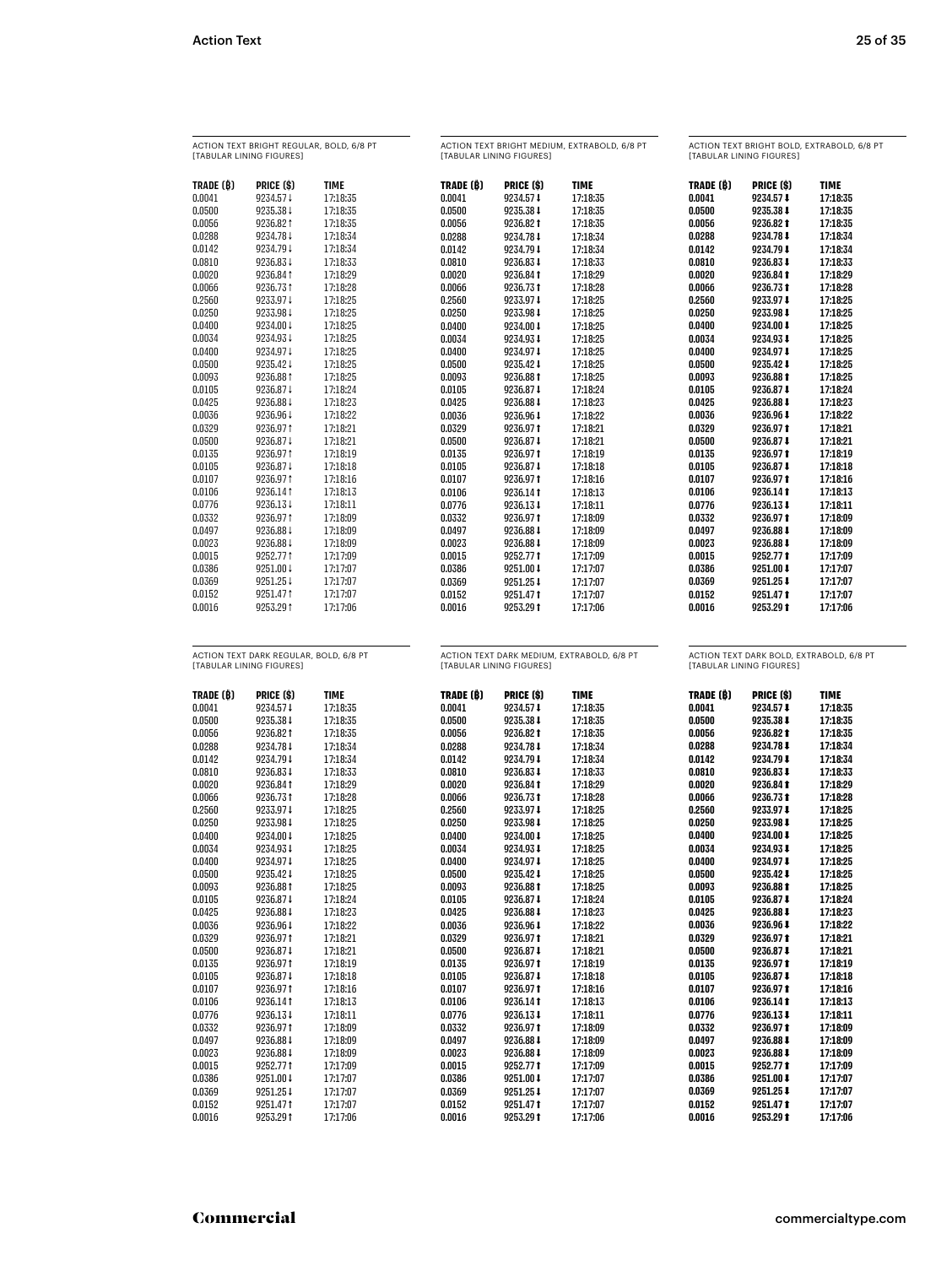| ACTION TEXT BRIGHT REGULAR, BOLD, 5.5/7 PT<br><b><i>ITABULAR LINING FIGUREST</i></b> |            |             | ACTION TEXT BRIGHT MEDIUM, EXTRABOLD, 5,5/7 PT<br><b><i>ITABULAR LINING FIGUREST</i></b> |            |             | ACTION TEXT BRIGHT BOLD, EXTRABOLD, 5,5/7 PT<br><b><i>ITABULAR LINING FIGUREST</i></b> |            |             |
|--------------------------------------------------------------------------------------|------------|-------------|------------------------------------------------------------------------------------------|------------|-------------|----------------------------------------------------------------------------------------|------------|-------------|
| TRADE (B)                                                                            | PRICE (\$) | <b>TIME</b> | TRADE (B)                                                                                | PRICE (\$) | <b>TIME</b> | TRADE (B)                                                                              | PRICE (\$) | <b>TIME</b> |
| 0.0041                                                                               | 9234.57↓   | 17:18:35    | 0.0041                                                                                   | 9234.57 ↓  | 17:18:35    | 0.0041                                                                                 | 9234.57 ↓  | 17:18:35    |
| 0.0500                                                                               | 9235.38 ↓  | 17:18:35    | 0.0500                                                                                   | 9235.38 ↓  | 17:18:35    | 0.0500                                                                                 | 9235.38↓   | 17:18:35    |
| 0.0056                                                                               | 9236.821   | 17:18:35    | 0.0056                                                                                   | 9236.82 t  | 17:18:35    | 0.0056                                                                                 | 9236.82 1  | 17:18:35    |
| 0.0288                                                                               | 9234.78 ↓  | 17:18:34    | 0.0288                                                                                   | 9234.78 ↓  | 17:18:34    | 0.0288                                                                                 | 9234.78    | 17:18:34    |
| 0.0142                                                                               | 9234.79↓   | 17:18:34    | 0.0142                                                                                   | 9234.79 ↓  | 17:18:34    | 0.0142                                                                                 | 9234.79 ↓  | 17:18:34    |
| 0.0810                                                                               | 9236.83↓   | 17:18:33    | 0.0810                                                                                   | 9236.83 ↓  | 17:18:33    | 0.0810                                                                                 | 9236.83 ↓  | 17:18:33    |
| 0.0020                                                                               | 9236.841   | 17:18:29    | 0.0020                                                                                   | 9236.841   | 17:18:29    | 0.0020                                                                                 | 9236.84 1  | 17:18:29    |
| 0.0066                                                                               | 9236.731   | 17:18:28    | 0.0066                                                                                   | 9236.731   | 17:18:28    | 0.0066                                                                                 | 9236.731   | 17:18:28    |
| 0.2560                                                                               | 9233.97↓   | 17:18:25    | 0.2560                                                                                   | 9233.97 ↓  | 17:18:25    | 0.2560                                                                                 | 9233.97 ₺  | 17:18:25    |
| 0.0250                                                                               | 9233.98↓   | 17:18:25    | 0.0250                                                                                   | 9233.98 ↓  | 17:18:25    | 0.0250                                                                                 | 9233.98 ₺  | 17:18:25    |
| 0.0400                                                                               | 9234.00 ↓  | 17:18:25    | 0.0400                                                                                   | 9234.00 ↓  | 17:18:25    | 0.0400                                                                                 | 9234.00 ₺  | 17:18:25    |
| 0.0034                                                                               | 9234.93↓   | 17:18:25    | 0.0034                                                                                   | 9234.93 ↓  | 17:18:25    | 0.0034                                                                                 | 9234.93 ↓  | 17:18:25    |
| 0.0400                                                                               | 9234.97↓   | 17:18:25    | 0.0400                                                                                   | 9234.97 ↓  | 17:18:25    | 0.0400                                                                                 | 9234.97 ↓  | 17:18:25    |
| 0.0500                                                                               | 9235.42↓   | 17:18:25    | 0.0500                                                                                   | 9235.42 ↓  | 17:18:25    | 0.0500                                                                                 | 9235.42 ↓  | 17:18:25    |
| 0.0093                                                                               | 9236.881   | 17:18:25    | 0.0093                                                                                   | 9236.881   | 17:18:25    | 0.0093                                                                                 | 9236.88 1  | 17:18:25    |
| 0.0105                                                                               | 9236.87↓   | 17:18:24    | 0.0105                                                                                   | 9236.871   | 17:18:24    | 0.0105                                                                                 | 9236.87    | 17:18:24    |
| 0.0425                                                                               | 9236.88 ↓  | 17:18:23    | 0.0425                                                                                   | 9236.88 ↓  | 17:18:23    | 0.0425                                                                                 | 9236.88 ↓  | 17:18:23    |
| 0.0036                                                                               | 9236.96↓   | 17:18:22    | 0.0036                                                                                   | 9236.96 ↓  | 17:18:22    | 0.0036                                                                                 | 9236.96 ↓  | 17:18:22    |
| 0.0329                                                                               | 9236.971   | 17:18:21    | 0.0329                                                                                   | 9236.971   | 17:18:21    | 0.0329                                                                                 | 9236.971   | 17:18:21    |
| 0.0500                                                                               | 9236.87 1  | 17:18:21    | 0.0500                                                                                   | 9236.87 ↓  | 17:18:21    | 0.0500                                                                                 | 9236.87    | 17:18:21    |
| 0.0135                                                                               | 9236.971   | 17:18:19    | 0.0135                                                                                   | 9236.971   | 17:18:19    | 0.0135                                                                                 | 9236.97 1  | 17:18:19    |
| 0.0105                                                                               | 9236.87↓   | 17:18:18    | 0.0105                                                                                   | 9236.87 ↓  | 17:18:18    | 0.0105                                                                                 | 9236.87    | 17:18:18    |
| 0.0107                                                                               | 9236.971   | 17:18:16    | 0.0107                                                                                   | 9236.971   | 17:18:16    | 0.0107                                                                                 | 9236.97 1  | 17:18:16    |
| 0.0106                                                                               | 9236.141   | 17:18:13    | 0.0106                                                                                   | 9236.141   | 17:18:13    | 0.0106                                                                                 | 9236.14 1  | 17:18:13    |
| 0.0776                                                                               | 9236.13↓   | 17:18:11    | 0.0776                                                                                   | 9236.13 ↓  | 17:18:11    | 0.0776                                                                                 | 9236.13↓   | 17:18:11    |
| 0.0332                                                                               | 9236.971   | 17:18:09    | 0.0332                                                                                   | 9236.97 1  | 17:18:09    | 0.0332                                                                                 | 9236.97 1  | 17:18:09    |
| 0.0497                                                                               | 9236.88 ↓  | 17:18:09    | 0.0497                                                                                   | 9236.88 ↓  | 17:18:09    | 0.0497                                                                                 | 9236.88    | 17:18:09    |
| 0.0023                                                                               | 9236.88 ↓  | 17:18:09    | 0.0023                                                                                   | 9236.88 ↓  | 17:18:09    | 0.0023                                                                                 | 9236.88 ↓  | 17:18:09    |
| 0.0015                                                                               | 9252.771   | 17:17:09    | 0.0015                                                                                   | 9252.771   | 17:17:09    | 0.0015                                                                                 | 9252.771   | 17:17:09    |
| 0.0386                                                                               | 9251.00 ↓  | 17:17:07    | 0.0386                                                                                   | 9251.00 ↓  | 17:17:07    | 0.0386                                                                                 | 9251.00 ↓  | 17:17:07    |
| 0.0369                                                                               | 9251.25↓   | 17:17:07    | 0.0369                                                                                   | 9251.25 ↓  | 17:17:07    | 0.0369                                                                                 | 9251.25 ↓  | 17:17:07    |
| 0.0152                                                                               | 9251.471   | 17:17:07    | 0.0152                                                                                   | 9251.471   | 17:17:07    | 0.0152                                                                                 | 9251.471   | 17:17:07    |
| 0.0016                                                                               | 9253.291   | 17:17:06    | 0.0016                                                                                   | 9253.291   | 17:17:06    | 0.0016                                                                                 | 9253.29 1  | 17:17:06    |
| 0.0500                                                                               | 9253.031   | 17:17:06    | 0.0500                                                                                   | 9253.03 t  | 17:17:06    | 0.0500                                                                                 | 9253.03 1  | 17:17:06    |
| 0.0608                                                                               | 9251.25↓   | 17:17:06    | 0.0608                                                                                   | 9251.25↓   | 17:17:06    | 0.0608                                                                                 | 9251.25 ↓  | 17:17:06    |
| 0.0109                                                                               | 9251.37↓   | 17:17:06    | 0.0109                                                                                   | 9251.37 ↓  | 17:17:06    | 0.0109                                                                                 | 9251.37↓   | 17:17:06    |
| 0.0045                                                                               | 9253.02 1  | 17:17:04    | 0.0045                                                                                   | 9253.021   | 17:17:04    | 0.0045                                                                                 | 9253.02 1  | 17:17:04    |
|                                                                                      |            |             |                                                                                          |            |             |                                                                                        |            |             |

ACTION TEXT DARK REGULAR, BOLD, 5.5/7 PT [TABULAR LINING FIGURES]

| TRADE (B) | PRICE (\$) | TIME     |
|-----------|------------|----------|
| 0.0041    | 9234.57 1  | 17:18:35 |
| 0.0500    | 9235.38 1  | 17:18:35 |
| 0.0056    | 9236.821   | 17:18:35 |
| 0.0288    | 9234.781   | 17:18:34 |
| 0.0142    | 9234.791   | 17:18:34 |
| 0.0810    | 9236.831   | 17:18:33 |
| 0.0020    | 9236.841   | 17:18:29 |
| 0.0066    | 9236.731   | 17:18:28 |
| 0.2560    | 9233.971   | 17:18:25 |
| 0.0250    | 9233.981   | 17:18:25 |
| 0.0400    | 9234.00 1  | 17:18:25 |
| 0.0034    | 9234.931   | 17:18:25 |
| 0.0400    | 9234.97 ↓  | 17:18:25 |
| 0.0500    | 9235.42 1  | 17:18:25 |
| 0.0093    | 9236.881   | 17:18:25 |
| 0.0105    | 9236.871   | 17:18:24 |
| 0.0425    | 9236.881   | 17:18:23 |
| 0.0036    | 9236.961   | 17:18:22 |
| 0.0329    | 9236.971   | 17:18:21 |
| 0.0500    | 9236.871   | 17:18:21 |
| 0.0135    | 9236.971   | 17:18:19 |
| 0.0105    | 9236.871   | 17:18:18 |
| 0.0107    | 9236.971   | 17:18:16 |
| 0.0106    | 9236.141   | 17:18:13 |
| 0.0776    | 9236.131   | 17:18:11 |
| 0.0332    | 9236.971   | 17:18:09 |
| 0.0497    | 9236.881   | 17:18:09 |
| 0.0023    | 9236.881   | 17:18:09 |
| 0.0015    | 9252.771   | 17:17:09 |
| 0.0386    | 9251.00 ↓  | 17:17:07 |
| 0.0369    | 9251.251   | 17:17:07 |
| 0.0152    | 9251.471   | 17:17:07 |
| 0.0016    | 9253.291   | 17:17:06 |
| 0.0500    | 9253.031   | 17:17:06 |
| 0.0608    | 9251.251   | 17:17:06 |
| 0.0109    | 9251.371   | 17:17:06 |
| 0.0045    | 9253.021   | 17:17:04 |

ACTION TEXT DARK MEDIUM, EXTRABOLD, 5.5/7 PT [TABULAR LINING FIGURES]

ACTION TEXT DARK BOLD, EXTRABOLD, 5.5/7 PT [TABULAR LINING FIGURES]

| TRADE (B) | PRICE (\$) | <b>TIME</b> | TRADE (B) | PRICE (\$) | <b>TIME</b> |
|-----------|------------|-------------|-----------|------------|-------------|
| 0.0041    | 9234.57 1  | 17:18:35    | 0.0041    | 9234.57 1  | 17:18:35    |
| 0.0500    | 9235.38 ↓  | 17:18:35    | 0.0500    | 9235.38 ₽  | 17:18:35    |
| 0.0056    | 9236.821   | 17:18:35    | 0.0056    | 9236.82 1  | 17:18:35    |
| 0.0288    | 9234.78 ↓  | 17:18:34    | 0.0288    | 9234.78 ↓  | 17:18:34    |
| 0.0142    | 9234.79 1  | 17:18:34    | 0.0142    | 9234.79 1  | 17:18:34    |
| 0.0810    | 9236.83 ↓  | 17:18:33    | 0.0810    | 9236.83    | 17:18:33    |
| 0.0020    | 9236.841   | 17:18:29    | 0.0020    | 9236.84 1  | 17:18:29    |
| 0.0066    | 9236.731   | 17:18:28    | 0.0066    | 9236.73 1  | 17:18:28    |
| 0.2560    | 9233.97 ↓  | 17:18:25    | 0.2560    | 9233.97 ↓  | 17:18:25    |
| 0.0250    | 9233.98 1  | 17:18:25    | 0.0250    | 9233.98 1  | 17:18:25    |
| 0.0400    | 9234.00 1  | 17:18:25    | 0.0400    | 9234.00 1  | 17:18:25    |
| 0.0034    | 9234.93 1  | 17:18:25    | 0.0034    | 9234.93 1  | 17:18:25    |
| 0.0400    | 9234.97 ↓  | 17:18:25    | 0.0400    | 9234.97 ↓  | 17:18:25    |
| 0.0500    | 9235.42 ↓  | 17:18:25    | 0.0500    | 9235.42 ↓  | 17:18:25    |
| 0.0093    | 9236.881   | 17:18:25    | 0.0093    | 9236.88 1  | 17:18:25    |
| 0.0105    | 9236.87 1  | 17:18:24    | 0.0105    | 9236.87    | 17:18:24    |
| 0.0425    | 9236.88 ↓  | 17:18:23    | 0.0425    | 9236.88    | 17:18:23    |
| 0.0036    | 9236.96 ↓  | 17:18:22    | 0.0036    | 9236.96 ↓  | 17:18:22    |
| 0.0329    | 9236.971   | 17:18:21    | 0.0329    | 9236.97 1  | 17:18:21    |
| 0.0500    | 9236.87 1  | 17:18:21    | 0.0500    | 9236.87    | 17:18:21    |
| 0.0135    | 9236.971   | 17:18:19    | 0.0135    | 9236.97 1  | 17:18:19    |
| 0.0105    | 9236.87 1  | 17:18:18    | 0.0105    | 9236.87 ↓  | 17:18:18    |
| 0.0107    | 9236.971   | 17:18:16    | 0.0107    | 9236.97 1  | 17:18:16    |
| 0.0106    | 9236.141   | 17:18:13    | 0.0106    | 9236.14 1  | 17:18:13    |
| 0.0776    | 9236.13 ↓  | 17:18:11    | 0.0776    | 9236.13↓   | 17:18:11    |
| 0.0332    | 9236.971   | 17:18:09    | 0.0332    | 9236.97 1  | 17:18:09    |
| 0.0497    | 9236.88 ↓  | 17:18:09    | 0.0497    | 9236.88 1  | 17:18:09    |
| 0.0023    | 9236.88 ↓  | 17:18:09    | 0.0023    | 9236.88    | 17:18:09    |
| 0.0015    | 9252.771   | 17:17:09    | 0.0015    | 9252.77 1  | 17:17:09    |
| 0.0386    | 9251.00 ↓  | 17:17:07    | 0.0386    | 9251.00    | 17:17:07    |
| 0.0369    | 9251.25 ↓  | 17:17:07    | 0.0369    | 9251.25    | 17:17:07    |
| 0.0152    | 9251.471   | 17:17:07    | 0.0152    | 9251.47 1  | 17:17:07    |
| 0.0016    | 9253.291   | 17:17:06    | 0.0016    | 9253.29 1  | 17:17:06    |
| 0.0500    | 9253.031   | 17:17:06    | 0.0500    | 9253.03 1  | 17:17:06    |
| 0.0608    | 9251.25 ↓  | 17:17:06    | 0.0608    | 9251.25    | 17:17:06    |
| 0.0109    | 9251.37 ↓  | 17:17:06    | 0.0109    | 9251.37    | 17:17:06    |
| 0.0045    | 9253.02 1  | 17:17:04    | 0.0045    | 9253.02 1  | 17:17:04    |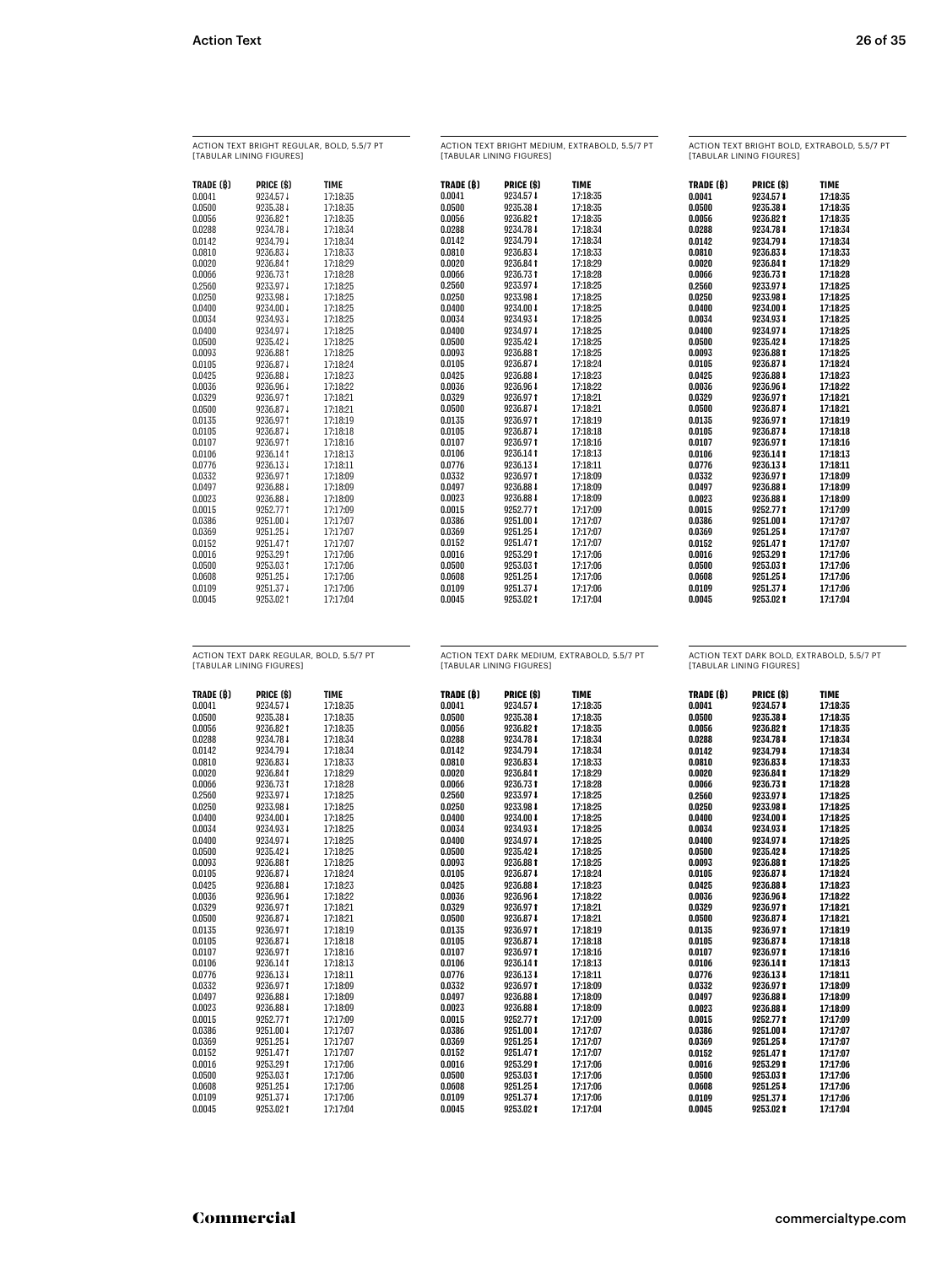ACTION TEXT REGULAR BRIGHT, 9/10 PT

The Spanish War, which began in 1739, and the French war which soon followed it occasioned further increase of the debt, which, on the 31st of December 1748, after the war had been concluded by the Treaty of Aix-la-Chapelle, amounted to £78,293,313. The most profound peace of seventeen years continuance had taken no more than £8,328,354. from it. A war of less than nine years' continuance added £31,338,689 to it. (Refer to James Postlethwaite's The History of the Public Revenue.) During the administration of Mr. Pelham, the interest of the public debt was reduced, or at least measures were taken for reducing it, from four to three per cent; the sinking fund was increased, and some part of the public debt was paid off. In 1755, before the breaking out of the late war, the funded debt of Great Britain amounted to £72,289,673. On the 5th of January 1763, at the conclusion of the peace, the funded debt amounted to £122,603,336. The unfunded debt has been stated at £13,927,589.

ACTION TEXT REGULAR BRIGHT, 9/11 PT

The Spanish War, which began in 1739, and the French war which soon followed it occasioned further increase of the debt, which, on the 31st of December 1748, after the war had been concluded by the Treaty of Aix-la-Chapelle, amounted to £78,293,313. The most profound peace of seventeen years continuance had taken no more than £8,328,354. from it. A war of less than nine years' continuance added £31,338,689 to it. (Refer to James Postlethwaite's *The Histor y of the Public Revenue.*) During the administration of Mr. Pelham, the interest of the public debt was reduced, or at least measures were taken for reducing it, from four to three per cent; the sinking fund was increased, and some part of the public debt was paid off. In 1755, before the breaking out of the late war, the funded debt of Great Britain amounted to £72,289,673. On the 5th of January 1763, at the conclusion of the peace, the funded debt amounted to £122,603,336. The unfunded debt has been stated at £13,927,589.

ACTION TEXT REGULAR BRIGHT, 9/12 PT

The Spanish War, which began in 1739, and the French war which soon followed it occasioned further increase of the debt, which, on the 31st of December 1748, after the war had been concluded by the Treaty of Aix-la-Chapelle, amounted to £78,293,313. The most profound peace of seventeen years continuance had taken no more than £8,328,354. from it. A war of less than nine years' continuance added £31,338,689 to it. (Refer to James Postlethwaite's The History of the Public Revenue.) During the administration of Mr. Pelham, the interest of the public debt was reduced, or at least measures were taken for reducing it, from four to three per cent; the sinking fund was increased, and some part of the public debt was paid off. In 1755, before the breaking out of the late war, the funded debt of Great Britain amounted to £72,289,673. On the 5th of January 1763, at the conclusion of the peace, the funded debt amounted to £122,603,336. The unfunded debt has been stated at £13,927,589.

ACTION TEXT REGULAR BRIGHT, 9/13 PT

The Spanish War, which began in 1739, and the French war which soon followed it occasioned further increase of the debt, which, on the 31st of December 1748, after the war had been concluded by the Treaty of Aix-la-Chapelle, amounted to £78,293,313. The most profound peace of seventeen years continuance had taken no more than £8,328,354. from it. A war of less than nine years' continuance added £31,338,689 to it. (Refer to James Postlethwaite's The History of the Public Revenue.) During the administration of Mr. Pelham, the interest of the public debt was reduced, or at least measures were taken for reducing it, from four to three per cent; the sinking fund was increased, and some part of the public debt was paid off. In 1755, before the breaking out of the late war, the funded debt of Great Britain amounted to £72,289,673. On the 5th of January 1763, at the conclusion of the peace, the funded debt amounted to £122,603,336. The unfunded debt has been stated at £13,927,589.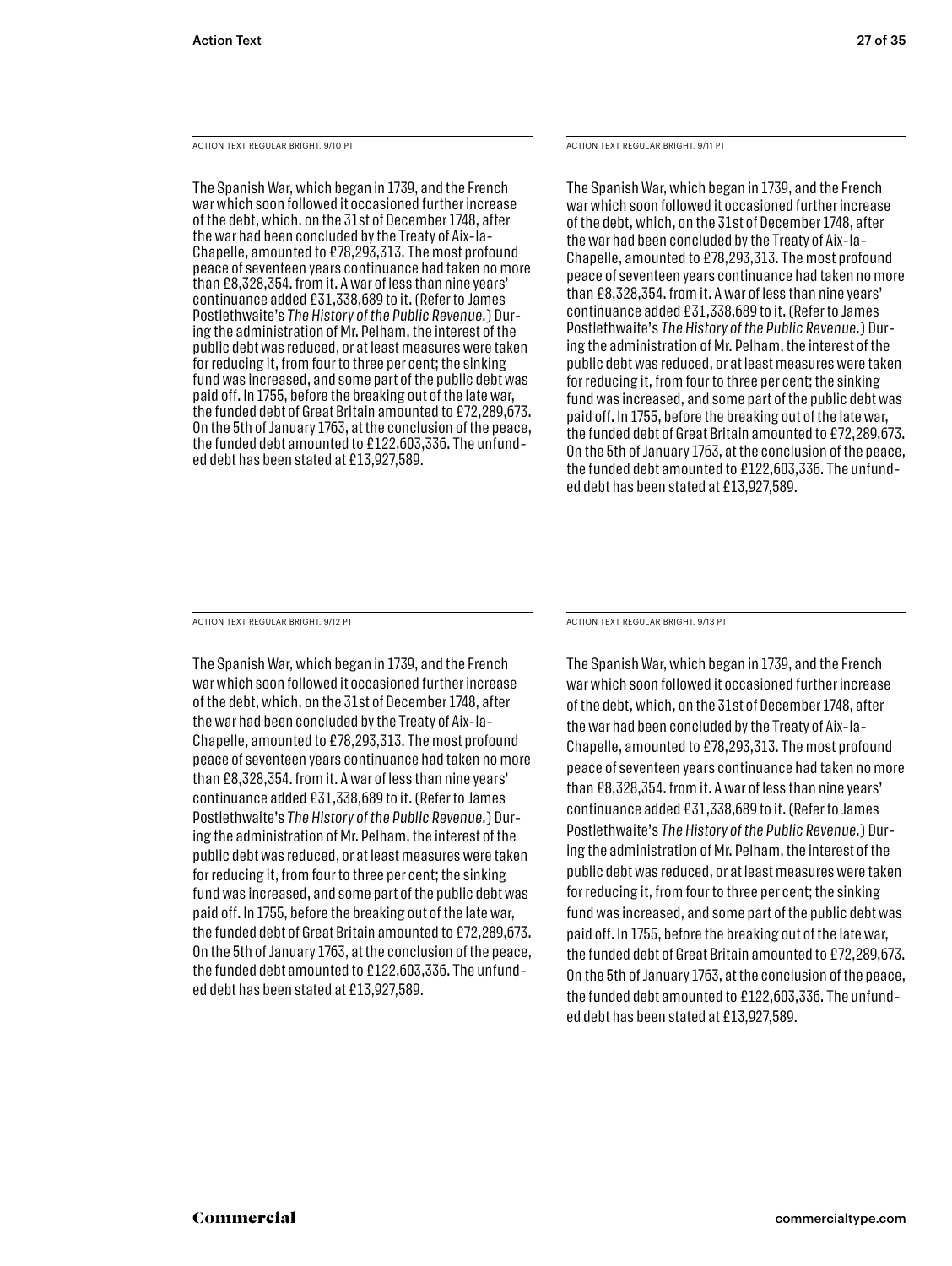ČESKÝ (CZECH) ACTION TEXT REGULAR BRIGHT, REGULAR BRIGHT ITALIC, 9/12 PT

Ačkoli klimšova nenapsala knih mnoho, přece zná ji ta naše četbychtivá mládež tuze dobře. Zná ji zejména z knih: Z jara do léta, Kniha báchorek, Paleček a Malenka, Z ráje, Rodinná skřínka a j., a pak z různých časopisů pro mládež, do nichž velice pilně přispívá. Její práce vesměs děti naše rády čítají, poněvadž skutečně vynikají vším, čeho se na dobré četbě žádá. *Však Klimšova také pracuje s láskou, pracuje opravdově vážně a nevydá nic na světlo, co by důkladně nepodrobila soudu svému i soudu jiných*. A to právě dodává jejím prácem té pravé ceny. Nuže seznammež se se životem této tiché a skromné pracovnice, seznammež se i s jejími pěknými spisy. Klimšova narodila se 7. dne měsíce prosince roku 1851. v Poličce. Otec její byl dosti zámožným a váženým měšťanem, měltě v Poličce dům a byl dlouhá léta členem obecního zastupitelstva, ba i městským radním. *Při domě měli Klimšovi zahrádku.*  Něžná matka Bohumilčina milovala totiž velice květiny a při tom lnula také velikou láskou ku zvířatům. Byla dobra, o vše, ale zvláště o děti své starostliva, při tom pilna, šetrna a skoro až příliš skromna. Podobala se, zvláště v pozdějším svém věku, na vlas těm prostosrdečným a milým paním, ženám i stařenkám staročeským, o nichž nám

DEUTSCH (GERMAN) ACTION TEXT REGULAR BRIGHT, REGULAR BRIGHT ITALIC, 9/12 PT

Sehen wir das Gesamtbild unseres heutigen Lebens nur mit unseren Augen an, so können wir die Folgerung ziehen, daß dieses Gebilde einen chaotischen Charakter trägt, und es kann uns nicht wundern, daß diejenigen, welche sich in diesem scheinbaren Chaos unwohl fühlen, der Welt entfliehen oder sich in geistigen Abstraktionen verlieren wollen. *Doch jedenfalls muß es uns klar sein, daß diese Flucht vor der Wirklichkeit ein ebenso großer Irrtum ist wie jene Anlehnung an den reinsten Materialismus*. Weder die Flucht in das Mittelalter, noch der von verschiedenen Kunsthistorikern empfohlene Wiederaufbau des Olympos kann und die Lösung bringen. Unsere Zeit hat eine andere Mission zu erfüllen als die des Mittelalters und des Hellenismus. Um die Aufgabe unserer Zeit richtig zu verstehen, ist es notwendig, daß wir nicht nur mit unseren Augen, sondern vielmehr mit unseren innerlichen Sinnesorganen die Lebensstruktur erfassen. Haben wir einmal die Synthese des Lebens aus der Tiefe unseres Wesens gewonnen und als Inhalt von Kultur und Kunst anerkannt, so wird es uns nicht schwer fallen an Hand von Dokumenten, die uns die Tradition liefert, der Lösung des Problems näher zu kommen. Nicht wir allein

DANSK (DANISH) ACTION TEXT REGULAR BRIGHT, REGULAR BRIGHT ITALIC, 9/12 PT

Der var en lille havfisk af god familie, navnet husker jeg ikke, det må de lærde sige dig. Den lille fisk havde attenhundrede søskende, alle lige gamle; de kendte ikke deres fader eller moder, de måtte straks skøtte sig selv og svømme om, men det var en stor fornøjelse; vand havde de nok at drikke, hele verdenshavet, føden tænkte de ikke på, den kom nok; hver ville følge sin lyst, hver ville få sin egen historie, ja det tænkte heller ingen af dem på. *Solen skinnede ned i vandet, det lyste om dem, det var så klart, det var en verden med de forunderligste skabninger*, og nogle så gruelig store, med voldsomme gab, de kunne sluge de attenhundrede søskende, men det tænkte de heller ikke på, for ingen af dem var endnu blevet slugt. De små svømmede sammen, tæt op til hverandre, som sildene og makrellerne svømmer; men som de allerbedst svømmede i vandet og tænkte på ingenting, sank, med forfærdelig lyd, ovenfra, midt ned imellem dem, en lang, tung ting, der slet ikke ville holde op; længere og længere strakte den sig, og hver af småfiskene, som den ramte, blev kvast eller fik et knæk, som de ikke kunne forvinde. Alle småfisk, de store med, lige oppe fra havets flade og ned til dets bund, fór i forfærdelse til side; den tunge,

#### ESPAÑOL (SPANISH)

ACTION TEXT REGULAR BRIGHT, REGULAR BRIGHT ITALIC, 9/12 PT

En esta conferencia no pretendo, como en anteriores, definir, sino subrayar; no quiero dibujar, sino sugerir. Animar, en su exacto sentido. Herir pájaros soñolientos. Donde haya un rincón oscuro, poner un reflejo de nube alargada y regalar unos cuantos espejos de bolsillo a las señoras que asisten. *He querido bajar a la ribera de los juncos. Por debajo de las tejas amarillas*. A la salida de las aldeas, donde el tigre se come a los niños. Estoy en este momento lejos del poeta que mira el reloj, lejos del poeta que lucha con la estatua, que lucha con el sueño, que lucha con la anatomía; he huido de todos mis amigos y me voy con aquel muchacho que se come la fruta verde y mira cómo las hormigas devoran al pájaro aplastado por el automóvil. Por las calles más puras del pueblo me encontraréis; por el aire viajero y la luz tendida de las melodías que Rodrigo Caro llamó "reverendas madres de todos los cantares". Por todos los sitios donde se abre la tierna orejita rosa del niño o la blanca orejita de la niña que espera, llena de miedo, el alfiler que abra el agujero para la arracada. En todos los paseos que yo he dado por España, un poco cansado de catedrales, de piedras muertas, de paisajes con alma, me puse a buscar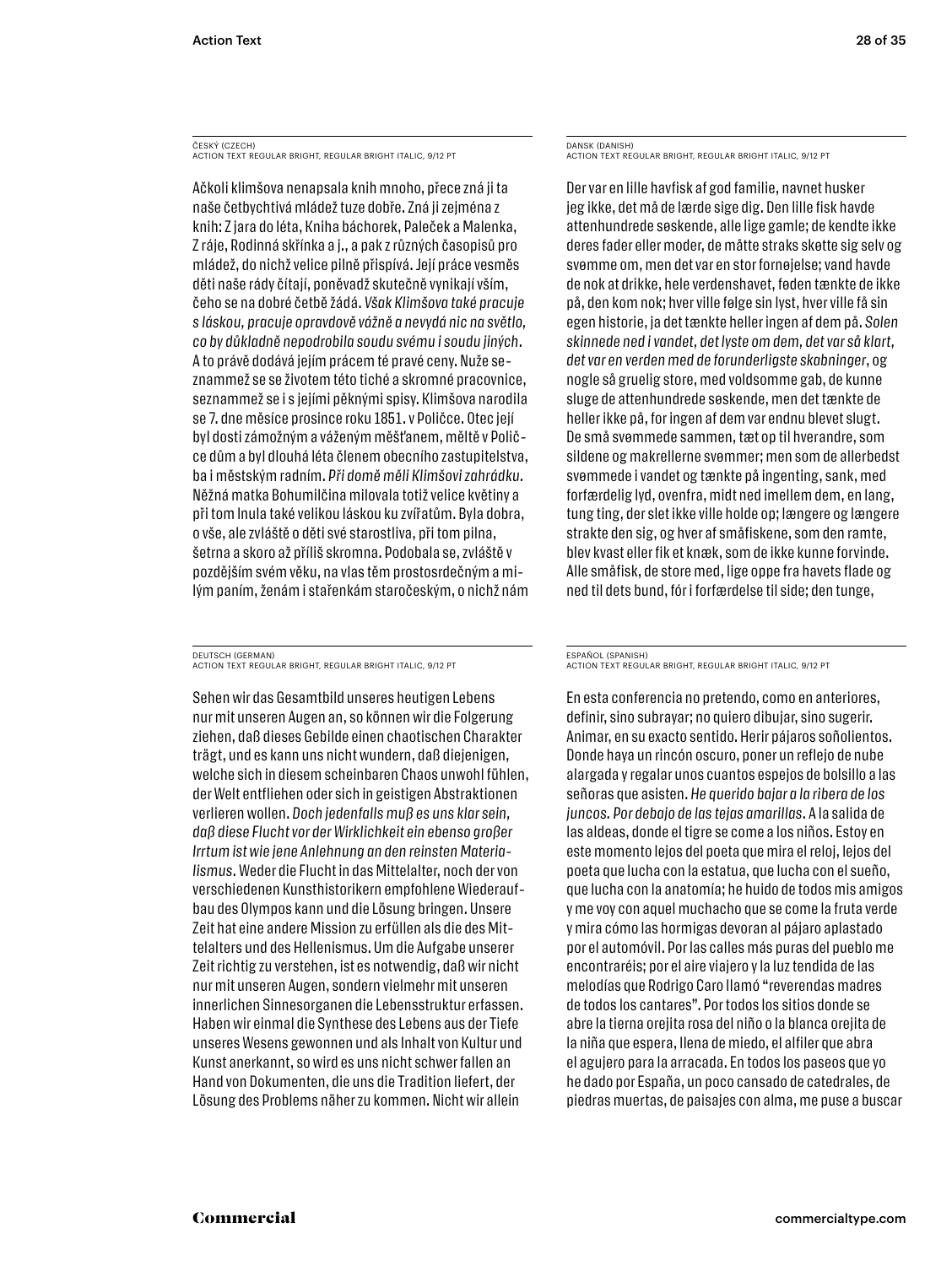FRANÇAIS (FRENCH) ACTION TEXT REGULAR BRIGHT, REGULAR BRIGHT ITALIC, 9/12 PT

Dada a son origine dans le dictionnaire. C'est terriblement simple. En français cela signifie «cheval de bois». En allemand «va te faire, au revoir, à la prochaine». En roumain «oui en effet, vous avez raison, c'est ça, d'accord, vraiment, on s'en occupe», etc. *C'est un mot international. Seulement un mot et ce mot comme mouvement.* Très facile à comprendre. Lorsqu'on en fait une tendance artistique, cela revient à vouloir supprimer les complications. Psychologie Dada. Allemagne Dada y compris indigestions et crampes brouillardeuses, littérature Dada, bourgeoisie Dada et vous, très vénérés poètes, vous qui avez toujours fait de la poésie avec des mots, mais qui n'en faites jamais du mot lui-même, vous qui tournez autour d'un simple point en poétisant. Guerre mondiale Dada et pas de fin, révolution Dada et pas de commencement. Dada, amis et soi-disant poètes, très estimés fabricateurs et évangélistes Dada Tzara, Dada Huelsenbeck, Dada m'dada, Dada m'dada, Dada mhm, dada dera dada, Dada Hue, Dada Tza. Comment obtenir la béatitude ? En disant Dada. Comment devenir célèbre? En disant Dada. D'un geste noble et avec des manières raffinées. Jusqu'à la folie. Jusqu'à l'évanouissement.

ITALIANO (ITALIAN) ACTION TEXT REGULAR BRIGHT, REGULAR BRIGHT ITALIC, 9/12 PT

Dapprima, ripetendendo l'errore commesso in gioventù, scrisse di animali che conosceva poco, e le sue favole risonarono di ruggiti e barriti. Poi si fece più umano, se così si può dire, scrivendo degli animali che credeva di conoscere. *Così la mosca gli regalò una gran quantità di favole dimostrandosi un animale più utile di quanto si creda*. In una di quelle favole ammirava la velocità del dittero, velocità sprecata perchè non gli serviva nè a raggiungere la preda nè a garantire la sua incolumità. Qui faceva la morale una testuggine. Un'altra favola esaltava la mosca che distruggeva le cose sozze da essa tanto amate. Una terza si meravigliava che la mosca, l'animale più ricco d'occhi, veda tanto imperfettamente. Infine una raccontava di un uomo che, dopo di aver schiacciato una mosca noiosa, le gridò: "Ti ho beneficata; ecco che non sei più una mosca". Con tale sistema *era facile di avere ogni giorno* la favola pronta col caffè del mattino. Doveva venire la guerra ad insegnargli che la favola poteva divenire un'espressione del proprio animo, il quale così inseriva la mummietta nella macchina della vita, quale un suo organo. Ed ecco come avvenne. Allo scoppio della guerra italiana, Mario temette che il primo atto di persecuzione

BAHASA INDONESIA (INDONESIAN) ACTION TEXT REGULAR BRIGHT, REGULAR BRIGHT ITALIC, 9/12 PT

Hari yang panas itu berangsur-angsur menjadi dingin, karena matahari, raja siang itu, akan masuk ke dalam peraduannya, *ke balik Gunung Sibualbuali,* yang menjadi watas dataran tinggi Sipirok yang bagus itu. Langit di sebelah barat pun merah kuning rupanya, dan sinar matahari yang turun itu nampaklah di atas puncak kayu yang tinggi-tinggi, indah rupanya, sebagai disepuh dengan emas juwita. Angin gunung yang lemah-lembut itu pun berembuslah, *sedap dan nyaman rasanya bagi orangorang kampung yang sedang di perjalanan kembali dari kebun kopi,* yang terletak di lereng gunung dan bukit-bukit yang subur itu. Maka angin itu pun bertambahlah sedikit kerasnya, sehingga daun dan cabang-cabang kayu itu bergoyang-goyang perlahan-lahan sebagai menunjukkan kegirangannya, karena cahaya yang panas itu sudah bertukar dengan hawa yang sejuk dan nyaman rasanya. Batang padi yang tumbuh di sawah yang luas itu pun dibuai-buaikan angin, sebagai ombak yang berpalu-paluan di atas laut yang lebar; *sawah yang seluas itu pun tiadalah ubahnya dengan lautan,* sedang daun padi itu sebagai air yang hijau rupanya. Burung-burung pun beterbanganlah dari sana-sini, seraya berkumpul-

MAGYAR (HUNGARIAN) ACTION TEXT REGULAR BRIGHT, REGULAR BRIGHT ITALIC, 9/12 PT

Hajnali két órakor a segédtiszt belépett a tábornok szobájába és jelentette, hogy a járőrök elindultak a hodricsi úton. Az asztalra állított petróleumlámpa körül szétteregetett tereprajzok és jelentések hevertek, rajtuk keresztbe dobva egy ezüstgombos lovaglópálca. A tábornok a szoba közepén állt és hideg arccal hallgatta a segédtiszt szavait. Kurtára nyírt szakála rőtesen csillogott a lámpafényben. *Aranykeretes szemüvege mögül jeges nyugalommal csillámlottak elő kék szemei.* Csupa energia volt ez a hat láb magas, karcsú ember, aki egy hónap előtt vette át a feldunai hadtest parancsnokságát. De most mégis, mintha valami fáradtságot vagy inkább fásultságot árultak volna el mozdulatai. Némán bólintott s mikor a segédtiszt mögött becsukódott az ajtó, kimerülten dobta magát a kopott díványra. Két nap óta mindig talpon volt s egyik izgalom a másik után érte. A Szélakna irányában fekvő főcsapat felé haladó ellenség már egy napi előnyt nyert a Zsarnócra kirendelt zászlóalj parancsnokának ügyetlensége folytán. Első felindulásában maga vette át a zászlóalj vezényletét s negyvennyolc óra óta egy percre le nem hunyta a szemét. Izgatta az is, hogy esetleg elvágják a derékhadtól, ha ugyan be nem kerítik. A legénység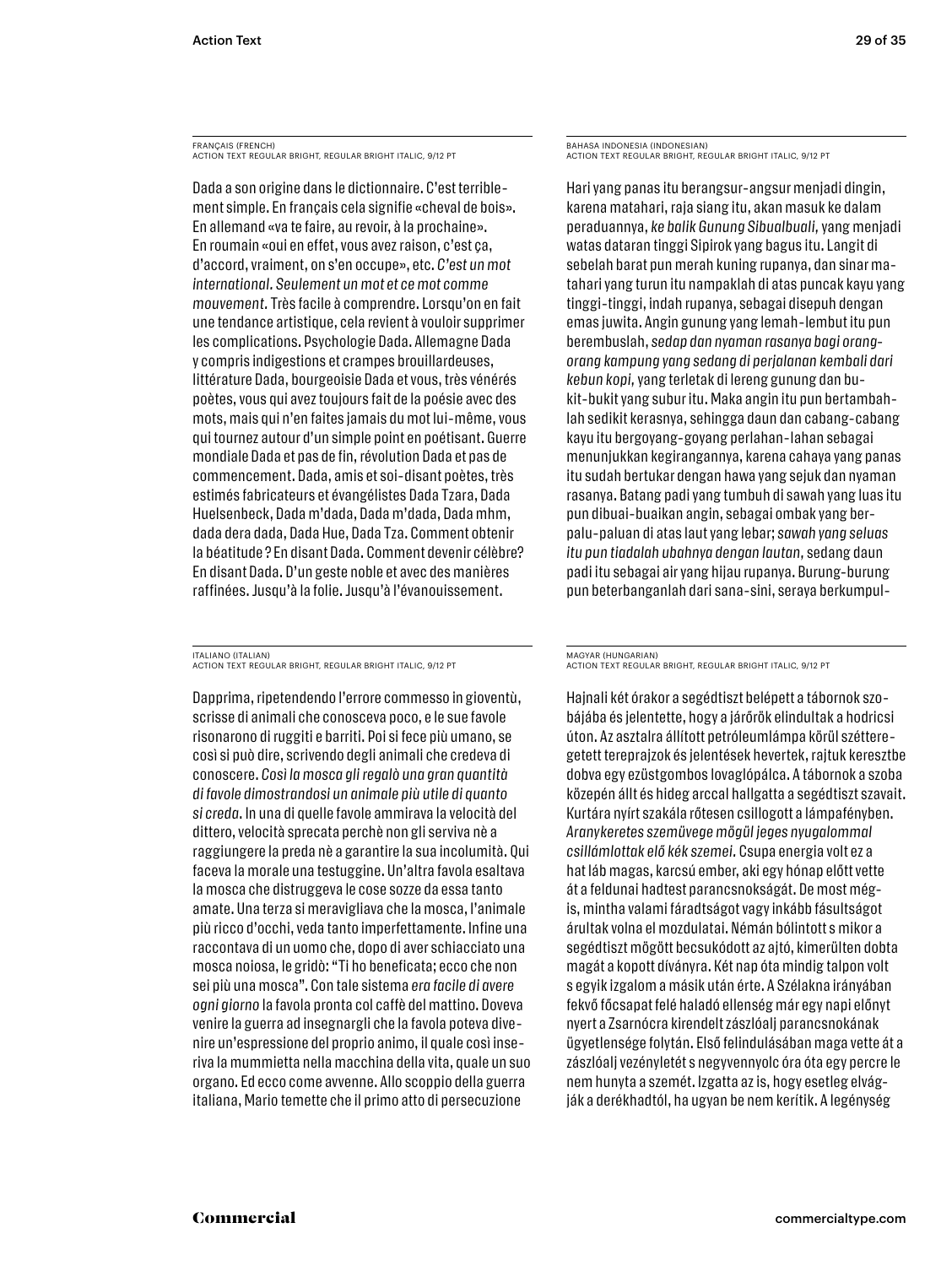BAHASA MELAYU (MALAY) ACTION TEXT REGULAR BRIGHT, REGULAR BRIGHT ITALIC, 9/12 PT

Malam merangkak dari senja ke maghrib dan terns masuk waktu isyak. Lahuma sedang bertimpuh di atas tikar mengkuang sambil kedua-dua belah tangannya tercantum menadah langit. Jeha yang berada di belakangnya dalam keadaan serba putih bertimpuh dengan kemas sekali. *Mukanya ditutup rapat dengan kedua-dua belah tapak tangan.* Masingmasing bermohon doa kepada Allah S.W.T. Esok akan berjuanglah mereka selama beberapa bulan. Selagi padi tidak masuk jelapang dengan selamat, selagi itulah perjuangan belum selesai. Hal ini disedari oleh Lahuma, juga turut disedari oleh Jeha. Azam Lahuma tidak mahu melangkah turun esok pagi-pagi tanpa keizinan Yang Maha Esa. Keduadua belah tangannya ditadah. Sudut hatinya melupakan segala kerumitan, hanya tertumpu pada Allah. "Ya Allah, Yang Maha Besar, Yang Maha Agung, *benarkanlah aku mula bekerj a esok dan biarlah selama itu aku dilindungi oleh-MU.* Jauhkan aku daripada segala bencana alam, daripada segala peny akit, daripada lipan-lipan dan ularular dan kala jengking yang bisa-bisa. Singkirkan segala banjir besar *yang boleh* melimpahi padiku. Singkirkan kemarau panjang yang mengeringkan tanah bendangku.

PORTUGUÊS (PORTUGUESE) ACTION TEXT REGULAR BRIGHT, REGULAR BRIGHT ITALIC, 9/12 PT

D. Benedita levantou-se, no dia seguinte, com a idéia de escrever uma carta ao marido, uma longa carta em que lhe narrasse a festa da véspera, nomeasse os convivas e os pratos, descrevesse a recepção noturna, e, principalmente, desse notícia das novas relações com D. Maria dos Anjos. A mala fechava-se às duas horas da tarde, *D. Benedita acordara às nove, e, não morando longe (morava no Campo da Aclamação), um escravo levaria a carta ao correio muito a tempo.* Demais, chovia; D. Benedita arredou a cortina da janela, deu com os vidros molhados; era uma chuvinha teimosa, o céu estava todo brochado de uma cor pardo-escura, malhada de grossas nuvens negras. Ao longe, viu flutuar e voar o pano que cobria o balaio que uma preta levava à cabeça: concluiu que ventava. Magnífico dia para não sair, e, portanto, escrever uma carta, duas cartas, todas as cartas de uma esposa ao marido ausente. Ninguém viria tentá-la. Enquanto ela compõe os babadinhos e rendas do roupão branco, um roupão de cambraia que o desembargador lhe dera em 1862, no mesmo dia aniversário, 19 de setembro, convido a leitora a observar-lhe as feições. Vê que não lhe dou Vênus; também não lhe dou Medusa. Ao contrário

POLSKI (POLISH) ACTION TEXT REGULAR BRIGHT, REGULAR BRIGHT ITALIC, 9/12 PT

Od wczoraj jakiś niepokój panuje w uliczce. Stary Mendel dziwi się i częściej niż zwykle nakłada krótką łajkę patrząc w okno. Tych ludzi nie widział on tu jeszcze. Gdzie idą? Po co przystają z robotnikami, śpieszącymi do kopania fundamentów pod nowy dom niciarza Greulicha? Skąd się tu wzięły te obszarpane wyrostki? Dlaczego patrzą tak po sieniach? Skąd mają pieniądze, że idą w pięciu do szynku? Stary Mendel kręci głową, smokcząc mały, silnie wygięty wiśniowy cybuszek. *On zna tak dobr ze tę uliczkę cichą. Jej fizjonomię, jej ruch.* jej głosy, jej tętno. Wie, kiedy zza którego węgła wyjrzy w dzień pogodny słońce; ile dzieci przebiegnie rankiem, drepcąc do ochronki, do szkoły; ile zwiędłych dziewcząt w ciemnych chustkach, z małymi blaszeczkami w ręku przejdzie po trzy, po cztery, do fabryki cygar na robotę; ile kobiet przystanie z koszami na starym, wytartym chodniku, pokazując sobie zakupione jarzyny, skarżąc się na drogość jaj, mięsa i masła; ilu wyrobników przecłapie środkiem bruku, ciężkim chodem nóg obutych w trepy, niosąc pod pachą węzełki, a w ręku cebrzyki, kielnie, liny. siekiery, piły. Ba, on i to nawet wie może. ile wróbli gnieździ się w gzymsach starego browaru- który panuje nad uliczką wysokim, poczernia-

SUOMI (FINNISH) ACTION TEXT REGULAR BRIGHT, REGULAR BRIGHT ITALIC, 9/12 PT

He olivat ystäviä ystävyydessä, joka oli läheisempää kuin veljeys. Nello oli pieni Ardennelainen — Patras suuri Flamandilainen. He olivat saman ikäisiä vuosilla mitattuna, mutta kuitenkin toinen oli vielä nuori, toinen oli jo vanha. He olivat asuneet yhdessä koko ikänsä; molemmat he olivat orpoja ja kurjia sekä saivat leipänsä samasta kädestä. *Se oli ollut heidän siteensä alku, heidän ensimmäinen sympatian säikeensä;* se oli vahvistunut päivä päivältä ja kasvanut heidän mukanaan kiinteänä ja erottamattomana niin, että he alkoivat rakastaa toisiansa erittäin paljon. Heidän kotinsa oli pieni mökki pienen Flamandilaisen kylän reunalla, peninkulman päässä Antverpenistä. Kylä sijaitsi leveiden laidunkaistaleiden ja viljavainioiden välissä, ja sen läpi virtaavan suuren kanavan reunamilla kasvoi pitkät rivit tuulessa taipuvia poppeleita ja tervaleppiä. Siinä oli parikymmentä maatilaa ja taloa, joiden ikkunaluukut olivat kirkkaan vihreät tai taivaansiniset ja katot ruusunpunaiset tai mustavalkoiset sekä seinät niin valkoisiksi maalatut, että ne loistivat auringossa kuin puhdas lumi. Kylän keskustassa oli tuulimylly pienellä sammalta kasvavalla rinteellä, se oli maamerkkinä kaikelle ympäröivälle tasamaalle. Mylly oli kerran maalattu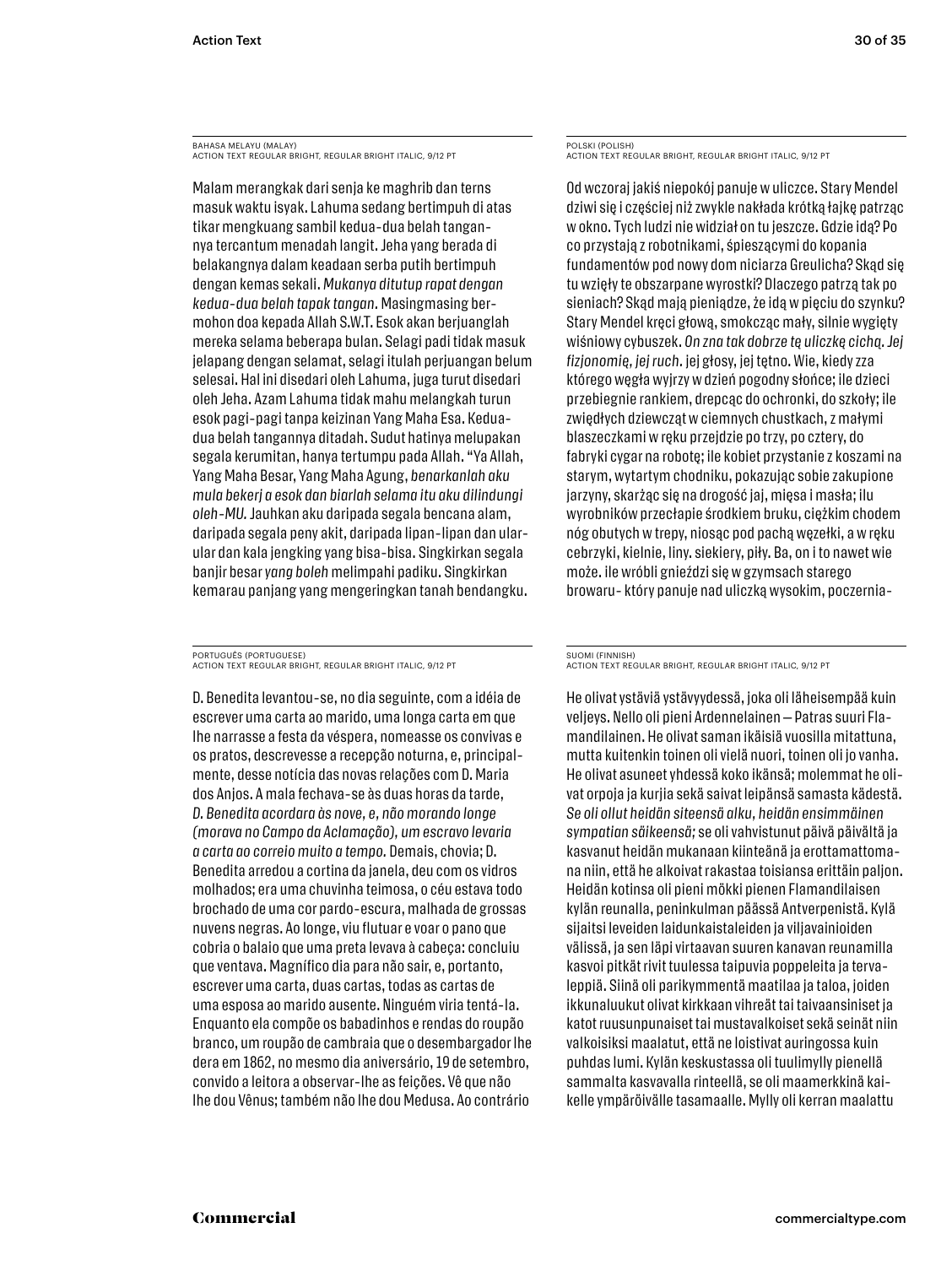SVENSKA (SWEDISH) ACTION TEXT REGULAR BRIGHT, REGULAR BRIGHT ITALIC, 9/12 PT

Klockan var mellan åtta och nio den vackra majmorgonen, då Arvid Falk efter scenen hos brodern vandrade gatorna framåt, missnöjd med sig själv, missnöjd med brodern och missnöjd med det hela. Han önskade att det vore mulet och att han hade dåligt sällskap. Att han var en skurk, det trodde han icke fullt på, *men han var icke nöjd med sig själv, han var så van att ställa höga fordringar på sig,* och han var inlärd att i brodern se ett slags styvfar, för vilken han hyste stor aktning, nästan vördnad. Men även andra tankar döko upp och gjorde honom bekymrad. Han var utan pengar och utan sysselsättning. Detta senare var kanske det värsta ty sysslolösheten var honom en svår fiende, begåvad med en aldrig vilande fantasi som han var. Under ganska obehagliga funderingar hade han kommit ner på Lilla Trädgårdsgatan; han följde vänstra trottoaren utanför Dramatiska Teatern och befann sig snart inne på Norrlandsgatan; han vandrade utan mål och gick rätt fram; snart började stenläggningen bli ojämn, träkåkar efterträdde stenhusen, illa klädda människor kastade misstänksamma blickar på den snyggt klädde personen som så tidigt besökte deras kvarter och utsvultna hundar morrade hotande mot främlingen. Mellan

TIẾNG VIỆT (VIETNAMESE) ACTION TEXT REGULAR BRIGHT, REGULAR BRIGHT ITALIC, 9/12 PT

Ông ấy nói thế một cách sốt sắng chẳng kém những người gầy gò ốm yếu không hề tập thể thao bao giờ và chỉ xui giục kẻ khác. Nguyên do ông ấy là một du học sinh quay về tổ quốc mà không có một mảnh văn bằng nào cả. Hình như ở bên Pháp, ông là bạn thân của những nhà chính trị đã từng làm thứ trưởng, thượng thư, văn hào, vân vân, những vị có danh tiếng mà báo chí *Việt Nam cũng nhắc nhỏm tới.* Sở Liêm Phóng Securité đã cắt hai viên thám tử đi dò ông. Sau ba tháng ròng rã hai viên thám tử chỉ thấy những hành tung bí mật của ông là: hút thuốc lá Camel. Về sau ông lấy vợ giàu. Có vợ rồi, ông đặt là Văn Minh. Sở Liên Phóng Securité lại phải một phen lo sợ. Dò mãi mới biết rằng tên của vợ ông là Văn, của ông là Minh thì ông đặt ngay là Văn Minh, tên vợ ở trên tên ông, tên ông đội dưới, *cho nó có vẻ nịnh đầm.* Thế thôi, chứ ông chẳng phản đối, cũng chẳng cải cách, quốc gia, quốc tế chi chi, cũng không cả. Từ độ được nhiều người gọi là Văn Minh, ông ta thấy cần phải chủ trương cuộc Âu hoá thì cái tên mới khỏi vô nghĩa. Một cái linh hồn khoẻ trong một xác thịt khoè! Phát minh được chân lý ấy rồi, *đi đâu ông cũng hăng hái cổ động cho thể thao.* Vợ ông trước nhất, rồi đến người khác. Ông không thể thao, thể dục cũng không, vì

WIKANG TAGALOG (TAGALOG) ACTION TEXT REGULAR BRIGHT, REGULAR BRIGHT ITALIC, 9/12 PT

Nag-anyaya ng pagpapacain nang isáng hapunan, ng magtátapos ang Octubre, si Guinoong Santiago de los Santos, na lalong nakikilala ng bayan sa pamagát na Capitang Tiago, anyayang bagá man niyón lamang hapong iyón canyang inihayág, laban sa dati niyang caugalìan, gayón ma'y siyang dahil na ng lahát ng mga usap-usapan sa Binundóc, *sa iba't ibang mga nayon at hanggang sa loob ng Maynílà.* Ng panahóng yao'y lumalagay si Capitang Tiagong isáng lalaking siyang lalong maguilas, at talastas ng ang canyang bahay at ang canyang kinamulatang bayan ay hindî nagsásara ng pintô canino man, *liban na lamang sa mga calacal ó sa anó mang isip na bago ó pangahás.* Cawangis ng kisláp ng lintíc ang cadalîan ng pagcalaganap ng balítà sa daigdigan ng mga dápò, mga langaw ó mga "colado", na kinapal ng Dios sa canyang waláng hanggang cabaitan, at canyang pinararami ng boong pag-irog sa Maynílà. Nangagsihanap ang ibá nang "betún" sa caniláng zapatos, *mga botón at corbata naman ang ibá,* nguni't siláng lahát ay nangag iisip cung paano cayâ ang mabuting paraang bating lalong waláng cakimìang gagawin sa may bahay, upang papaniwalàin ang macacakitang sila'y malalaon

ACTION TEXT REGULAR BRIGHT, REGULAR BRIGHT ITALIC, 9/12 PT

Sadık genç, araladığı kapıyı çekince, yine birden kararan sanduka sükunu içinde, İskender Paşa, galeyansız ibadetine başlardı. Artık dünyaya dair hiçbir ümidi kalmamıştı. İstediği yalnız bir iman selametiydi. *Vâkıa korkak bir adam değildi. Ama, muhakkak bir ölümü her gün, her saat, her dakika, hatta her saniye beklemek… Onun cesaretini kırmış, sinirlerini zayıflatmıştı.* Düşündükçe, ensesinde soğuk bir satırın sarih temasını duyar gibi oluyordu. Bu sarih temas silinirken karşısına kendi boğuk hayali gelirdi; gözleri patlamış, kavuğu bir tarafa yuvarlanmış, boynu yağlı bir kement ile sıkılmış, ayağından pabuçları çıkmış, ipek kuşağı çözülmüş, karanlık, köpüklü ağzından siyah dili sarkmış bir naaş… İskender Paşa'nın yerde sürünen ölüsü! Titrer, gözlerini oğuşturur, yine salât-ü selamlarını çekmeye başlardı. Yakın akıbetinin bu uzvî hatırası o kadar bariz, o kadar kuvvetliydi ki… Çocukluğunun saf muhayyilesini süsleyen cennet bahçelerini, hûri, gılman alaylarını, Tûba ağacını, Sırat köprüsünü şimdi düşünemiyordu bile… Zihni durmuştu. Sinirleri, beyni pek yorgundu. Yemek yiyemiyordu. Boğazına kurşundan bir yumruk tıkanmıştı. Yalnız ara sıra su içerdi. Abdestini tazelemeye kalktığı zamanlar dizleri çözülüyor, gözlerinde

TÜRKÇE (TURKISH)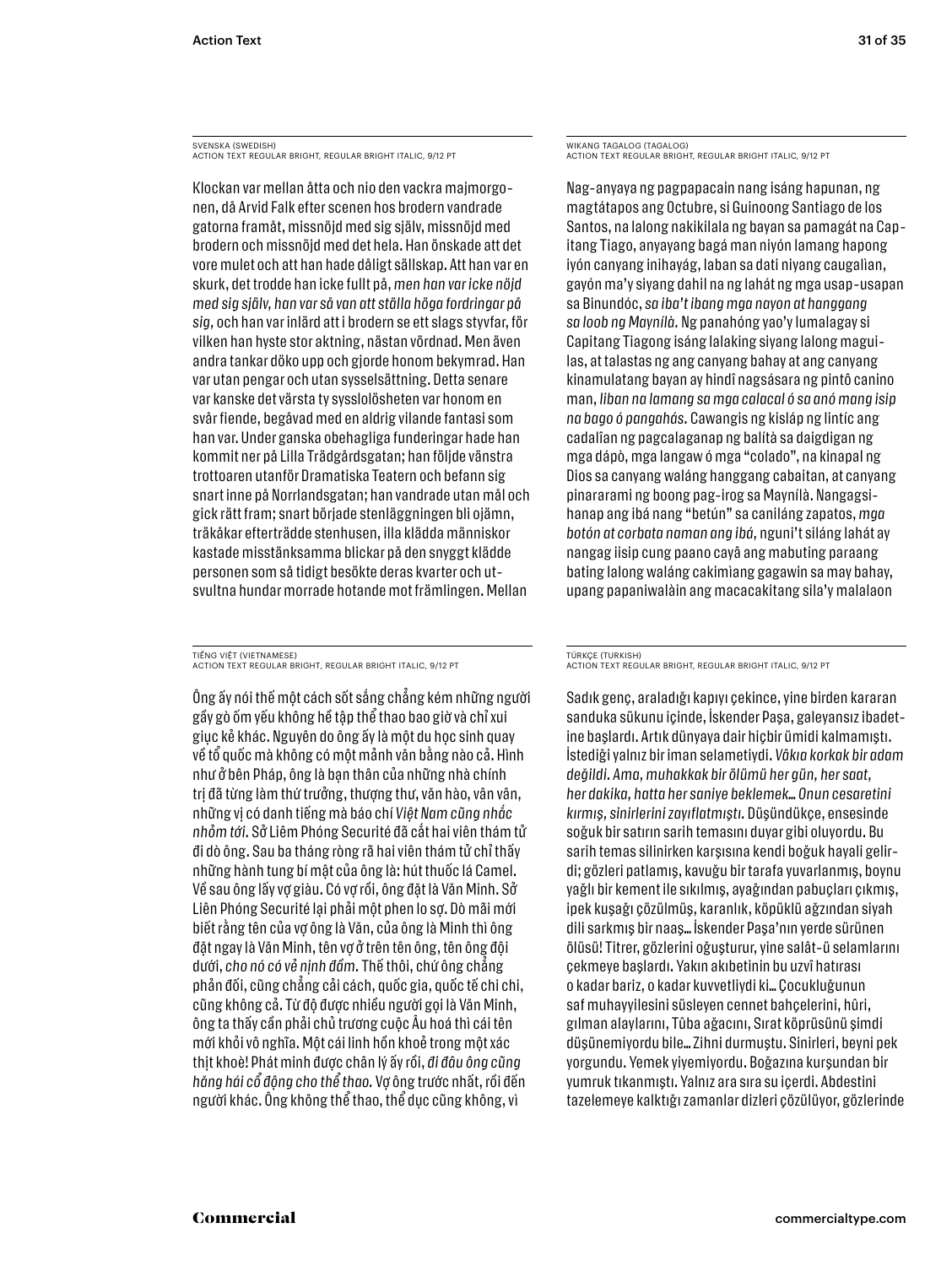| <b>UPPERCASE</b>                               | ABCDEFGHIJKLMNOPQRSTUVWXYZ                                                                                                                                                       |
|------------------------------------------------|----------------------------------------------------------------------------------------------------------------------------------------------------------------------------------|
| LOWERCASE                                      | abcdefghijklmnopqrstuvwxyz                                                                                                                                                       |
| STANDARD PUNCTUATION                           | ;¦¿?,,;;"-——()[]{}/ \&@*""''·",«»:› §•¶†‡©®™                                                                                                                                     |
| ALL CAP PUNCTUATION                            | $i\dot{\phi}$ ----()[]{}/ \@«»‹›                                                                                                                                                 |
| PROPORTIONAL LINING<br>default figures         | \$£€¥£₩₫₮₱₸₹₺₽₿₡1234567890¢ƒ₨₩ªº<+=-×÷>≤≈≠¬≥Ш                                                                                                                                    |
| <b>TABULAR LINING</b>                          | \$£€¥1234567890¢%%#<+=-×÷>                                                                                                                                                       |
| PREBUILT FRACTIONS                             | $\frac{1}{2}$ $\frac{1}{3}$ $\frac{2}{3}$ $\frac{1}{4}$ $\frac{3}{4}$ $\frac{1}{8}$ $\frac{3}{8}$ $\frac{5}{8}$ $\frac{7}{8}$                                                    |
| <b>NUMERATORS &amp;</b><br><b>DENOMINATORS</b> | 1234567890/1234567890                                                                                                                                                            |
| <b>SUPERSCRIPT &amp;</b><br><b>SUBSCRIPT</b>   | $H$ +-1234567890 $H$ <sub>+-1234567890</sub>                                                                                                                                     |
| STYLISTIC ALTERNATES                           | ዌ∗∗                                                                                                                                                                              |
| <b>ARROWS</b>                                  | ←↑↓→→                                                                                                                                                                            |
| <b>ACCENTED UPPERCASE</b>                      | <i><b>AAAAAAAAAAAAAAAAÅAÅÅÅÅAEÇĆĈĊŎĐĐÈÉÊËËËËĘĔĘĔ</b>Ê</i> ÊÊ<br>ĔĔŧĠĠĠĠŔĦĬĺĨĨĨĬĬIJĔĴĹĶĹĽĿŁĻÑŃŇŊŅÒÓÔŎŎŎŎŎŐŎŎŐŐŎ<br>ŎĆŎŎŢŎĠŒŔŘŖŚŜŞŠŞſ3ŢŤŢŦÞÙÚÛÜŨŨŬŮŮŰŲƯŲŰŬŬŲŮ<br>ŴŴŴŴÝŸŶŶYŶŶŀIJŹŻŽ |
| ACCENTED LOWER CASE                            | à á â ã ä å ā ă å å g ã â â å å å å å å æ ç ć ĉ ċ č ď đ è é ë ë ë ë ë e ë ë ë ë ë ë ë<br>õgõeœŕřŗśŝşšşßţt'ţŧðþùúûüūūŭûűųưụứừữựửŵẁẃẅÿÿ<br>ŷỳỵỹỷijíjźżž                            |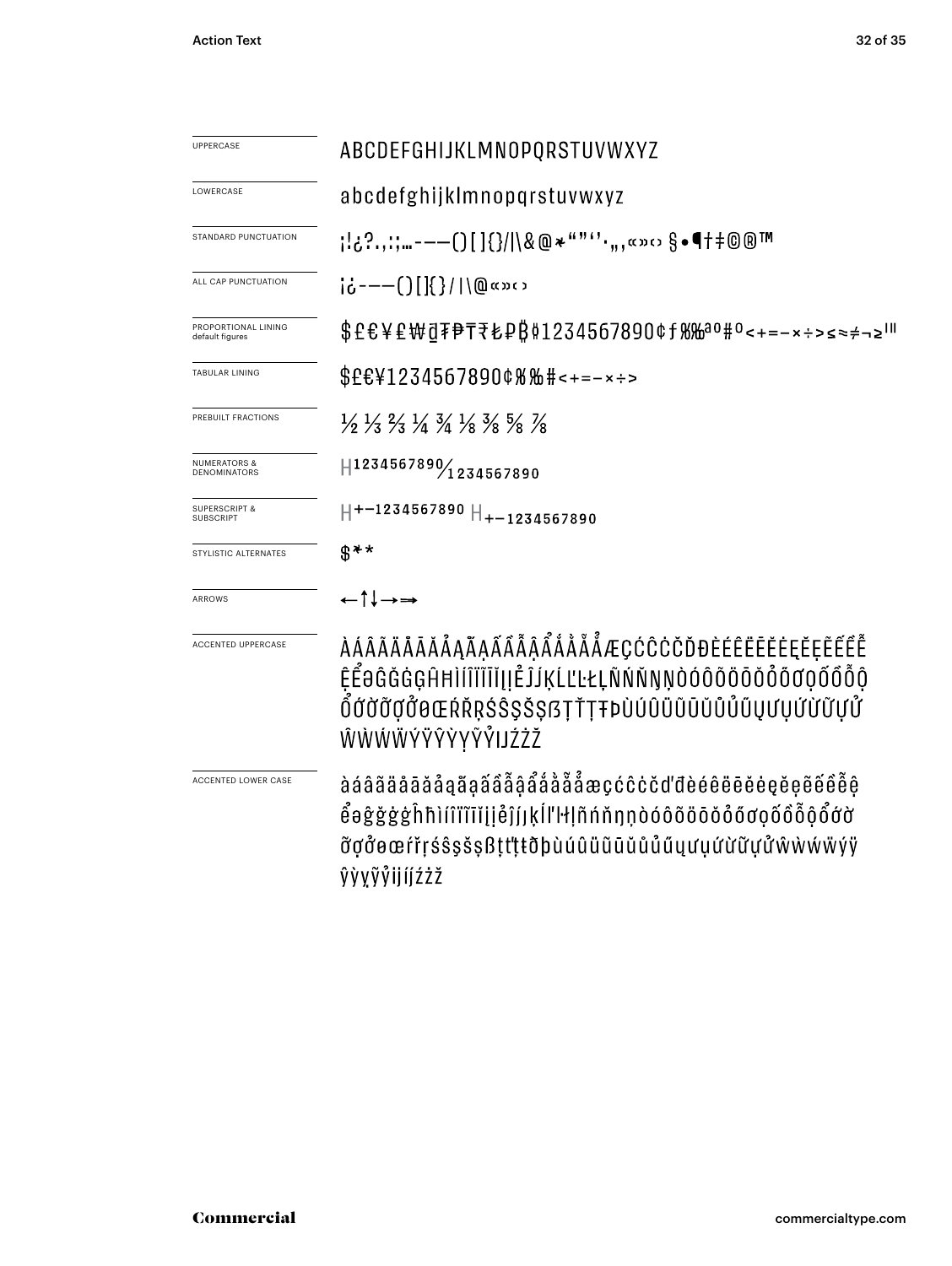| <b>UPPERCASE</b>                             | ABCDEFGHIJKLMNOPQRSTUVWXYZ                                                                                                                                                                                                                                                       |  |  |  |
|----------------------------------------------|----------------------------------------------------------------------------------------------------------------------------------------------------------------------------------------------------------------------------------------------------------------------------------|--|--|--|
| LOWERCASE                                    | abcdefghijklmnopqrstuvwxyz                                                                                                                                                                                                                                                       |  |  |  |
| STANDARD PUNCTUATION                         | ;!¿?.,:;…---()[]{}/ \&@*""''·,,,«»0 §•¶†‡©®™                                                                                                                                                                                                                                     |  |  |  |
| ALL CAP PUNCTUATION                          | $ic$ ---( )[ ]{ }/ \@«» $\circ$                                                                                                                                                                                                                                                  |  |  |  |
| PROPORTIONAL LINING<br>default figures       | \$£€¥£₩₫₮₱₸₹₺₽₿₡1234567890¢ƒ%‰ªº#º<+=-×÷>≤≈≠¬≥'"                                                                                                                                                                                                                                 |  |  |  |
| <b>TABULAR LINING</b>                        | $$E$ E¥1234567890¢%‰#<+=-×÷>                                                                                                                                                                                                                                                     |  |  |  |
| PREBUILT FRACTIONS                           | $\frac{1}{2}$ $\frac{1}{3}$ $\frac{2}{3}$ $\frac{1}{4}$ $\frac{3}{4}$ $\frac{1}{8}$ $\frac{3}{8}$ $\frac{5}{8}$ $\frac{7}{8}$                                                                                                                                                    |  |  |  |
| <b>NUMERATORS &amp;</b><br>DENOMINATORS      | $H$ 1234567890 $\frac{1}{2}$ 1234567890                                                                                                                                                                                                                                          |  |  |  |
| <b>SUPERSCRIPT &amp;</b><br><b>SUBSCRIPT</b> | $H$ +-1234567890 $H$ <sub>+-1234567890</sub>                                                                                                                                                                                                                                     |  |  |  |
| STYLISTIC ALTERNATES                         | $\mathcal{S}$ <sup>**</sup>                                                                                                                                                                                                                                                      |  |  |  |
| ARROWS                                       | $\leftarrow \uparrow \downarrow \rightarrow \rightarrow$                                                                                                                                                                                                                         |  |  |  |
| ACCENTED UPPERCASE                           | <i>ÀÁÂÃÄĀĀĀÅĄÅĄÃÃÃÃÅÅÅÅÅÅÆÇĆĈĊŎĎĐÈÉÊËĒĔĖĘĔĘĔÊ</i> ÊÊ<br>ĔĔŨĠĞĠĢĤĦĬĺĨĬĨĬĬĮŀĔĴſŀĶĹĽĿŁĻÑŃŇŊŅÒÓÔÕŎŎŎŎŐŐŎŎŐŐ<br>ŎŎŐŎŎŎŎŎŒŔŘŖŚŜŞŠŞſ3ŢŤŢŦÞÙÚÛÜŨŨŬŮŮŰŲƯŲŰŬŨŲ<br><i>ŮŴŴŴŴ</i> ÝŸŶŶYŶ <i>ŶIJŹŻ</i> Ž                                                                                       |  |  |  |
| ACCENTED LOWER CASE                          | àáâãäåããåååååååååååååååæçćĉċčďđèéêëēěėęĕệẽ́êểê<br>$\mathring{\mathcal{C}}$ əĝğġģĥħìíîïïīiḷḷ $\mathring{\mathcal{C}}$ jjķĺľŀłḷñńňŋṇòóôõöōŏỏőơợốô $\mathring{\mathcal{C}}$ ớ $\mathring{\mathcal{C}}$ ớờ<br><i>ซ</i> ้ợởøœŕřŗśŝşšşßţt'ţŧðþùúûüũūŭůůűųưụứừữựửŵẁẃẅý<br>ÿŷỳỵỹỷijíjźżž |  |  |  |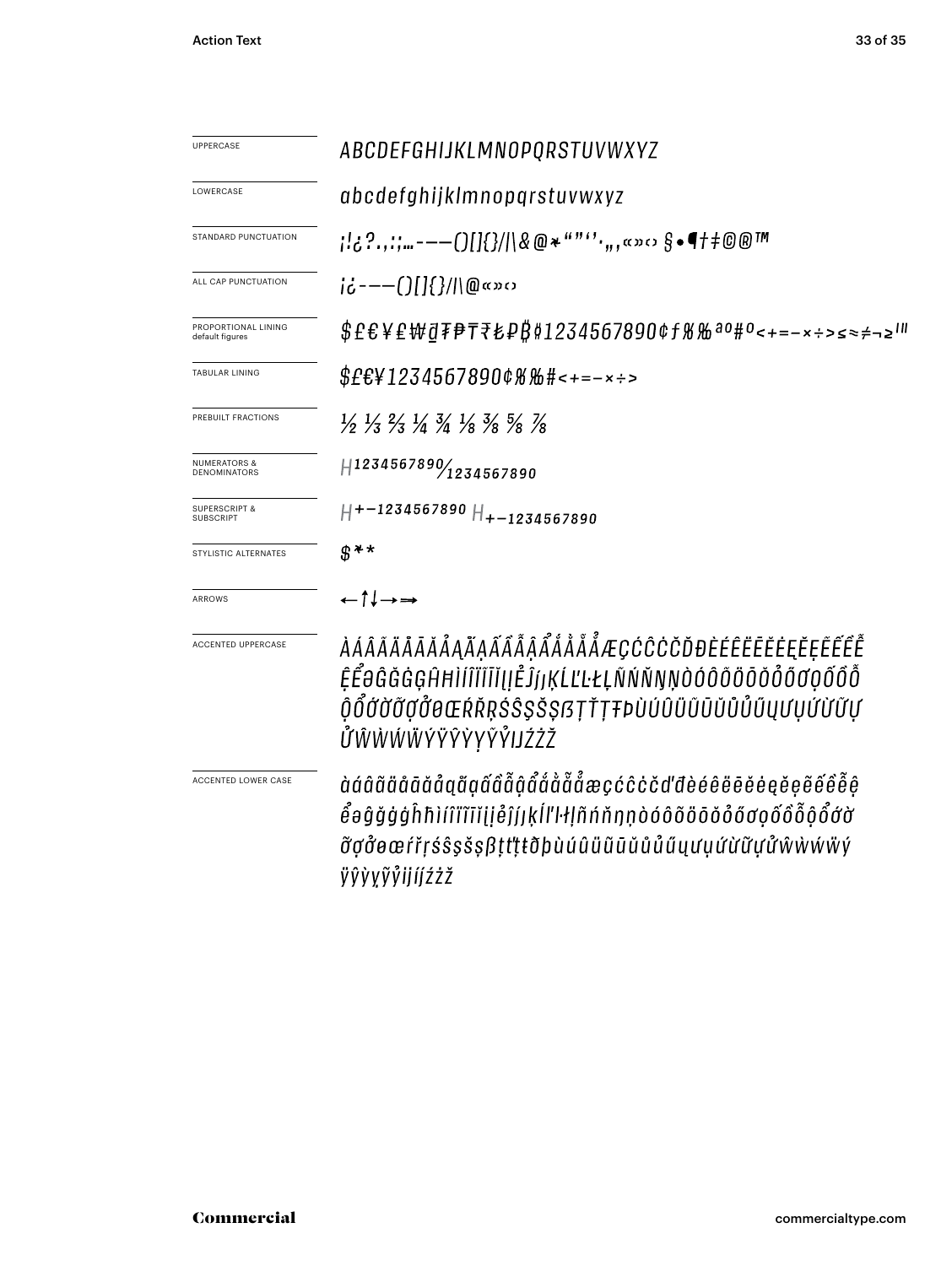| <b>OPENTYPE FEATURES</b><br><b>FAMILY WIDE</b>            | <b>DEACTIVATED</b>                |                                     | <b>ACTIVATED</b>                                                                                       |                                     |  |
|-----------------------------------------------------------|-----------------------------------|-------------------------------------|--------------------------------------------------------------------------------------------------------|-------------------------------------|--|
| ALL CAPS<br>opens up spacing, moves<br>punctuation up     | :Fish & «Chips» for £52.48        |                                     | $\ddot{\text{c}}$ ifish & «ChipS» FOR £52.48!?                                                         |                                     |  |
| PROPORTIONAL LINING<br>default figures                    | Sale Price:<br>Originally:        | \$32,460 €11,895<br>¥70,031 £97,215 | Sale Price:<br>Originally:                                                                             | \$32,460 €11,895<br>¥70,031 £97,215 |  |
| <b>TABULAR LINING</b>                                     | Sale Price:<br>Originally:        | \$32,460 €11,895<br>¥70,031 £97,215 | Sale Price:<br>Originally:                                                                             | \$32,460 €11,895<br>¥70,031 £97,215 |  |
| PREBUILT FRACTIONS                                        |                                   | 2 1/2 1/3 2/3 1/4 3/4 3/8 5/8 7/8   | $2\frac{1}{2}\frac{1}{3}\frac{2}{3}\frac{1}{4}\frac{3}{4}\frac{1}{8}\frac{3}{8}\frac{5}{8}\frac{7}{8}$ |                                     |  |
| <b>ARBITRARY FRACTIONS</b><br>ignores numeric date format | 21/03/15 and 2 9/118 46/923       |                                     | 21/03/15 and $2\frac{9}{18}$ $4\frac{6}{9}$ $23$                                                       |                                     |  |
| <b>DENOMINATOR</b><br>for making arbitrary fractions      | 01234567890123456789              |                                     | 0123456789 0123456789                                                                                  |                                     |  |
| <b>NUMERATOR</b><br>for making arbitrary fractions        | 01234567890123456789              |                                     | 0123456789 0123456789                                                                                  |                                     |  |
| SUPERSCRIPT/SUPERIOR                                      | $x158 + y23 \times z18 - a4260$   |                                     | $X^{158} + Y^{23} \times Z^{18} - 3^{4260}$                                                            |                                     |  |
| SUBSCRIPT/INFERIOR                                        | $x158 + y23 \times z18 - a4260$   |                                     | $X_{158} \div Y_{23} \times Z_{18} - \theta_{4260}$                                                    |                                     |  |
| <b>LANGUAGE FEATURE</b><br>Română ș accent                | FAIMOȘI conștiința științifice    |                                     | FAIMOȘI conștiința științifice                                                                         |                                     |  |
| <b>OPENTYPE FEATURES</b><br><b>ROMAN &amp; ITALIC</b>     | DEACTIVATED                       |                                     | <b>ACTIVATED</b>                                                                                       |                                     |  |
| STYLISTIC SET 01<br>smaller \$                            | Now at a low price of \$12,450.99 |                                     | Now at a low price of \$12,450.99                                                                      |                                     |  |
| STYLISTIC SET 02<br>alternate *                           |                                   | These new citations from 2013*      | These new citations from 2013*                                                                         |                                     |  |
| STYLISTIC SET 03<br>alternate *                           |                                   | Attended Stanford for 10 terms*     | Attended Stanford for 10 terms*                                                                        |                                     |  |